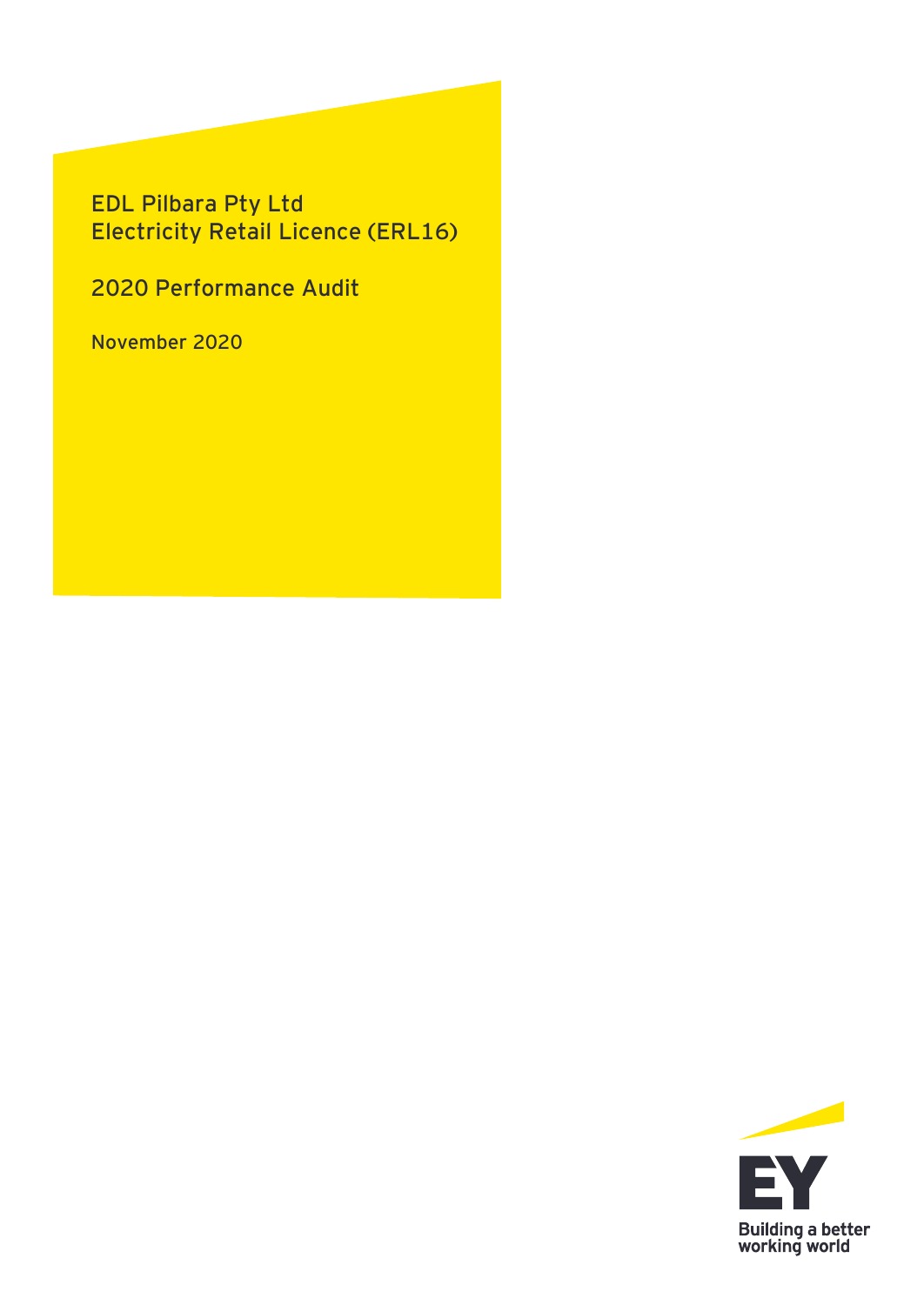## Table of contents

| 1 <sub>1</sub> |                                                                                   |  |  |  |  |  |  |  |
|----------------|-----------------------------------------------------------------------------------|--|--|--|--|--|--|--|
| 1.1            |                                                                                   |  |  |  |  |  |  |  |
| 1.2            |                                                                                   |  |  |  |  |  |  |  |
| 1.3            |                                                                                   |  |  |  |  |  |  |  |
| 1.4            |                                                                                   |  |  |  |  |  |  |  |
| 1.5            | EDL Pilbara's responsibility for compliance with the conditions of the Licence  4 |  |  |  |  |  |  |  |
| 1.6            |                                                                                   |  |  |  |  |  |  |  |
| 1.7            |                                                                                   |  |  |  |  |  |  |  |
| 1.8            |                                                                                   |  |  |  |  |  |  |  |
| 1.9            |                                                                                   |  |  |  |  |  |  |  |
| 1.10           |                                                                                   |  |  |  |  |  |  |  |
| 1.11           |                                                                                   |  |  |  |  |  |  |  |
| 2.             |                                                                                   |  |  |  |  |  |  |  |
| 2.1            |                                                                                   |  |  |  |  |  |  |  |
| 3.             |                                                                                   |  |  |  |  |  |  |  |
| 3.1            |                                                                                   |  |  |  |  |  |  |  |
| 3.2            |                                                                                   |  |  |  |  |  |  |  |
| 3.3            | Detailed findings - Electricity Licences - Licence Conditions and Obligations  13 |  |  |  |  |  |  |  |
|                |                                                                                   |  |  |  |  |  |  |  |
|                | Appendix A                                                                        |  |  |  |  |  |  |  |
| Appendix B     |                                                                                   |  |  |  |  |  |  |  |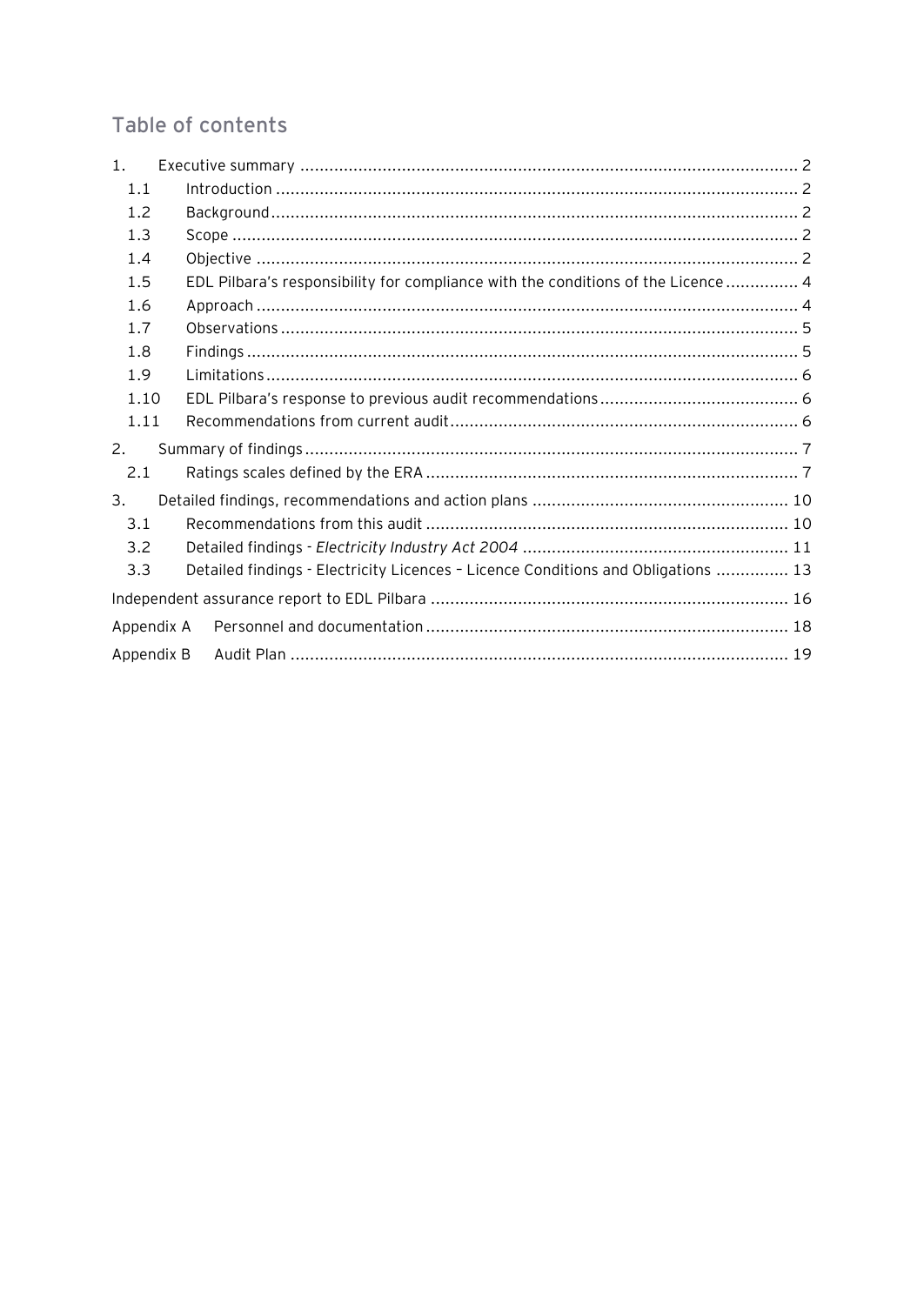## <span id="page-2-0"></span>**1. Executive summary**

### <span id="page-2-1"></span>**1.1 Introduction**

The Economic Regulation Authority (the ERA) has, under the provisions of the *Electricity Industry Act 2004* (the 'Act'), issued to EDL Pilbara Pty Ltd ('EDL Pilbara'), a wholly owned subsidiary of Energy Developments Pty Ltd ('EDL'), an Electricity Retail Licence ('ERL16' or the 'Licence').

Ernst & Young ('we or 'EY') was engaged by EDL to conduct an independent performance audit of EDL Pilbara's compliance with the conditions of the Licence. The performance audit was required to be conducted under Section 13 of the Act with this audit relating to the period 1 September 2016 to 30 August 2020 (the 'reporting period').

EY was approved by the ERA to conduct the performance audit, with the Audit Plan approved by the ERA on 2 October 2020.

### <span id="page-2-2"></span>**1.2 Background**

EDL is a global producer of energy operating across five countries, with a focus on Australia with 58 power stations producing 749 MW. EDL, through relevant subsidiaries, owns and operates a liquefied natural gas (LNG) facility at the Maitland Industrial Estate in Western Australia's Pilbara region. The facility was originally designed to service the EDL-owned gas-fired power stations being built in the west Kimberley. However, as the LNG Facility's electricity generation capacity exceeded its needs, EDL Pilbara sought and was granted a Licence to supply electricity under a commercial arrangement to Supagas Pty Ltd (Supagas), a business co-located on the facility's leasehold land in the Maitland Industrial Estate. The Licence commenced from 27 August 2011.

EDL Pilbara only supplies electricity to Supagas, and this supply is over 160 MWh per annum. Under the Code of Conduct for the Supply of Electricity to Small Use Customers 2018, Supagas is not a defined Small Use Customer. Hence, this does not trigger the need for EDL Pilbara to report under the conditions when supplying electricity to a Small Use Customer.

### <span id="page-2-3"></span>**1.3 Scope**

Section 13 of the Electricity Industry Act 2004 requires EDL Pilbara to provide the ERA with a performance audit of the effectiveness of the measures taken by EDL Pilbara to meet the performance criteria specified in the Licence. The audit is to be conducted in accordance with the regulatory framework prescribed in the Electricity Industry Act 2004, ERL16, the ERA's Electricity Compliance Reporting Manual (Reporting Manual) and the ERA's 2019 Audit and Review Guidelines: Electricity and Gas Licences.

The ERA has summarised the requirements of the applicable legislation that it expects to be reported and included in the scope of the audit in its June 2020 Electricity Compliance Reporting Manual (Reporting Manual).

The Audit Plan approved by the ERA for this audit sets out the Licence conditions confirmed to be included in the scope of the audit, along with the risk assessments made for and audit priority assigned to each licence obligation, as listed in Table 1.

## <span id="page-2-4"></span>**1.4 Objective**

The performance audit is defined as an examination of the measures taken by EDL Pilbara to meet the performance criteria specified in its Licence.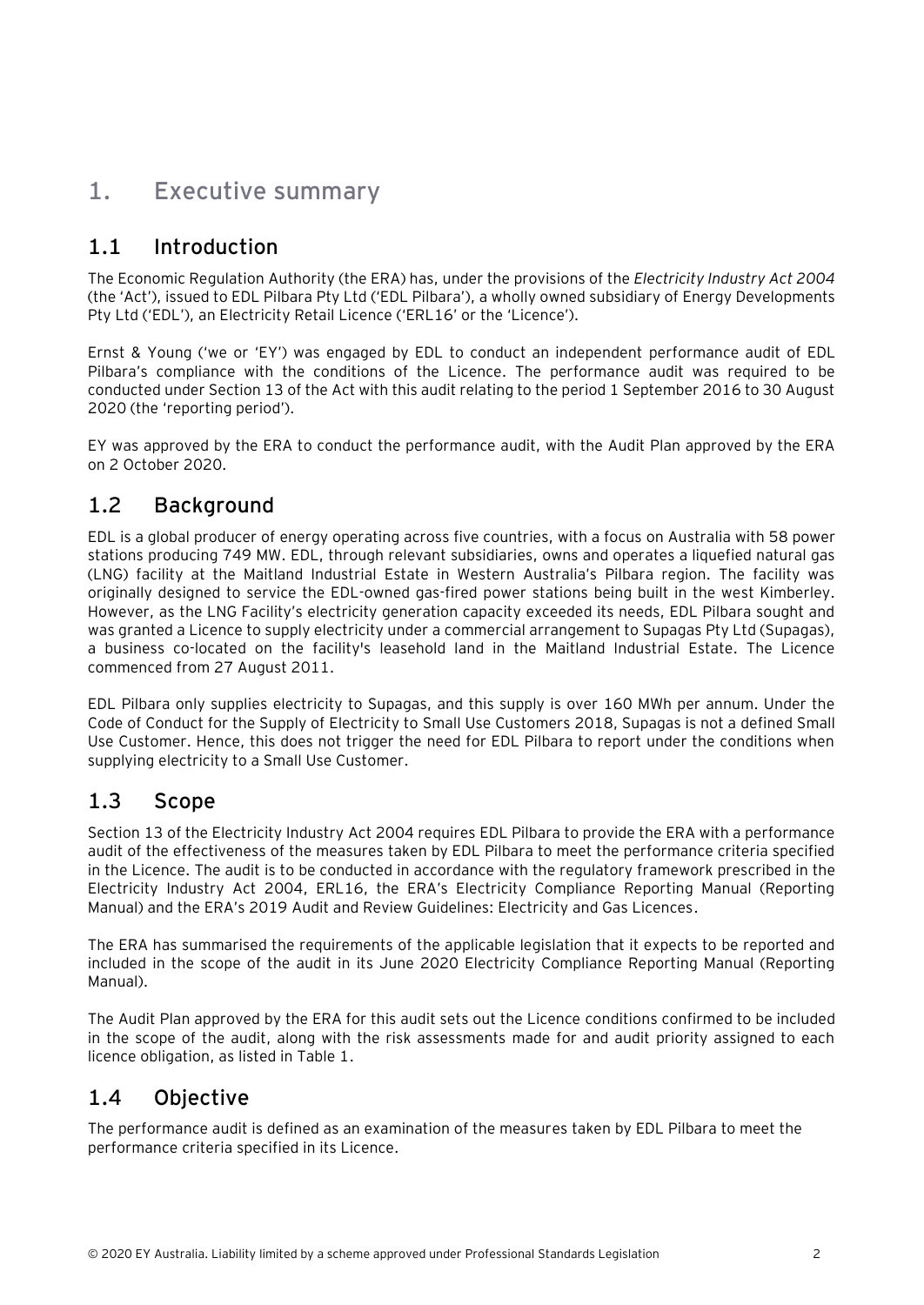Section 13 of the *Electricity Industry Act 2004* requires EDL Pilbara to provide the ERA with a performance audit conducted by an independent expert appointed by the ERA. The performance audit is an audit of the effectiveness of the measures taken by EDL Pilbara to meet the performance criteria specified in the licence – ERL 16 and designed to provide reasonable assurance. The audit will be conducted in accordance with the regulatory framework prescribed in the Industry Act, the Licence and the Guidelines.

The audit will focus on EDL Pilbara's systems, processes and regulatory controls to ensure compliance to obligations, standards, outputs and outcomes required by the respective licences by considering:

- ► Process compliance the effectiveness of systems and procedures in place throughout the audit period including the adequacy of internal controls.
- ► Outcome compliance the actual performance against standards prescribed in the licence throughout the audit period.
- ► Output compliance the existence of the output from systems prescribed in the licence throughout the audit period i.e. records exist to provide assurance that procedures are being consistently followed and controls are being maintained).
- ► Integrity of reporting the completeness and accuracy of compliance and performance reporting to the ERA.
- ► Compliance with any individual licence conditions the actual performance against the requirements imposed on the specific licensee by the ERA or specific matters raised by the ERA.

|  |  |  |  |  | Table 1: List of the twelve obligations relevant to this performance audit. |  |
|--|--|--|--|--|-----------------------------------------------------------------------------|--|
|--|--|--|--|--|-----------------------------------------------------------------------------|--|

| No. | <b>Obligation</b>                                                                                                                                                                                                                                                                           |
|-----|---------------------------------------------------------------------------------------------------------------------------------------------------------------------------------------------------------------------------------------------------------------------------------------------|
| 101 | A licensee must provide the ERA with a performance audit conducted by an independent expert<br>acceptable to the ERA, not less than once every 24 months (unless varied by the ERA)                                                                                                         |
| 105 | A licensee must pay the prescribed licence fees to the ERA according to clauses 6, 7 and 8 of the<br>Economic Regulation Authority (Licensing Funding) Regulations 2014.                                                                                                                    |
| 106 | A licensee must take reasonable steps to minimise the extent, or duration, of any interruption,<br>suspension or restriction of the supply of electricity due to an accident, emergency, potential<br>danger or other unavoidable cause.                                                    |
| 107 | A licensee must pay the costs of taking an interest in land or an easement over land.                                                                                                                                                                                                       |
| 110 | If a designation under section 71(1) of the Electricity Industry Act is in force, a licensee must<br>perform the functions of a retailer of last resort and must carry out the supplier of last resort plan<br>if it comes into operation under section 70 of the Electricity Industry Act. |
| 119 | A licensee and any related body corporate must maintain accounting records that comply with the<br>Australian Accounting Standards Board Standards or equivalent International Accounting<br>Standards.                                                                                     |
| 120 | A licensee must comply with any individual performance standards prescribed by the ERA.                                                                                                                                                                                                     |
| 121 | A licensee must comply, and require its auditor to comply, with the ERA's standard audit<br>quidelines for a performance audit.                                                                                                                                                             |
| 123 | In the manner prescribed, a licensee must notify the ERA, if it is under external administration or<br>if there is a significant change in the circumstances that the licence was granted which may affect<br>the licensee's ability to meet its obligations.                               |
| 124 | A licensee must provide the ERA, in the manner prescribed, with any information that the ERA<br>requires in connection with its functions under the Electricity Industry Act.                                                                                                               |
| 125 | A licensee must publish any information as directed by the ERA to publish, within the timeframes<br>specified.                                                                                                                                                                              |
| 126 | Unless otherwise specified, all notices must be in writing.                                                                                                                                                                                                                                 |
|     |                                                                                                                                                                                                                                                                                             |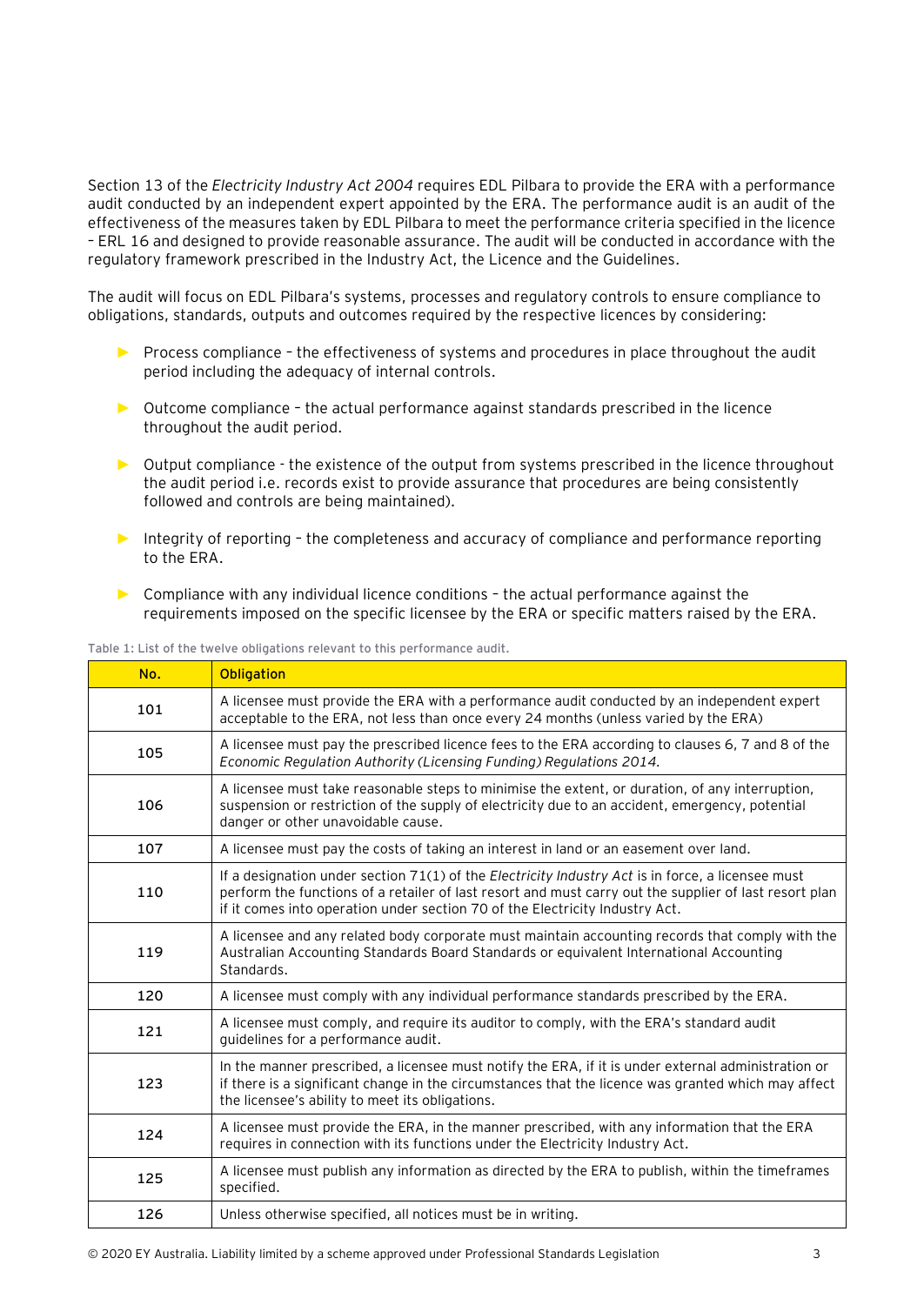### <span id="page-4-0"></span>**1.5 EDL Pilbara's responsibility for compliance with the conditions of the Licence**

EDL Pilbara is responsible for:

- ► Ensuring that it has complied in all material respects with the requirements of the Licence as specified in the Guidelines;
- ► Establishing and maintaining an effective system of internal control over its systems designed to achieve its compliance with the Licence requirements;
- ► Implementing processes for assessing its compliance requirements and for reporting its level of compliance to the ERA; and
- ► Implementing corrective actions for instances of non-compliance (if applicable).

### <span id="page-4-1"></span>**1.6 Approach**

Our executed approach allowed us to provide reasonable assurance over the EDL Pilbara's compliance with the Licence, consistent with ASAE 3100 Compliance Engagements.

Our approach is designed to obtain sufficient and appropriate audit evidence in order to provide reasonable assurance over the specified audit scope.

Our approach for this audit involved the following activities, which were undertaken during the period September to November 2020:

- Utilising the Audit Guidelines and Reporting Manuals as a guide, to the development of a risk assessment, which involved discussions with key staff;
- ► Document review to assess controls;
- ► Development of an Audit Plan (see Appendix B) for approval by the ERA;
- ► Interviews with and representations from relevant EDL Pilbara staff to gain understanding of process controls (see Appendix A for staff involved);
- ► Review of documents and walkthrough of processes and controls to assess the overall compliance with and effectiveness of those processes and controls in accordance with Licence obligations (see Appendix B for reference listing);
- ► Review of the EDL Pilbara's submission of its 2017, 2018 and 2019 compliance reports to the ERA by 31 August each year
- ► Sample testing where relevant for obligations rated as an audit Priority 3 and above; and
- ► Reporting of findings to EDL Pilbara for review and response.

There were no major deviations from the Audit Plan (Appendix B) as approved by the ERA as no issues or concerns were identified that indicated a need to modify the nature and levels of testing, and hence the priority rating. These non-major deviations included:

- ► A change to EDL Pilbara interviewees In the audit plan, interviewees at EDL Pilbara were nominated to be with:
	- ► Senior Commercial Analyst this interview was undertaken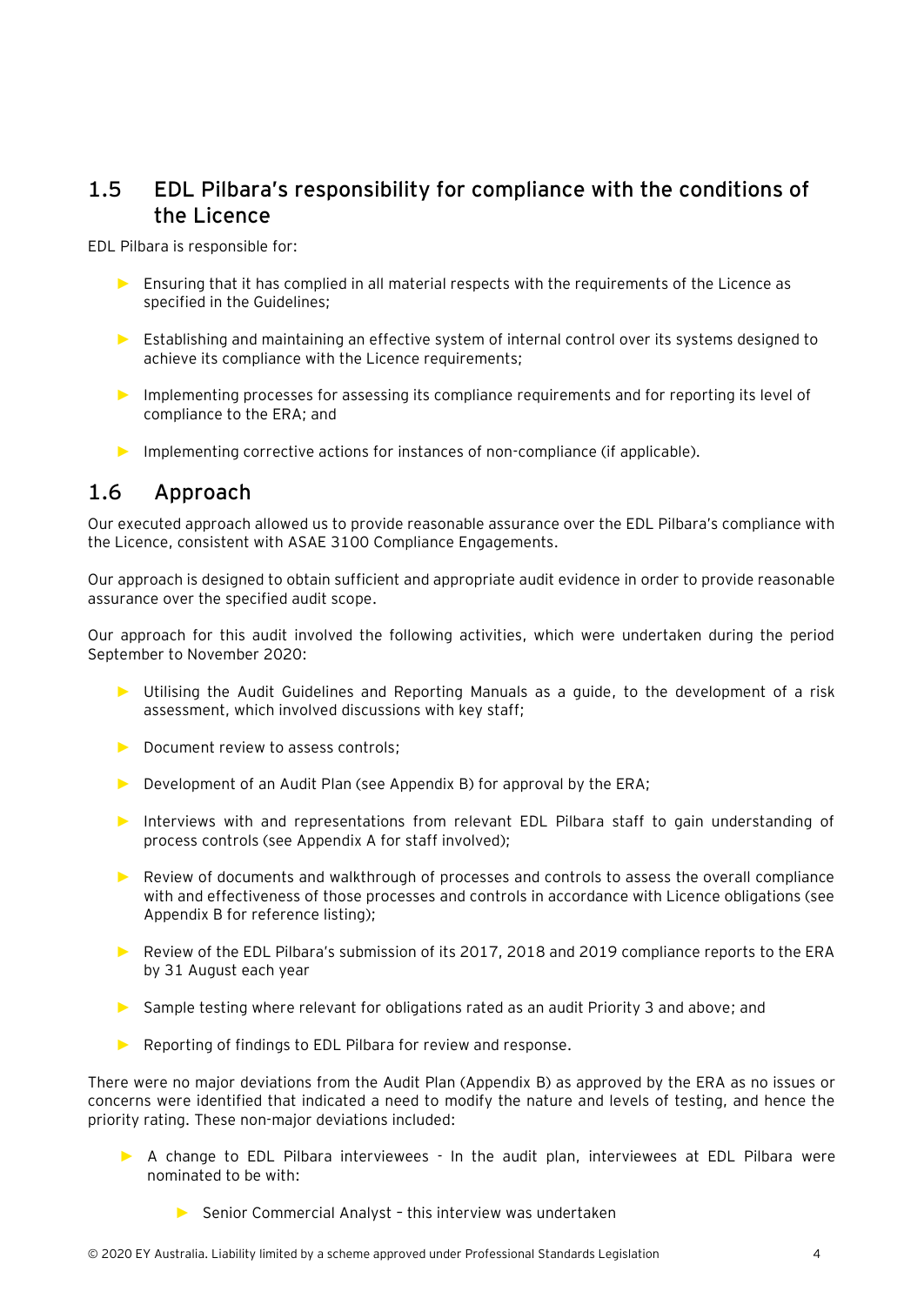- ► Commercial Manager Remote Energy this interview was undertaken
- ► LNG Duty Plant Manager this interview was undertaken, noting that the job title had been updated to LNG Plant and Transport Manager
- ► Financial Controller Remote Energy this interview was not undertaken as sufficient information was obtained through the other interviews undertaken
- ► A change to an EY audit team member whereby Shabhan Burke did not work on the audit beyond the planning phase

The work schedule was defined in the Audit Plan (Appendix B) and summarised in Appendix A.

No site visits to the LNG facility were undertaken, but interviews in the Perth offices of EDL Pilbara personnel were undertaken along with online interviews with site personnel (see Appendix A).

## <span id="page-5-0"></span>**1.7 Observations**

In considering EDL Pilbara's internal control procedures, structure and environment, its compliance culture and its information systems specifically relevant to licence obligation 124, we observed that EDL Pilbara:

- ► Ensures oversight over its compliance requirements through a Compliance Task Register, which is maintained centrally
- ► Maintains procedures and controls designed to help facilitate compliance with its Licence obligations

EDL Pilbara's regulatory obligations on its operations as a retailer are minimal, with the majority of the Licence obligations applicable to EDL Pilbara operations being generic to the requirements of all electricity licence holders.

### <span id="page-5-1"></span>**1.8 Findings**

[Table 2](#page-5-2) below sets out the rating scale defined by the ERA in the Audit Guidelines for the assessment of the level of compliance and the adequacy of controls in place.

Table 3 below summarise the assessments made by the audit on EDL Pilbara's compliance and the adequacy of controls in place for EDL Pilbara to manage its compliance with the relevant obligations or conditions of the Licence. The summary tables show there were no material non-compliances identified.

|        | <b>Controls rating</b>                                    | Compliance rating |                                                                  |  |  |
|--------|-----------------------------------------------------------|-------------------|------------------------------------------------------------------|--|--|
| Rating | Description                                               | Rating            | Description                                                      |  |  |
| A      | Adequate controls - no improvement needed                 |                   | Compliant                                                        |  |  |
| B      | Generally adequate controls - improvement<br>needed       |                   | Non-compliant - minor effect on customers<br>or third parties    |  |  |
|        | Inadequate controls - significant<br>improvement required |                   | Non-compliant - moderate effect on<br>customers or third parties |  |  |
|        | No controls evident                                       | 4                 | Non-compliant - major effect on customers<br>or third parties    |  |  |
| N/P    | Not performed - A controls rating was not<br>reguired     | N/R               | Not rated - No activity took place during the<br>audit period    |  |  |

<span id="page-5-2"></span>**Table 2: Compliance and controls rating scales**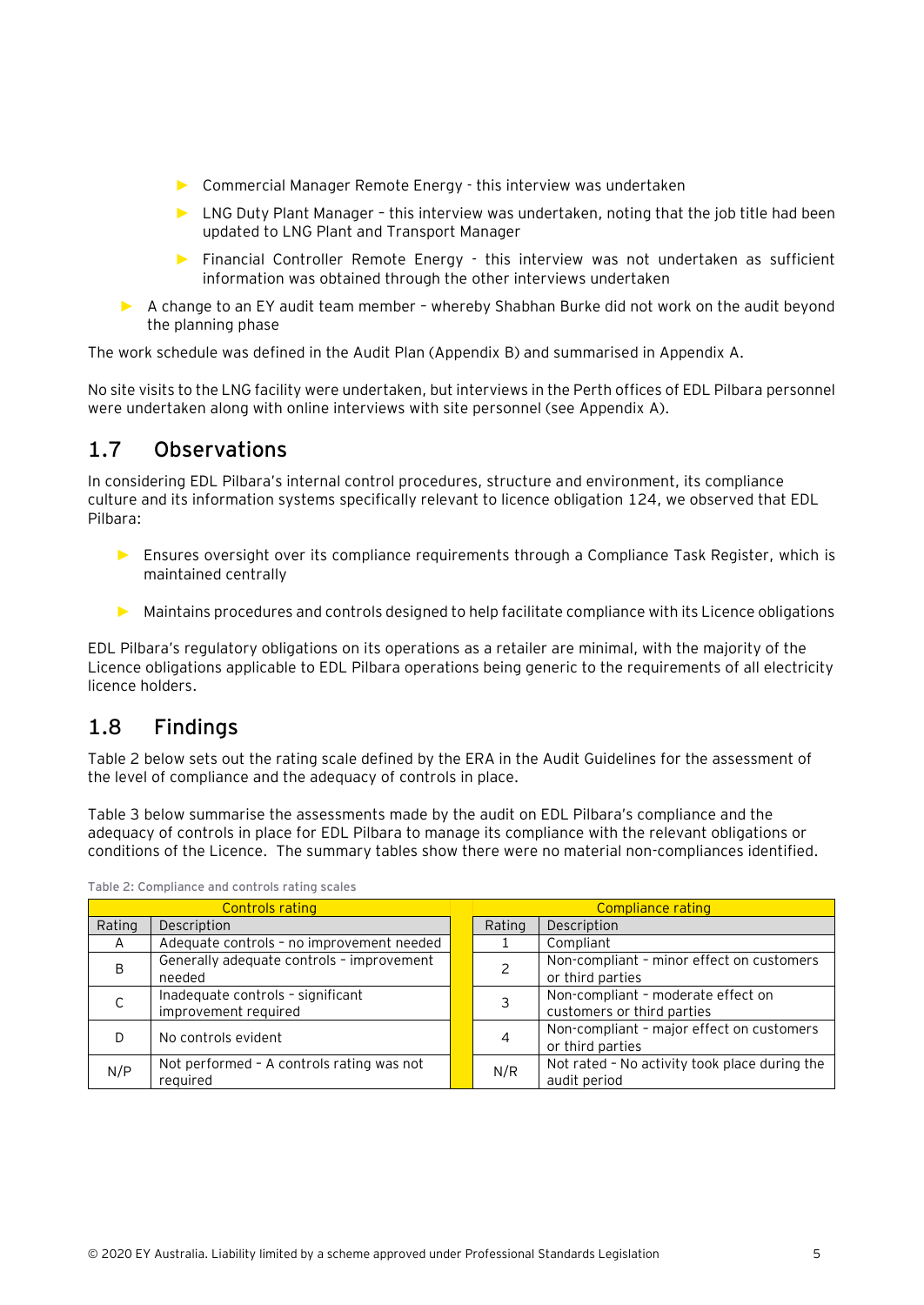|                 |              |          | <b>Compliance rating</b> |   |          |     |       |  |  |  |  |  |
|-----------------|--------------|----------|--------------------------|---|----------|-----|-------|--|--|--|--|--|
|                 |              |          |                          | 3 | 4        | N/R | Total |  |  |  |  |  |
|                 | $\mathsf{A}$ |          |                          |   | ∩        |     |       |  |  |  |  |  |
|                 | B            |          |                          |   | ∩        |     |       |  |  |  |  |  |
| Controls rating |              |          |                          |   | ∩        |     |       |  |  |  |  |  |
|                 |              |          |                          |   | $\Omega$ |     |       |  |  |  |  |  |
|                 | N/P          | 8        |                          |   | ∩        |     | 11    |  |  |  |  |  |
|                 | Total        | $\Omega$ |                          |   | ∩        |     | 12    |  |  |  |  |  |

**Table 3:** Compliance and controls rating summary table.

### <span id="page-6-0"></span>**1.9 Limitations**

We understand that a copy of this report will be provided to the ERA for the purpose of reporting on the performance audit for the Licence. We agree that a copy of this report may be provided to the ERA for its information in connection with this purpose, but only on the basis that we accept no duty, liability or responsibility to the ERA in relation to the report. We accept no duty, responsibility or liability to any party, other than EDL Pilbara, in connection with the report or this engagement.

Our engagement provides reasonable assurance as defined in ASAE 3100. Reasonable assurance means a high but not absolute level of assurance. There are inherent limitations in any assurance engagement, and these include the use of testing, the inherent limitations of any internal control structure, and the fact that most assurance evidence is persuasive rather than conclusive.

Hence, because of the inherent limitations of any compliance procedure, it is possible that fraud, error or non-compliance may occur and not be detected. A reasonable assurance engagement is not designed to detect all instances of non-compliance, as the engagement is not performed continuously throughout the period and the procedures performed in respect of compliance are undertaken on a test basis.

The conclusion expressed in this report has been formed on the above basis and the steps outlined in the Audit Plan. Any projection of the evaluation of the level of compliance to future periods is subject to the risk that the systems may become inadequate because of changes in conditions, or that the degree of compliance with management procedures may deteriorate.

## <span id="page-6-1"></span>**1.10 EDL Pilbara's response to previous audit recommendations**

Not applicable. The EDL Pilbara 2016 Electricity Retail Performance Audit Report identified no noncompliances. However, the 2013 Electricity Retail Performance Audit Report audit report did identify one non-compliance, and this has since been addressed by EDL Pilbara.

### <span id="page-6-2"></span>**1.11 Recommendations from current audit**

This audit does not make any recommendations in relation to EDL Pilbara's compliance with the conditions of the Licence.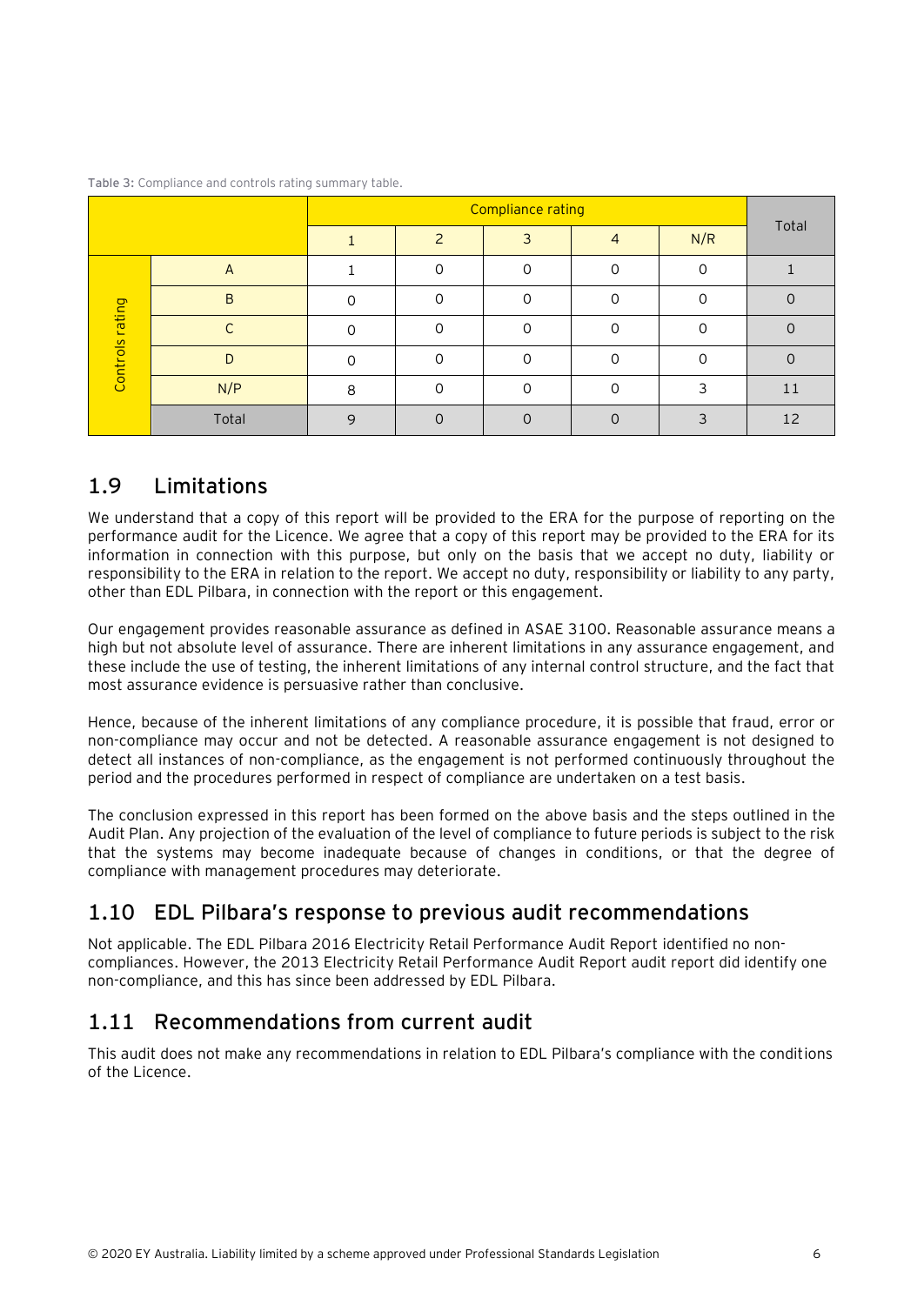# <span id="page-7-0"></span>**2. Summary of findings**

## <span id="page-7-1"></span>**2.1 Ratings scales defined by the ERA**

[Table 4](#page-7-2) sets out the rating scale defined by the ERA in the Audit Guidelines for the assessment of the level of compliance with the conditions of the Licence.

|        | <b>Controls rating</b>                                    | Compliance rating |                                                                  |  |
|--------|-----------------------------------------------------------|-------------------|------------------------------------------------------------------|--|
| Rating | Description                                               | Rating            | Description                                                      |  |
| A      | Adequate controls - no improvement needed                 |                   | Compliant                                                        |  |
| B      | Generally adequate controls - improvement<br>needed       |                   | Non-compliant - minor effect on customers<br>or third parties    |  |
|        | Inadequate controls - significant<br>improvement required |                   | Non-compliant - moderate effect on<br>customers or third parties |  |
|        | No controls evident                                       | 4                 | Non-compliant - major effect on customers<br>or third parties    |  |
| N/P    | Not performed - A controls rating was not<br>reguired     | N/R               | Not rated - No activity took place during the<br>audit period    |  |

<span id="page-7-2"></span>**Table 4: Compliance and controls rating scales**

[Table 5](#page-7-3) summarises the assessments made by the audit on EDL Pilbara's compliance and the adequacy of controls in place for EDL Pilbara to manage its compliance with the twelve obligations or conditions of the Licence.

<span id="page-7-3"></span>**Table 5:** Compliance and controls rating summary table.

|                 |       |              | 3        | 4        | N/R | Total |
|-----------------|-------|--------------|----------|----------|-----|-------|
|                 | A     |              | $\Omega$ | $\Omega$ | ∩   |       |
|                 | B     |              |          | $\Omega$ | ∩   |       |
| Controls rating |       |              |          | $\cap$   |     |       |
|                 | D     |              | 0        | $\Omega$ | Ω   | 0     |
|                 | N/P   | 8            |          | C        | ∍   | 11    |
|                 | Total | $\mathsf{Q}$ | $\cap$   | $\Omega$ | ς   | 12    |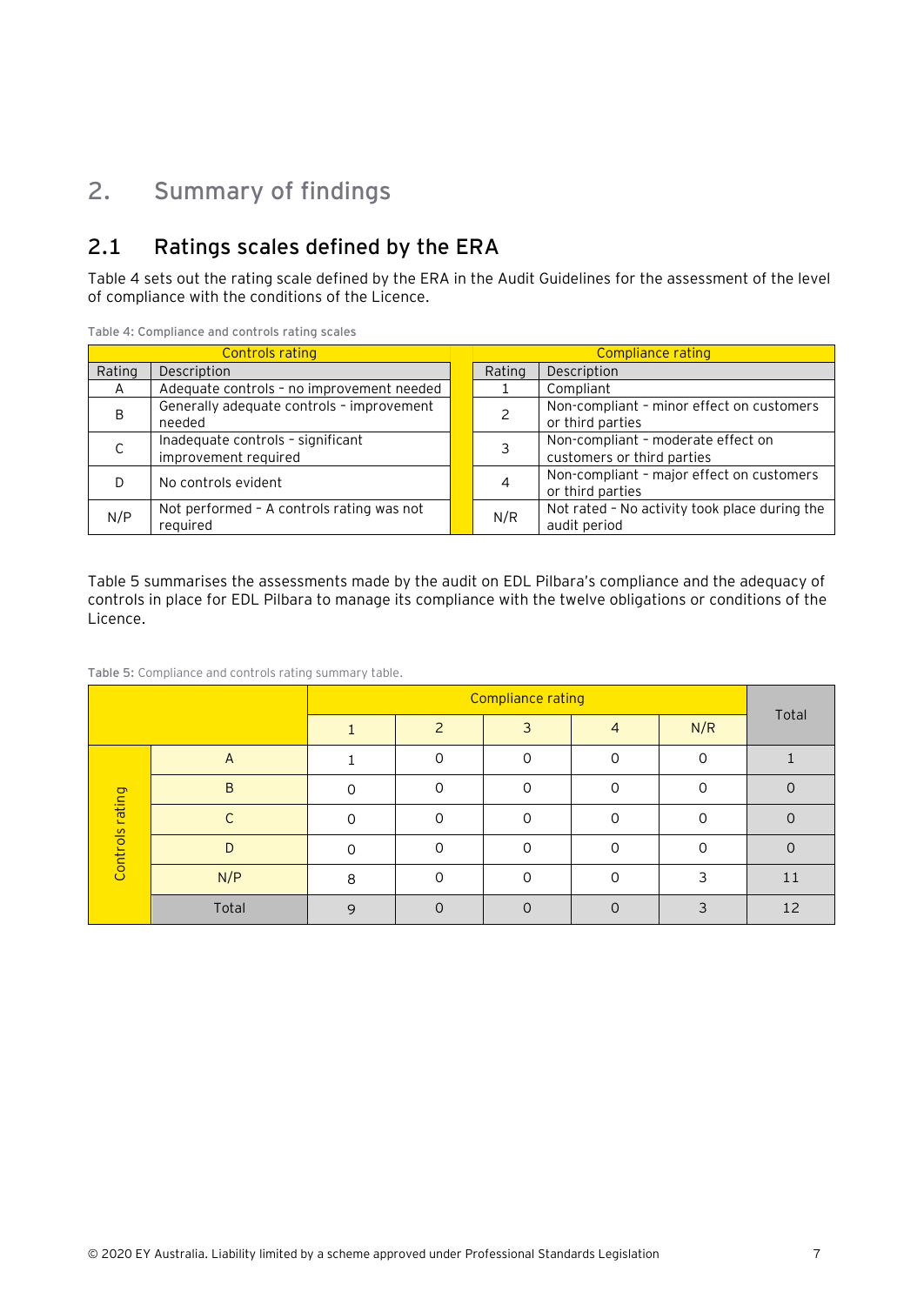Specific assessments for each Licence obligation have been summarised in [Table 6](#page-8-0) and detailed findings, including relevant observations, recommendations and action plans have been presented in Section 3.

<span id="page-8-0"></span>**Table 6: Compliance and Controls Summary**

|     |                                                                                                                                                                                                                                                                                                      | Audit      |                |    | Adequacy of controls rating |   |              |              |                | <b>Compliance rating</b> |                |     |
|-----|------------------------------------------------------------------------------------------------------------------------------------------------------------------------------------------------------------------------------------------------------------------------------------------------------|------------|----------------|----|-----------------------------|---|--------------|--------------|----------------|--------------------------|----------------|-----|
| No. | Obligation                                                                                                                                                                                                                                                                                           | priority   | $\overline{A}$ | B. | $\mathsf{C}$                | D | N/P          | $\mathbf{1}$ | $\overline{2}$ | 3                        | $\overline{4}$ | N/R |
|     | 11) Electricity Industry Act - Licence Conditions and Obligations                                                                                                                                                                                                                                    |            |                |    |                             |   |              |              |                |                          |                |     |
| 101 | A licensee must provide the ERA with a performance<br>audit conducted by an independent expert acceptable<br>to the ERA, not less than once every 24 months.                                                                                                                                         | Priority 4 |                |    |                             |   | $\checkmark$ | $\checkmark$ |                |                          |                |     |
| 105 | A licensee must pay the prescribed licence fees to the<br>ERA according to clauses 6, 7 and 8 of the Economic<br>Regulation Authority (Licensing Funding) Regulations<br>2014.                                                                                                                       | Priority 4 |                |    |                             |   | $\checkmark$ | $\checkmark$ |                |                          |                |     |
| 106 | A licensee must take reasonable steps to minimise the<br>extent, or duration, of any interruption, suspension or<br>restriction of the supply of electricity due to an<br>accident, emergency, potential danger or other<br>unavoidable cause.                                                       | Priority 5 |                |    |                             |   | $\checkmark$ | $\checkmark$ |                |                          |                |     |
| 107 | A licensee must pay the costs of taking an interest in<br>land or an easement over land.                                                                                                                                                                                                             | Priority 4 |                |    |                             |   | $\checkmark$ | $\sqrt{ }$   |                |                          |                |     |
| 110 | If a designation under section 71(1) of the Electricity<br>Industry Act is in force, a licensee must perform the<br>functions of a retailer of last resort and must carry out<br>the supplier of last resort plan if it comes into<br>operation under section 70 of the Electricity Industry<br>Act. | Priority 4 |                |    |                             |   | $\checkmark$ |              |                |                          |                |     |
|     | 12) Electricity Licences - Licence Conditions and Obligations                                                                                                                                                                                                                                        |            |                |    |                             |   |              |              |                |                          |                |     |
| 119 | A licensee and any related body corporate must<br>maintain accounting records that comply with the<br>Australian Accounting Standards Board Standards or<br>equivalent International Accounting Standards.                                                                                           | Priority 4 |                |    |                             |   | $\checkmark$ | √            |                |                          |                |     |

© 2020 EY Australia. Liability limited by a scheme approved under Professional Standards Legislation 8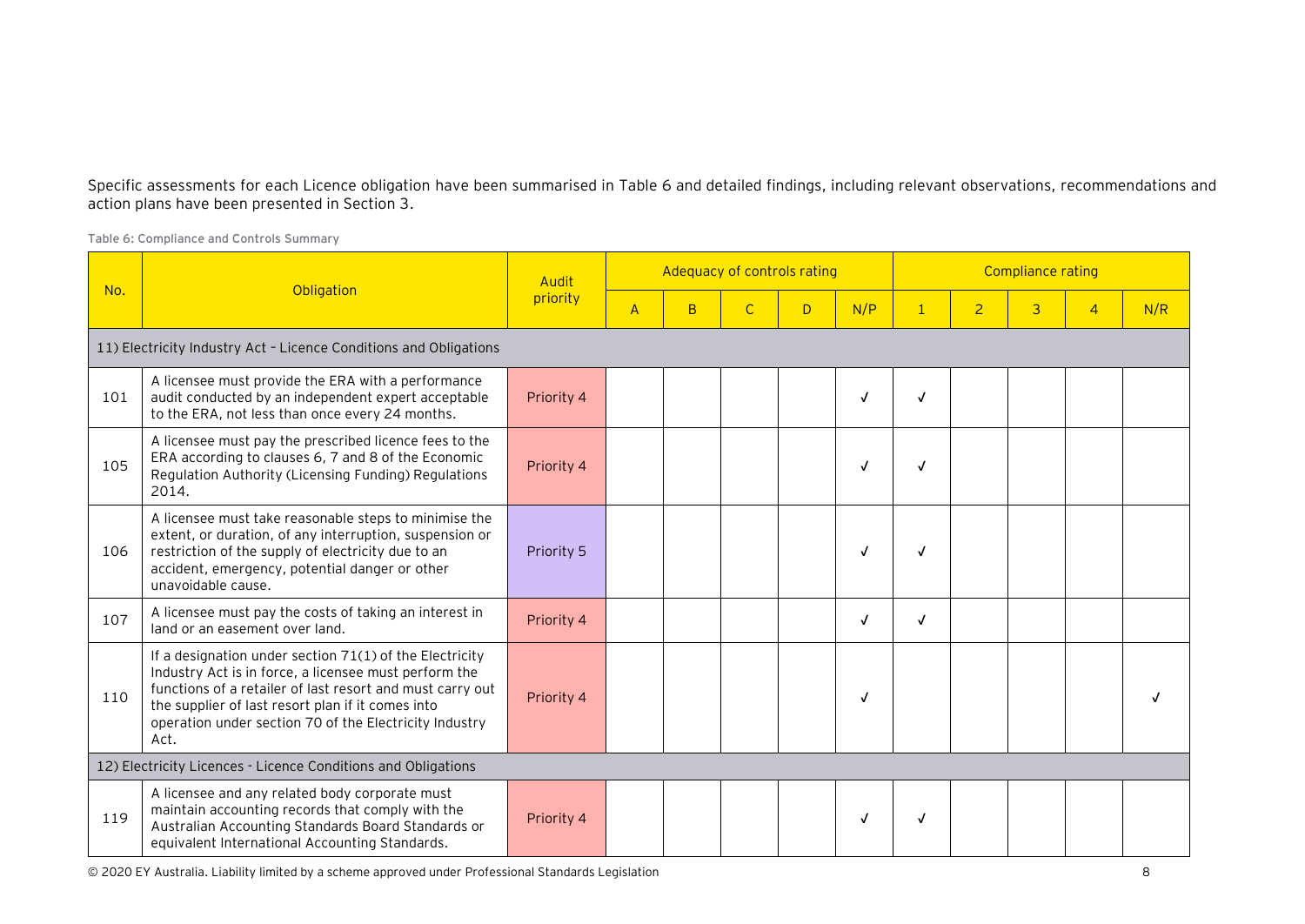|     |                                                                                                                                                                                                                                                                     | Audit      |                |   | Adequacy of controls rating |   |            | <b>Compliance rating</b> |                |   |                |     |
|-----|---------------------------------------------------------------------------------------------------------------------------------------------------------------------------------------------------------------------------------------------------------------------|------------|----------------|---|-----------------------------|---|------------|--------------------------|----------------|---|----------------|-----|
| No. | Obligation                                                                                                                                                                                                                                                          | priority   | $\overline{A}$ | B |                             | D | N/P        | $\mathbf{1}$             | $\overline{2}$ | 3 | $\overline{4}$ | N/R |
| 120 | A licensee must comply with any individual<br>performance standards prescribed by the ERA.                                                                                                                                                                          | Priority 4 |                |   |                             |   | $\sqrt{ }$ |                          |                |   |                |     |
| 121 | A licensee must comply, and require its auditor to<br>comply, with the ERA's standard audit guidelines for a<br>performance audit.                                                                                                                                  | Priority 4 |                |   |                             |   | $\sqrt{ }$ | À                        |                |   |                |     |
| 123 | In the manner prescribed, a licensee must notify the<br>ERA, if it is under external administration or if there is<br>a significant change in the circumstances that the<br>licence was granted which may affect the licensee's<br>ability to meet its obligations. | Priority 4 |                |   |                             |   |            |                          |                |   |                |     |
| 124 | A licensee must provide the ERA, in the manner<br>prescribed, with any information that the ERA requires<br>in connection with its functions under the Electricity<br>Industry Act.                                                                                 | Priority 3 |                |   |                             |   |            | N                        |                |   |                |     |
| 125 | A licensee must publish any information as directed by<br>the ERA to publish, within the timeframes specified.                                                                                                                                                      | Priority 4 |                |   |                             |   | $\sqrt{ }$ |                          |                |   |                |     |
| 126 | Unless otherwise specified, all notices must be in<br>writing.                                                                                                                                                                                                      | Priority 4 |                |   |                             |   | $\sqrt{ }$ |                          |                |   |                |     |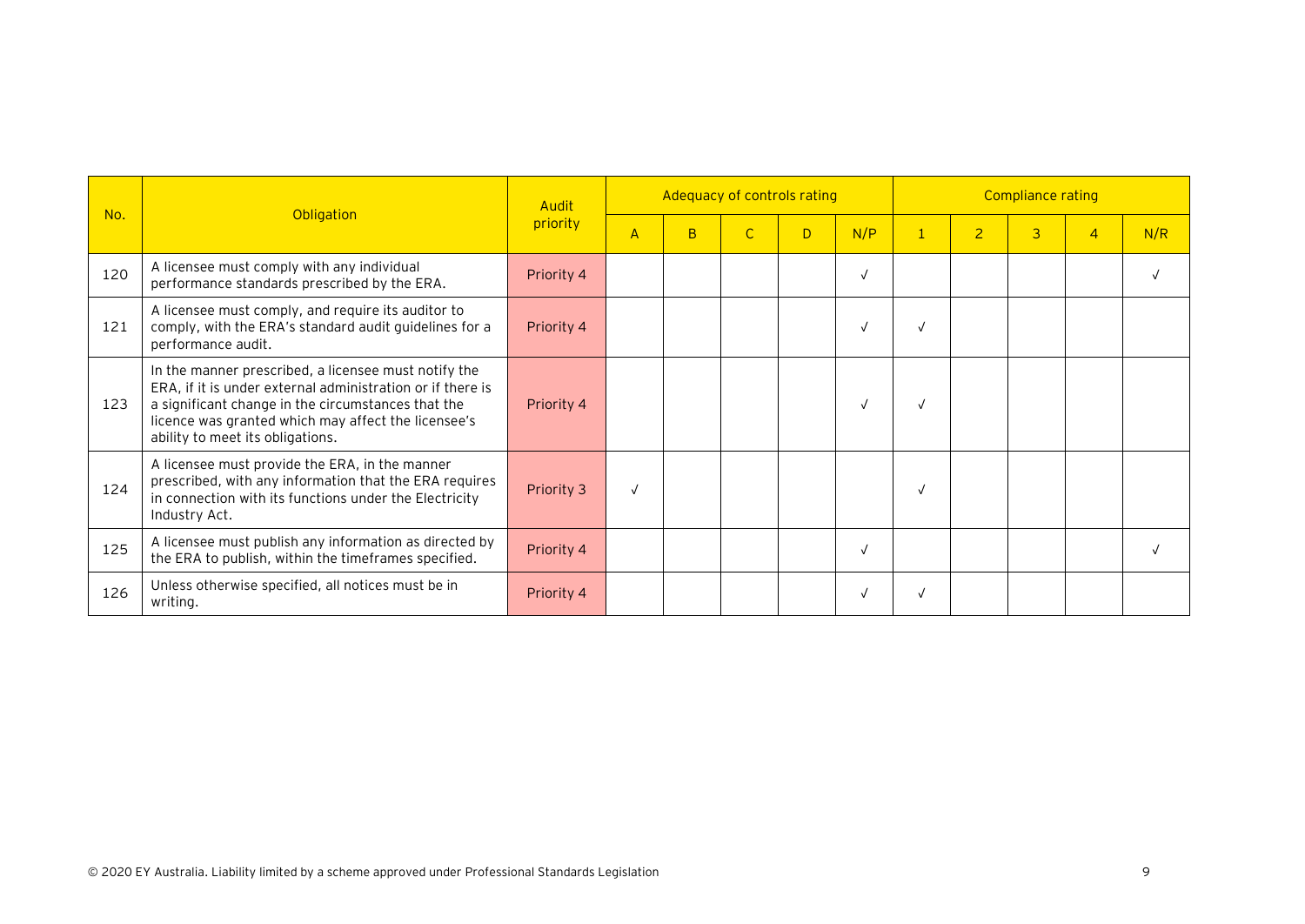## <span id="page-10-0"></span>**3. Detailed findings, recommendations and action plans**

This section has been structured into subsections for the relevant Codes and Regulations against which we assessed EDL Pilbara's compliance. The Codes and Regulations relevant to EDL Pilbara's operations are:

- ► *Electricity Industry Act 2004*
- ► Electricity Licenses Licence Conditions and Obligations.

Each section contains:

► **Assessment of compliance and control adequacy** – the conclusions from our audit procedures and an assessment of EDL Pilbara's compliance with the applicable obligations.

These tables include:

- ► **Findings** the auditor's understanding of the process and any issues that have been identified during the audit
- ► **Recommendations** recommendations for improvement or enhancement of the process or control, if appropriate. **Note that this audit did not make any recommendations**
- ► **Action plans** EDL Pilbara's formal response to audit recommendations, providing details of action to be implemented to address the specific issue raised by the audit, assignment of the actions to appropriate staff and corresponding completion dates for the actions. **Note that since this audit did not make any recommendations, no action plans were developed**.

| Controls adequacy rating                                       |                                                                    |  |  |           |       |  |  |  |  | Compliance rating |           |       |
|----------------------------------------------------------------|--------------------------------------------------------------------|--|--|-----------|-------|--|--|--|--|-------------------|-----------|-------|
| A                                                              | B                                                                  |  |  | <b>NP</b> | Total |  |  |  |  | 4                 | <b>NR</b> | Total |
|                                                                | 4.1) Electricity Industry Act - Licence Conditions and Obligations |  |  |           |       |  |  |  |  |                   |           |       |
|                                                                |                                                                    |  |  |           | 5     |  |  |  |  |                   |           |       |
| 4.2) Electricity Licences - Licence Conditions and Obligations |                                                                    |  |  |           |       |  |  |  |  |                   |           |       |
|                                                                |                                                                    |  |  | h         |       |  |  |  |  |                   |           |       |

The compliance and control adequacy ratings are summarised below for each sub-section.

### <span id="page-10-1"></span>**3.1 Recommendations from this audit**

This audit does not make any recommendations in relation to EDL Pilbara's compliance with the conditions of the Licence.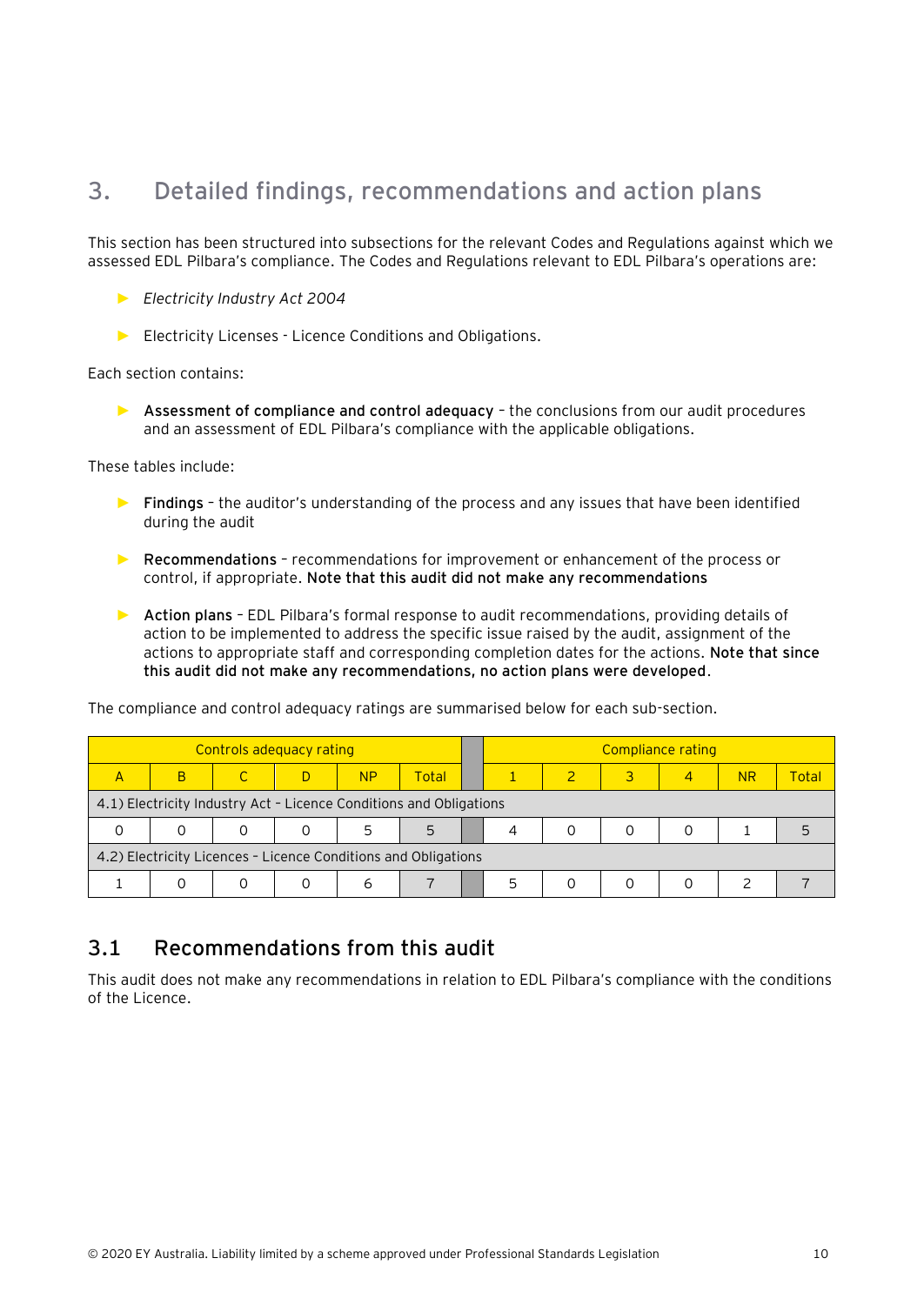## **3.2 Detailed findings -** *Electricity Industry Act 2004*

<span id="page-11-0"></span>

| No. | Obligation                                                                                                           |                         |                                                        | <b>Findings</b>                                                                                                                                                                                                                                                                                                                                                                                                                                                                                                                                                                                 |  |  |  |  |
|-----|----------------------------------------------------------------------------------------------------------------------|-------------------------|--------------------------------------------------------|-------------------------------------------------------------------------------------------------------------------------------------------------------------------------------------------------------------------------------------------------------------------------------------------------------------------------------------------------------------------------------------------------------------------------------------------------------------------------------------------------------------------------------------------------------------------------------------------------|--|--|--|--|
|     | A licensee must provide the ERA with a performance<br>to the ERA, not less than once every 24 months.                |                         | audit conducted by an independent expert acceptable    | EY was engaged by EDL Pilbara, the licensee, to undertake a performance audit engagement pending approval of<br>EY as an "independent expert" by the ERA. The ERA approved the appointment of EY to conduct the performance<br>audit of EDL Pilbara Pty Ltd's electricity retail licence ERL16 on 3 August 2020.                                                                                                                                                                                                                                                                                |  |  |  |  |
|     |                                                                                                                      |                         | (Unless the reporting interval is extended by the ERA) | ERL16 was granted to EDL Pilbara on 27 August 2011, with the first performance audit required in 2013.                                                                                                                                                                                                                                                                                                                                                                                                                                                                                          |  |  |  |  |
|     | Section $13(1)$ - Condition 5.3.1                                                                                    |                         |                                                        | Following the outcome of the first performance audit in 2013, the ERA determined that due to EDL Pilbara having<br>demonstrated a high level of compliance with its licence conditions, that the period of time between audits would be<br>increased from 24 to 36 months, and hence the subsequent reporting period would be from 1 September 2013 to                                                                                                                                                                                                                                          |  |  |  |  |
|     | Priority 4                                                                                                           | Controls rating:<br>N/P | Compliance<br>rating: 1                                | 31 August 2016, with the report on the Audit to be provided to the Authority by 30 November 2016. EY obtained<br>evidence to demonstrate the extension of the reporting period by the ERA.                                                                                                                                                                                                                                                                                                                                                                                                      |  |  |  |  |
| 101 |                                                                                                                      |                         |                                                        | Following the outcome of the second performance audit in 2016, the ERA again determined that due to EDL Pilbara<br>having maintained sound management and regulatory practices to ensure compliance with its licence condition,<br>that the period of time between audits would be increased from 36 to 48 months, and hence the subsequent<br>reporting period would be from 1 September 2016 to 30 August 2020, with the report on the Audit to be provided<br>to the Authority by 30 November 2020. EY obtained evidence to demonstrate the extension of the reporting period<br>by the ERA. |  |  |  |  |
|     |                                                                                                                      |                         |                                                        | The third Performance Audit covers the period 1 September 2016 to 30 August 2020 with the requirement for EDL<br>Pilbara to provide the outcome of the Performance Audit to the ERA by 30 November 2020.                                                                                                                                                                                                                                                                                                                                                                                        |  |  |  |  |
|     |                                                                                                                      |                         |                                                        | EDL will be considered in compliance with Obligation 101 when it provides the ERA with EY's Performance Audit<br>report for the period 1 September 2016 to 30 August 2020.                                                                                                                                                                                                                                                                                                                                                                                                                      |  |  |  |  |
| 105 | ERA according to clauses 6, 7 and 8 of the Economic<br>Regulation Authority (Licensing Funding) Regulations<br>2014. |                         | A licensee must pay the prescribed licence fees to the | Clause 6 relates to the annual licence charges payable by EDL Pilbara. ERL16 was granted on 27 August 2011 and<br>EDL Pilbara has since incurred annual licence fees. The annual licence charge is payable within one month after the<br>day on which the licence was granted and within one month after each anniversary of that day. For the period<br>under audit, invoices from the ERA to EDL Pilbara were sighted and system evidence of payments from EDL Pilbara<br>to the ERA were obtained. All payments to the ERA were within one month of the anniversary.                         |  |  |  |  |
|     | ERA (Licensing Funding) Regulations 2014<br>Condition 4.2.1                                                          |                         |                                                        | Clause 7 relates to the liability and amount for standing charges, with Clause 8 relating to the assessment and<br>payment of theses standing charges. The ERA requests information from EDL Pilbara to assist in the calculation of<br>the standing charges, yet we understand from the Senior Commercial Analysts that no standing charges result due<br>to EDL Pilbara having a single customer, Supagas.                                                                                                                                                                                    |  |  |  |  |
|     | Priority 4                                                                                                           | Controls rating:<br>N/P | Compliance<br>rating: 1                                |                                                                                                                                                                                                                                                                                                                                                                                                                                                                                                                                                                                                 |  |  |  |  |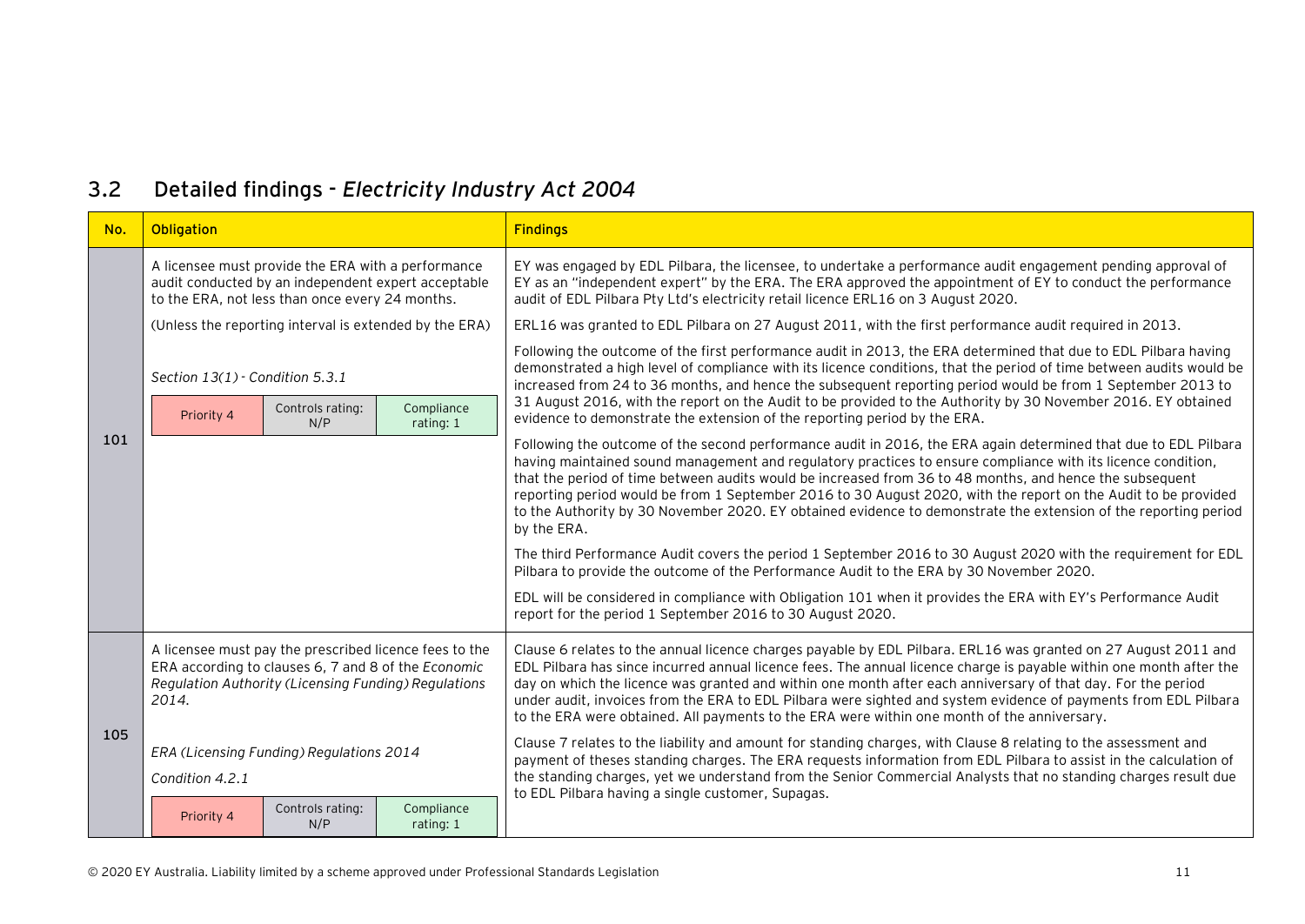| No. | Obligation                                                                                                                                                             | <b>Findings</b>                                                                                                                                                                                                                                                                                                            |  |  |  |  |  |
|-----|------------------------------------------------------------------------------------------------------------------------------------------------------------------------|----------------------------------------------------------------------------------------------------------------------------------------------------------------------------------------------------------------------------------------------------------------------------------------------------------------------------|--|--|--|--|--|
|     | A licensee must take reasonable steps to minimise the<br>extent, or duration, of any interruption, suspension or<br>restriction of the supply of electricity due to an | Through discussions with EDL's LNG Plant and Transport Manager and the Senior Commercial Analyst we<br>understood that the primary causes of interruption, suspension or restriction of supply of electricity to its customer<br>would result from:                                                                        |  |  |  |  |  |
|     | accident, emergency, potential danger or other<br>unavoidable cause.                                                                                                   | Gas supply issues. EDL Pilbara has minimised risks with issues to the gas supply by maintaining long-term<br>supply agreements with its supplier.                                                                                                                                                                          |  |  |  |  |  |
|     | Section 31(3) - Condition 4.1.1                                                                                                                                        | Shutdowns due to planned maintenance. In these instances, where all or parts of the plant are required to<br>be taken offline, we understand EDL endeavours to work with its customer to identify a mutually agreeable<br>time in which the maintenance can occur to attempt to maintain the supply of electricity.        |  |  |  |  |  |
| 106 | Compliance<br>Controls rating:<br>Priority 5<br>N/P<br>rating: 1                                                                                                       | Shutdowns due to unplanned maintenance resulting from plant or equipment failures. EDL has a<br>comprehensive maintenance schedule and regular shut down periods to maintain the plant and equipment<br>and hence minimise the instances of plant or equipment failures and hence unplanned maintenance.                   |  |  |  |  |  |
|     |                                                                                                                                                                        | Extreme weather events. In such instances, EDL Pilbara is required to shut down for safety reasons and<br>this is communicated to its customer.                                                                                                                                                                            |  |  |  |  |  |
|     |                                                                                                                                                                        | In the event of an unplanned impact to the supply of electricity to its customer, EDL Pilbara can be considered to<br>take reasonable measures to minimise the extent or duration through the relevant power station. by:                                                                                                  |  |  |  |  |  |
|     |                                                                                                                                                                        | Maintaining an inventory of critical spare parts due to the remoteness of its location                                                                                                                                                                                                                                     |  |  |  |  |  |
|     |                                                                                                                                                                        | Maintaining a black-start generator, with appropriate diesel supply and personnel trained to safely and<br>efficiently operate the generator                                                                                                                                                                               |  |  |  |  |  |
|     |                                                                                                                                                                        | Having continuous monitoring of the plant both onsite and remotely to identify and respond immediately to<br>issues                                                                                                                                                                                                        |  |  |  |  |  |
|     |                                                                                                                                                                        | EDL Pilbara take reasonable steps to minimize disruptions of the supply of electricity. This is completed through<br>preventative maintenance and through training and procedures to ensure the start-up of the facility is completed<br>quickly and safely to resume operations and the supply of electricity to Supagas. |  |  |  |  |  |
|     | A licensee must pay the costs of taking an interest in<br>land or an easement over land.                                                                               | The Senior Commercial Analyst confirmed that EDL Pilbara sub-leases its property from EDL LNG, which in turn<br>leases the site from the WA Government. Both the head lease between DevelopmentWA (formerly Landcorp) and<br>the sub-lease expire in March 2026.                                                           |  |  |  |  |  |
| 107 | Section 41(6) - Condition 4.1.1                                                                                                                                        | Invoices for lease payments under the head lease, from DevelopmentWA (formerly Landcorp), from 1 September<br>2016 to 30 August 2020, were sighted with subsequent payments by EDL Pilbara evidenced through EDL's                                                                                                         |  |  |  |  |  |
|     | Controls rating:<br>Compliance<br>Priority 4<br>N/P<br>rating: 1                                                                                                       | accounting system.                                                                                                                                                                                                                                                                                                         |  |  |  |  |  |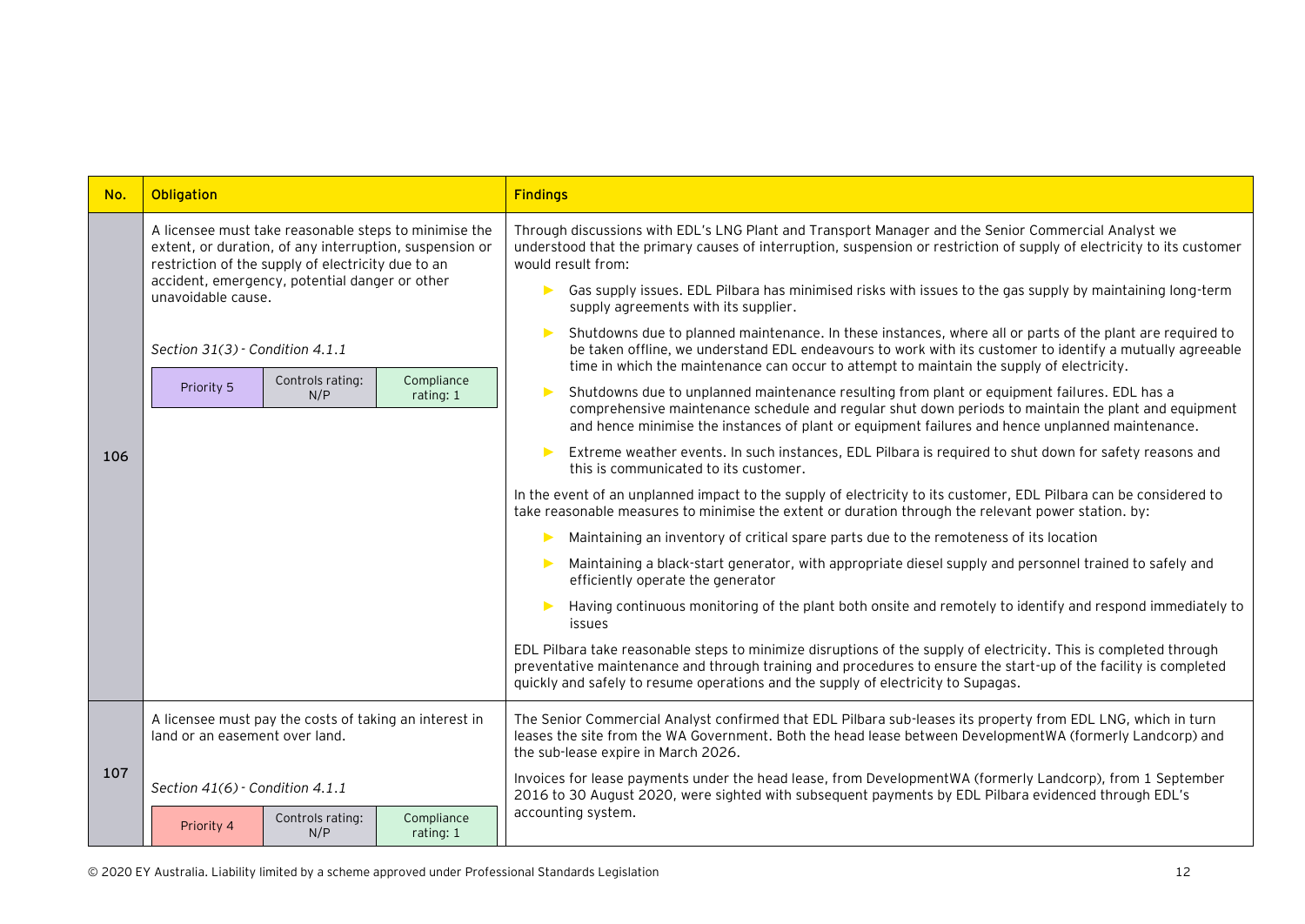| No. | Obligation                                                                                                                                                                                                                                                                                                                           |                           | <b>Findings</b>                                                                                                                                                                                                                                                                                                                                                                                                                                                                                  |
|-----|--------------------------------------------------------------------------------------------------------------------------------------------------------------------------------------------------------------------------------------------------------------------------------------------------------------------------------------|---------------------------|--------------------------------------------------------------------------------------------------------------------------------------------------------------------------------------------------------------------------------------------------------------------------------------------------------------------------------------------------------------------------------------------------------------------------------------------------------------------------------------------------|
| 110 | If a designation under section 71(1) of the Electricity<br>Industry Act is in force, a licensee must perform the<br>functions of a retailer of last resort and must carry out<br>the supplier of last resort plan if it comes into<br>operation under section 70 of the Electricity Industry<br>Act.<br>Section 76 - Condition 6.7.1 |                           | The Senior Commercial Analyst confirmed that for the period 1 September 2016 to 30 August 2020, the ERA did<br>not designate EDL Pilbara as a 'retailer of last resort' under section 71(1) of the Electricity Industry Act 2004.<br>Furthermore, it is noted that it is unlikely that EDL Pilbara would have received such a designation due to it not<br>being connected to the grid and also due to it typically being the larger retailers that are designated a retailer of<br>last resort. |
|     | Controls rating:<br>Priority 4<br>N/P                                                                                                                                                                                                                                                                                                | Compliance<br>rating: N/R |                                                                                                                                                                                                                                                                                                                                                                                                                                                                                                  |

## **3.3 Detailed findings - Electricity Licences – Licence Conditions and Obligations**

<span id="page-13-0"></span>

| No. | <b>Obligation</b>                          |                                                                                                                                                                                                                                       |                         | <b>Findings</b>                                                                                                                                                                                                                                                                                                                                                                                                                                                                                                                                                                                                                                                                                                                                                                                                                                                                                                                                                                                                                                                                                                                                                                                    |
|-----|--------------------------------------------|---------------------------------------------------------------------------------------------------------------------------------------------------------------------------------------------------------------------------------------|-------------------------|----------------------------------------------------------------------------------------------------------------------------------------------------------------------------------------------------------------------------------------------------------------------------------------------------------------------------------------------------------------------------------------------------------------------------------------------------------------------------------------------------------------------------------------------------------------------------------------------------------------------------------------------------------------------------------------------------------------------------------------------------------------------------------------------------------------------------------------------------------------------------------------------------------------------------------------------------------------------------------------------------------------------------------------------------------------------------------------------------------------------------------------------------------------------------------------------------|
| 119 | Section 11 - Condition 4.3.1<br>Priority 4 | A licensee and any related body corporate must<br>maintain accounting records that comply with the<br>Australian Accounting Standards Board Standards or<br>equivalent International Accounting Standards.<br>Controls rating:<br>N/P | Compliance<br>rating: 1 | EDL Pilbara Pty Ltd is a subsidiary of Energy Developments Pty Ltd.<br>Financial statements, which were independently audited and deemed to be in compliance with Australian<br>Accounting Standards Board Standards, were viewed for Energy Developments Pty Ltd for the:<br>18-month period, ending 31 December 2017<br>12-month period, ending 31 December 2018<br>12-month period, ending 31 December 2019<br>During the reporting period, EDL was acquired by the CK William Group, and as a result changed to a calendar year<br>reporting period for its financial statements. Hence for the period 1 January 2020 to 30 September 2020, audited<br>financial statements were not available.<br>However, inquiries with the Senior Commercial Analyst indicated that the approach and control environment<br>relating to the reporting of financial information had not changed during this period. Furthermore, the approach to<br>using accounting standards had not changed in the period and therefore compliance with Australian Accounting<br>Standards Board Standards were anticipated to be maintained. EDL Pilbara also stated that Deloitte remains as the<br>financial auditor. |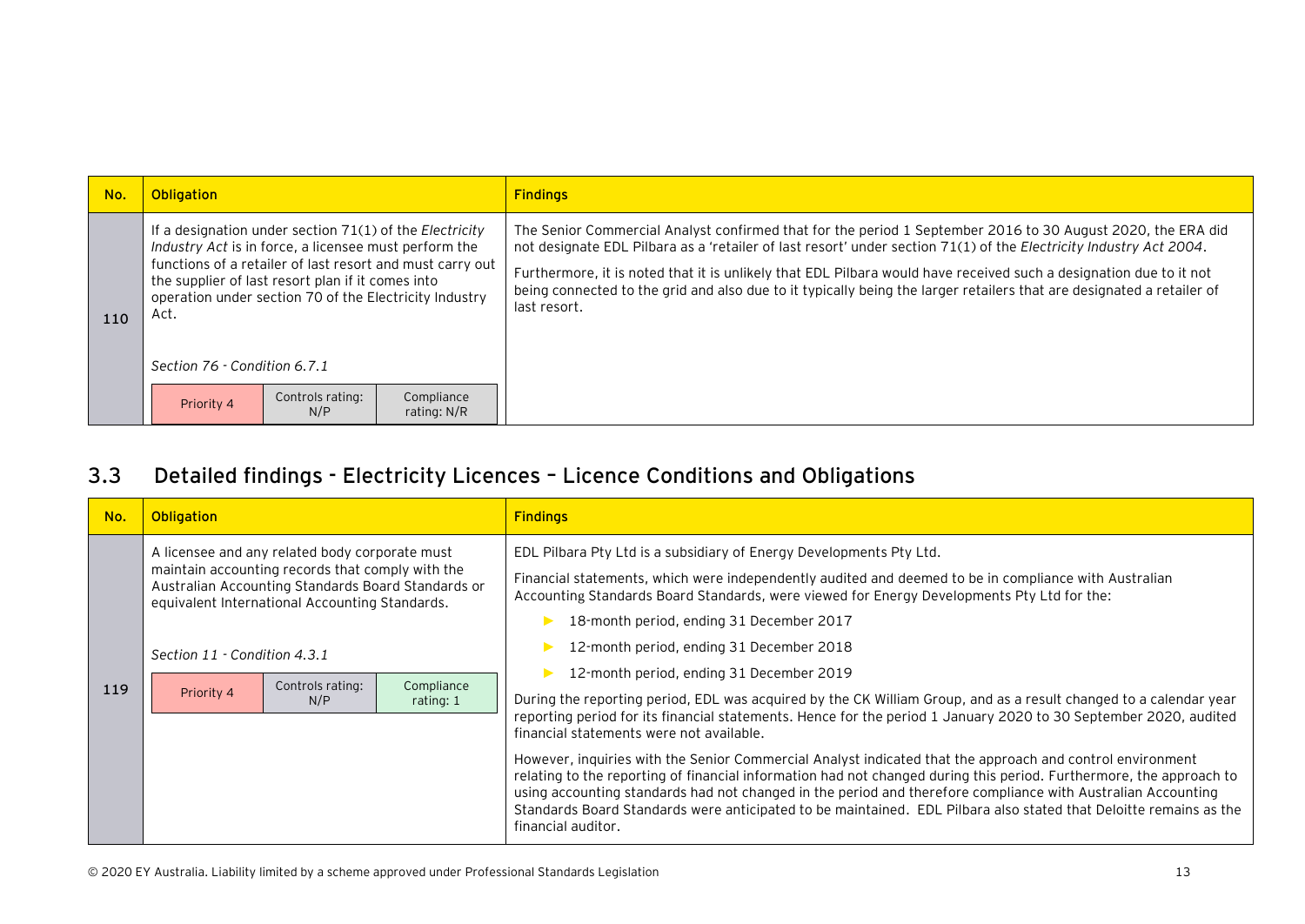| No. | Obligation                                                                                                                                    |                                                                                            |                           | <b>Findings</b>                                                                                                                                                                                                                                                                                                                                                                              |  |
|-----|-----------------------------------------------------------------------------------------------------------------------------------------------|--------------------------------------------------------------------------------------------|---------------------------|----------------------------------------------------------------------------------------------------------------------------------------------------------------------------------------------------------------------------------------------------------------------------------------------------------------------------------------------------------------------------------------------|--|
|     |                                                                                                                                               | A licensee must comply with any individual<br>performance standards prescribed by the ERA. |                           | The Senior Commercial Analyst confirmed that for the period 1 September 2016 to 30 August 2020, the ERA had<br>not prescribed any individual performance standards to EDL Pilbara.                                                                                                                                                                                                           |  |
| 120 | Section 11 - Condition 5.2.4                                                                                                                  |                                                                                            |                           | Individual performance standards mean any standards prescribed by the ERA, pursuant to clause 5.2 of the ERL16.<br>As per clause 5.2.3 the ERA will provide EDL Pilbara with a copy of the proposed individual performance standards<br>and allow EDL Pilbara 15 business days to make submissions to the ERA. However, within the audit period, there                                       |  |
|     | Priority 4                                                                                                                                    | Controls rating:<br>N/P                                                                    | Compliance<br>rating: N/R | have not been any individual performance standards prescribed for ERL16.                                                                                                                                                                                                                                                                                                                     |  |
|     | A licensee must comply, and require its auditor to<br>comply, with the ERA's standard audit guidelines for a<br>performance audit.            |                                                                                            |                           | The audit plan approved by the ERA on 2 October 2020 set out the audit approach and its alignment to the ERA's<br>standard audit guidelines. EY confirms that the audit was undertaken using the 2019 Audit and Review Guidelines<br>(Electricity and Gas Licences), dated March 2019.                                                                                                       |  |
| 121 | Section 11 - Condition 5.3.2                                                                                                                  |                                                                                            |                           |                                                                                                                                                                                                                                                                                                                                                                                              |  |
|     | Priority 4                                                                                                                                    | Controls rating:<br>N/P                                                                    | Compliance<br>rating: 1   |                                                                                                                                                                                                                                                                                                                                                                                              |  |
|     | In the manner prescribed, a licensee must notify the<br>ERA, if it is under external administration or if there is                            |                                                                                            |                           | The Senior Commercial Analyst confirmed that neither EDL Pilbara nor any of its parent entities were under<br>external administration during the period 1 September 2016 to 30 August 2020.                                                                                                                                                                                                  |  |
|     | a significant change in the circumstances that the<br>licence was granted which may affect the licensee's<br>ability to meet its obligations. |                                                                                            |                           | During the reporting period, EDL was acquired by the CK William Group, However, the Senior Commercial Analyst<br>confirmed this did not impact the ability of EDL Pilbara to meet its licence obligations.                                                                                                                                                                                   |  |
| 123 | Section 11 - Condition 4.4.1                                                                                                                  |                                                                                            |                           | It was noted from the Annual Compliance Reports that there was a non-compliance reported in 2020, which related<br>to the relocation of the EDL office in Brisbane. This was deemed a non-compliance as EDL Pilbara did not inform the<br>ERA within the prescribed 10-day period of the change of address. EDL Pilbara identified that the change of                                        |  |
|     | Priority 4                                                                                                                                    | Controls rating:<br>N/P                                                                    | Compliance<br>rating: 1   | address had not been communicated to the ERA within the 10-day period and subsequently self-reported a non-<br>compliance for Section 4.1.1 of ERL16.                                                                                                                                                                                                                                        |  |
|     |                                                                                                                                               |                                                                                            |                           | Obligation 123 refers to the notification of the ERA if there is a significant change in the circumstances in which the<br>licence was granted which may affect the licensee's ability to meet its obligations. We did not consider a change in<br>address to be a significant change in circumstances that could affect EDL Pilbara's ability to meet its obligations<br>under the Licence. |  |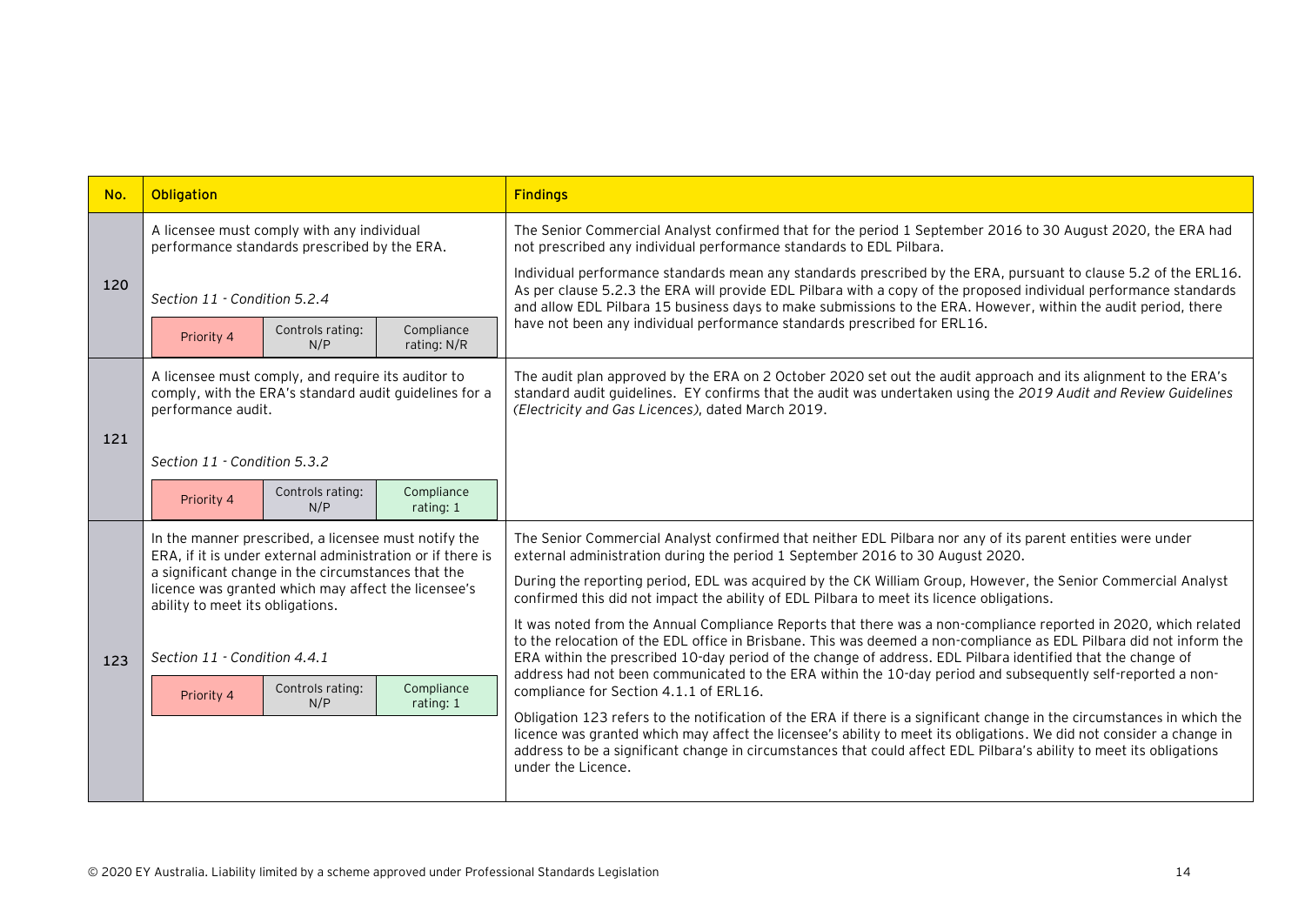| No. | Obligation                                                                                                                                                                          |                         |                           | <b>Findings</b>                                                                                                                                                                                                                                                                                    |
|-----|-------------------------------------------------------------------------------------------------------------------------------------------------------------------------------------|-------------------------|---------------------------|----------------------------------------------------------------------------------------------------------------------------------------------------------------------------------------------------------------------------------------------------------------------------------------------------|
|     | A licensee must provide the ERA, in the manner<br>prescribed, with any information that the ERA requires<br>in connection with its functions under the Electricity<br>Industry Act. |                         |                           | EDL Pilbara is required to submit compliance reports to the ERA by 31 August each year, in addition to any other<br>information requested by the ERA in connection with its functions under the Electricity Industry Act.                                                                          |
|     |                                                                                                                                                                                     |                         |                           | EDL Pilbara maintains oversight over its compliance requirements through a Compliance Task Register. This<br>register is maintained centrally and captures EDL's compliance requirements including due date, status of action,<br>responsible person, description of task and documents to attach. |
| 124 | Section 11 - Condition 4.5.1<br>Controls rating:                                                                                                                                    |                         | Compliance                | For those compliance tasks, the person with assigned responsibility receives automatic email updates reminding<br>them to complete the task in advance of the due date.                                                                                                                            |
|     | Priority 3                                                                                                                                                                          | A                       | rating: 1                 | Both EDL Pilbara's requirement to submit the compliance report and respond to requests for information in relation<br>to the Standing Charges are captured within the Compliance Task Register.                                                                                                    |
|     |                                                                                                                                                                                     |                         |                           | We sighted evidence of EDL Pilbara's submission of its 2017, 2018, 2019 and 2020 compliance reports to the ERA<br>by 31 August each year.                                                                                                                                                          |
|     | A licensee must publish any information as directed by<br>the ERA to publish, within the timeframes specified.                                                                      |                         |                           | The Senior Commercial Analyst confirmed that for the period 1 September 2016 to 30 August 2020, the ERA did<br>not direct EDL Pilbara to publish any information with regards to its Licence.                                                                                                      |
| 125 | Section 11 - Condition 3.8.1 and 3.8.2                                                                                                                                              |                         |                           |                                                                                                                                                                                                                                                                                                    |
|     | Priority 4                                                                                                                                                                          | Controls rating:<br>N/P | Compliance<br>rating: N/R |                                                                                                                                                                                                                                                                                                    |
|     | Unless otherwise specified, all notices must be in<br>writing.                                                                                                                      |                         |                           | EDL Pilbara maintains an electronic repository of all communications with the ERA, which we understand are all<br>completed by email.                                                                                                                                                              |
| 126 | Section 11 - Condition 3.7.1                                                                                                                                                        |                         |                           | All inbound requests from the ERA and outbound information provided by EDL Pilbara are maintained on EDL<br>Pilbara's IT systems, with access restricted to specific personnel.                                                                                                                    |
|     | Priority 4                                                                                                                                                                          | Controls rating:<br>N/P | Compliance<br>rating: 1   |                                                                                                                                                                                                                                                                                                    |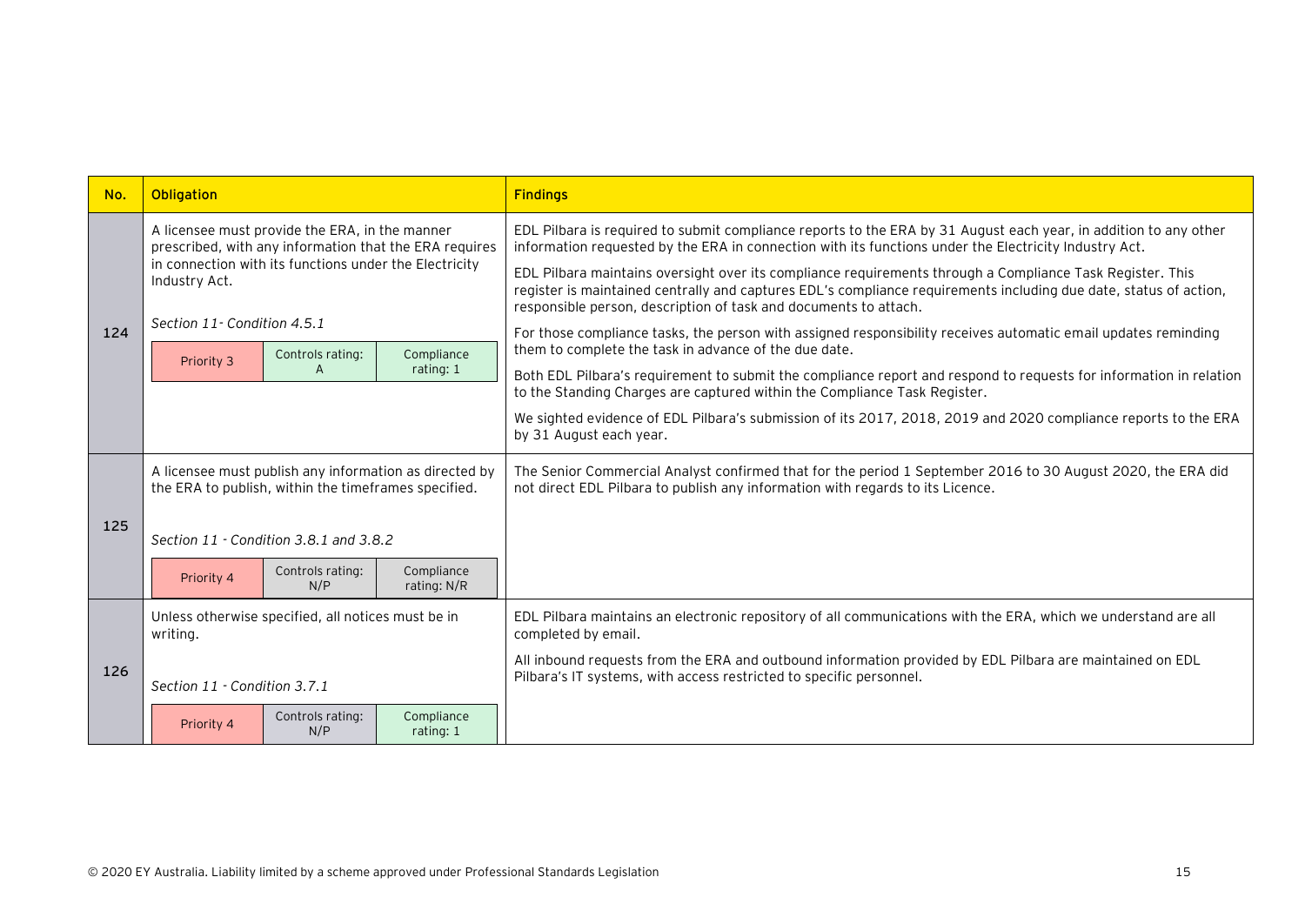

Ernst & Young 11 Mounts Bay Road Perth WA 6000 Australia GPO Box M939 Perth WA 6843

Tel: +61 8 9429 2222 Fax: +61 8 9429 2436 ey.com/au

## <span id="page-16-0"></span>**Independent assurance report to EDL Pilbara**

#### Opinion

We have undertaken the performance audit as a reasonable assurance engagement on EDL Pilbara's compliance, in all material respects, with the Licence obligations as evaluated against the specific requirements of the Licence and the 2019 issue of the Audit and Review Guidelines: Electricity and Gas Licences (Audit Guidelines), for the period 1 September 2016 to 30 August 2020.

This Statement will accompany our report, for the period 1 September 2016 to 30 August 2020, for the purpose of reporting to the Economic Regulation Authority (ERA). This report is an accurate representation of our findings and observations from the audit.

In our opinion, EDL Pilbara has complied with the specific requirements of the Licence, in all material respects, with the conditions of the Licence as outlined in the approved Audit Plan (dated October 2020) for the period 1 September 2016 to 30 August 2020.

#### Basis for opinion

We conducted our engagement in accordance with Standard on Assurance Engagements ASAE 3100 *Compliance Engagements* issued by the Auditing and Assurance Standards Board.

We believe that the evidence we have obtained is sufficient and appropriate to provide a basis for our opinion.

#### EDL Pilbara's responsibilities

EDL Pilbara is responsible for:

- ► The compliance activity undertaken to meet the Licence obligations; and
- ► Identification of risks that threaten the compliance with the Licence obligations identified above being met and controls which will mitigate those risks and monitor ongoing compliance.

#### Our independence and quality control

We have complied with the independence and other relevant ethical requirements relating to assurance engagements and apply Auditing Standard ASQC 1 *Quality Control for Firms that Perform Audits and Reviews of Financial Reports and Other Financial Information, and Other Assurance Engagements* in undertaking this assurance engagement.

#### Assurance practitioner's responsibilities

Our responsibility is to express an opinion, on EDL Pilbara's compliance, in all material respects, with the Licence obligations as evaluated against the specific requirements of the Licence and the 2019 issue of the Audit and Review Guidelines: Electricity and Gas Licences (Audit Guidelines), for the period 1 September 2016 to 30 August 2020. ASAE 3100 requires that we plan and perform our procedures to obtain reasonable assurance about whether, EDL Pilbara's compliance, in all material respects, with the Licence obligations as evaluated against the specific requirements of the Licence and the 2019 issue of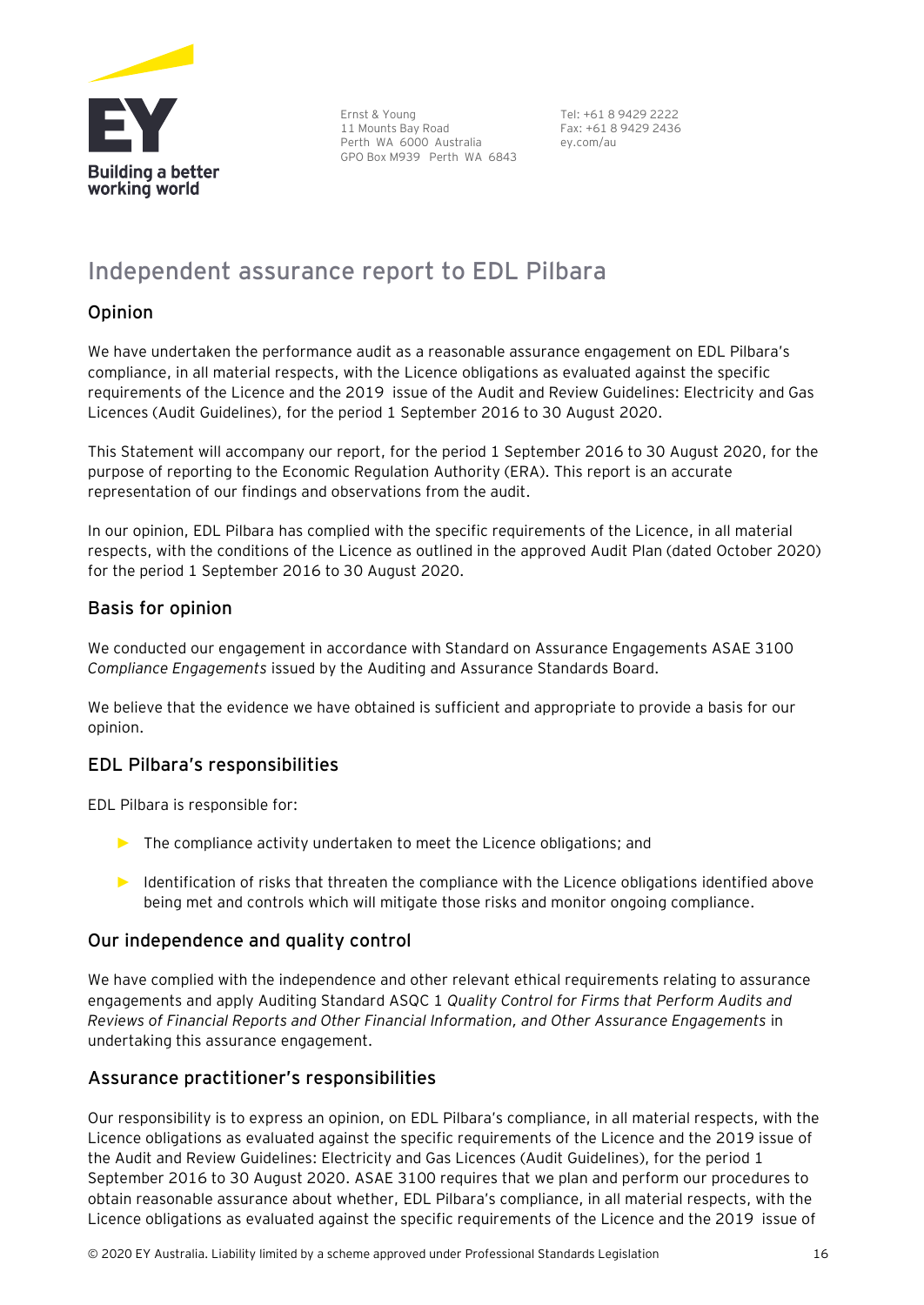

the Audit and Review Guidelines: Electricity and Gas Licences (Audit Guidelines), for the period 1 September 2016 to 30 August 2020

An assurance engagement to report on EDL Pilbara's compliance with the Licence obligations involves performing procedures to obtain evidence about the compliance activity and controls implemented to meet the Licence obligations. The procedures selected depend on our judgement, including the identification and assessment of risks of material misstatements in EDL Pilbara's compliance with its Licence Obligations.

#### Inherent limitations

Because of the inherent limitations of an assurance engagement, together with the internal control structure it is possible that fraud, error, or non-compliance with compliance requirements may occur and not be detected. A reasonable assurance engagement for the period 1 September 2016 to 30 August 2020 does not provide assurance on whether compliance with the Licence obligations will continue in the future.

#### Restriction on distribution

This assurance report has been prepared in accordance with the requirements of Audit Plan. Our report is intended solely for EDL Pilbara and the Economic Regulation Authority (collectively the Recipients) and should not be distributed to parties other than the Recipients.



Partner 26 November 2020



11 Mounts Bay Road Perth, 6000, WA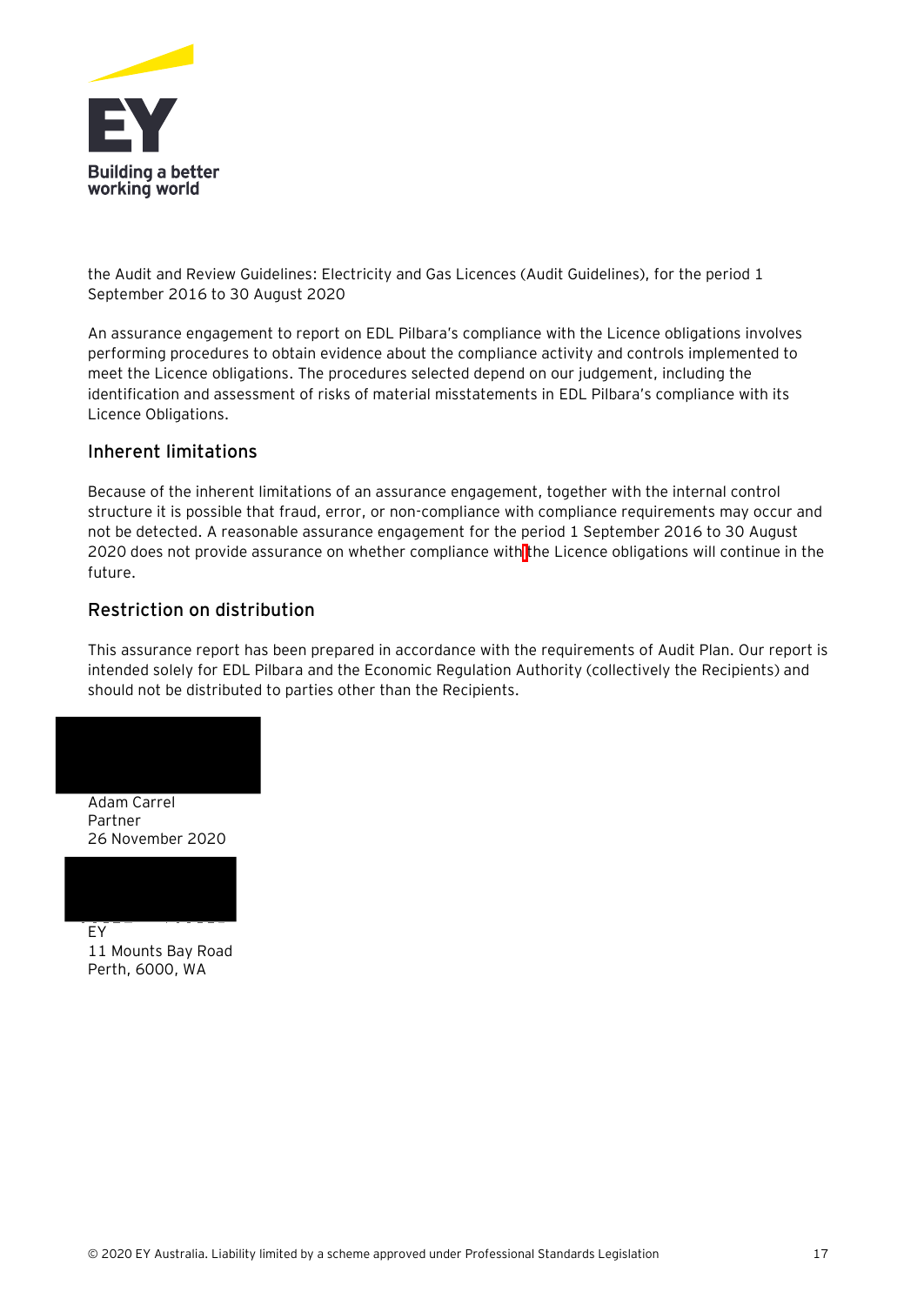## <span id="page-18-0"></span>**Appendix A Personnel and documentation**

#### **EDL Pilbara staff and representatives participating in the audit**

- ► Michelle Thomas Senior Commercial Analyst
- ► Neil Duffy Commercial Manager Remote Energy
- ► Jack Barnett LNG Plant and Transport Manager

#### **EY staff participating in the audit**

- ► Adam Carrel Partner 4 hours
- ► Patrick Miller Quality Review Partner 2 hours
- ► Lynsay Hughes Director 21 hours
- ► Shabhan Burke Manager 10 hours (involved in the Planning phase only)
- ► Michael Williams Senior Consultant 37 hours

#### **Key documents and other information sources**

- ► Annual Compliance Reports, and records of submission and receipt by the ERA
- ► Annual Licence invoices, and records of payment by EDL Pilbara
- ► Extracts of audited Financial Statements
- ► Lease payment invoices, and records of payment by EDL Pilbara
- ► Evidence on correspondence on Standing Charges
- ► 2013 and 2016 Performance Audit Reports
- ► Site map
- ► Extract of the Compliance Task Register
- ► Safe Work Instructions Site recovery from Station Black without UPS
- ► Maintenance records
- ► Cyclone preparedness documentation
- ► Representations from EDL personnel listed above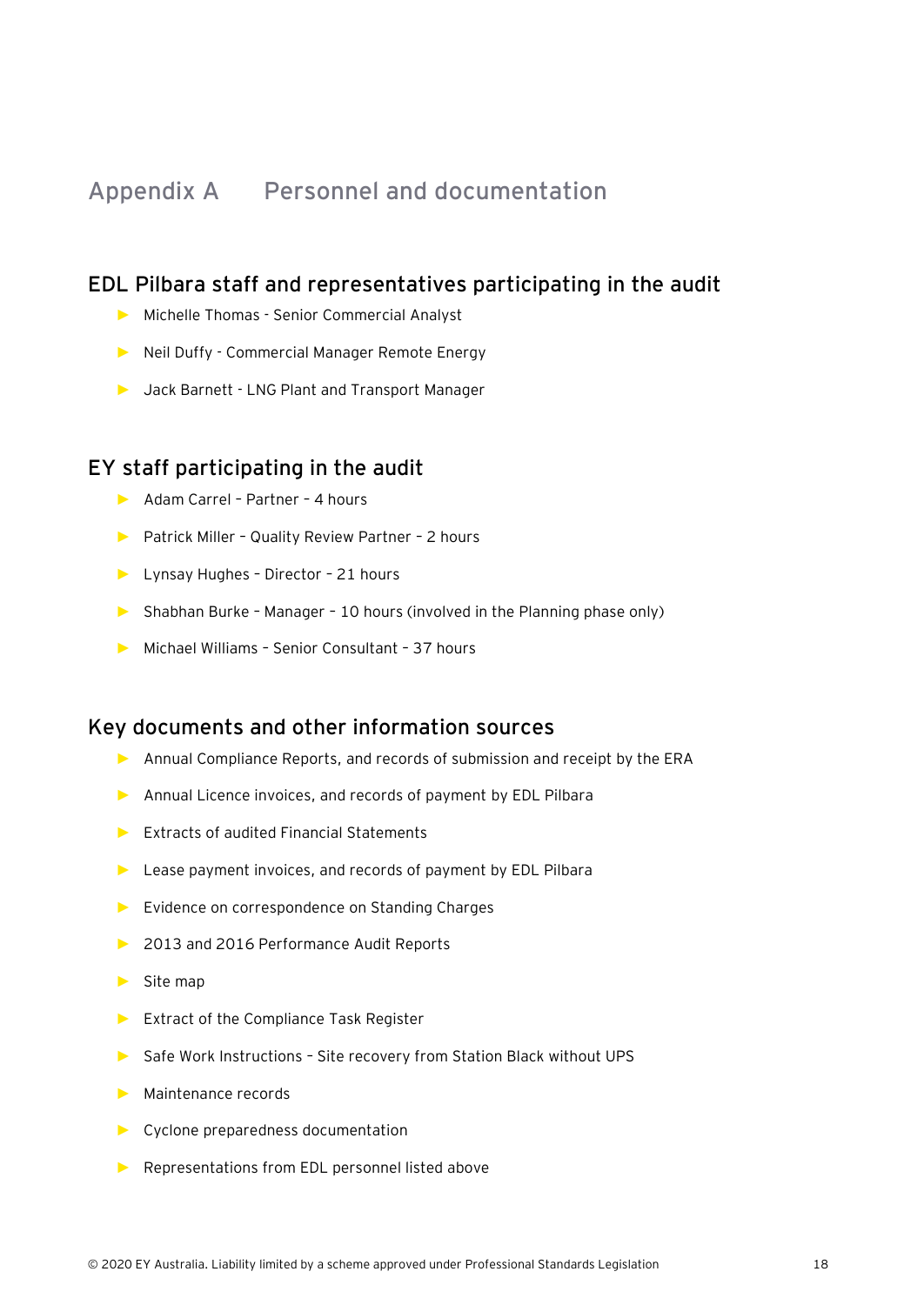<span id="page-19-0"></span>**Appendix B Audit Plan**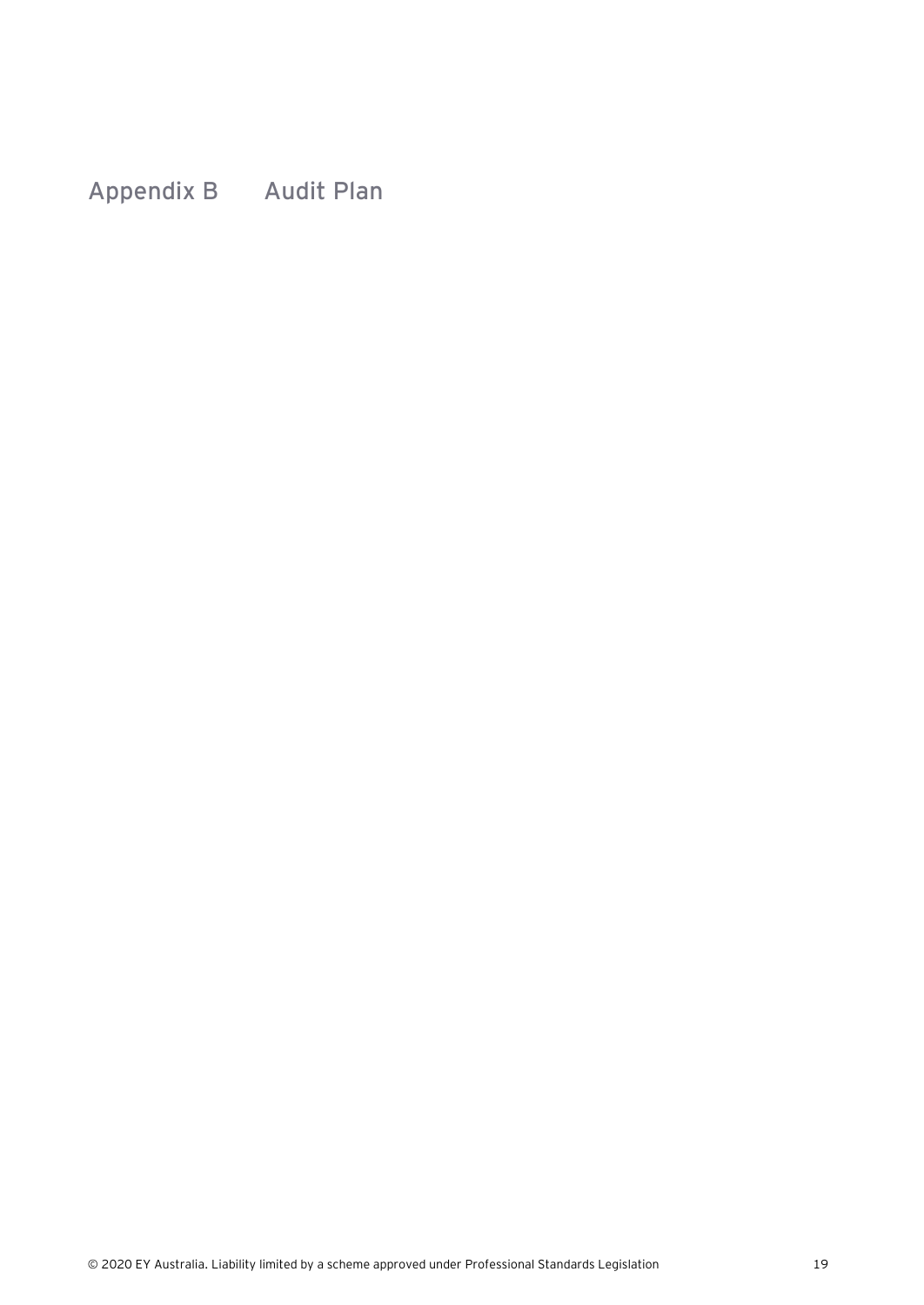## **EDL Pilbara Pty Ltd Electricity Retail Licence (ERL16)**

**2020 Performance Audit Plan**

**August 2020**

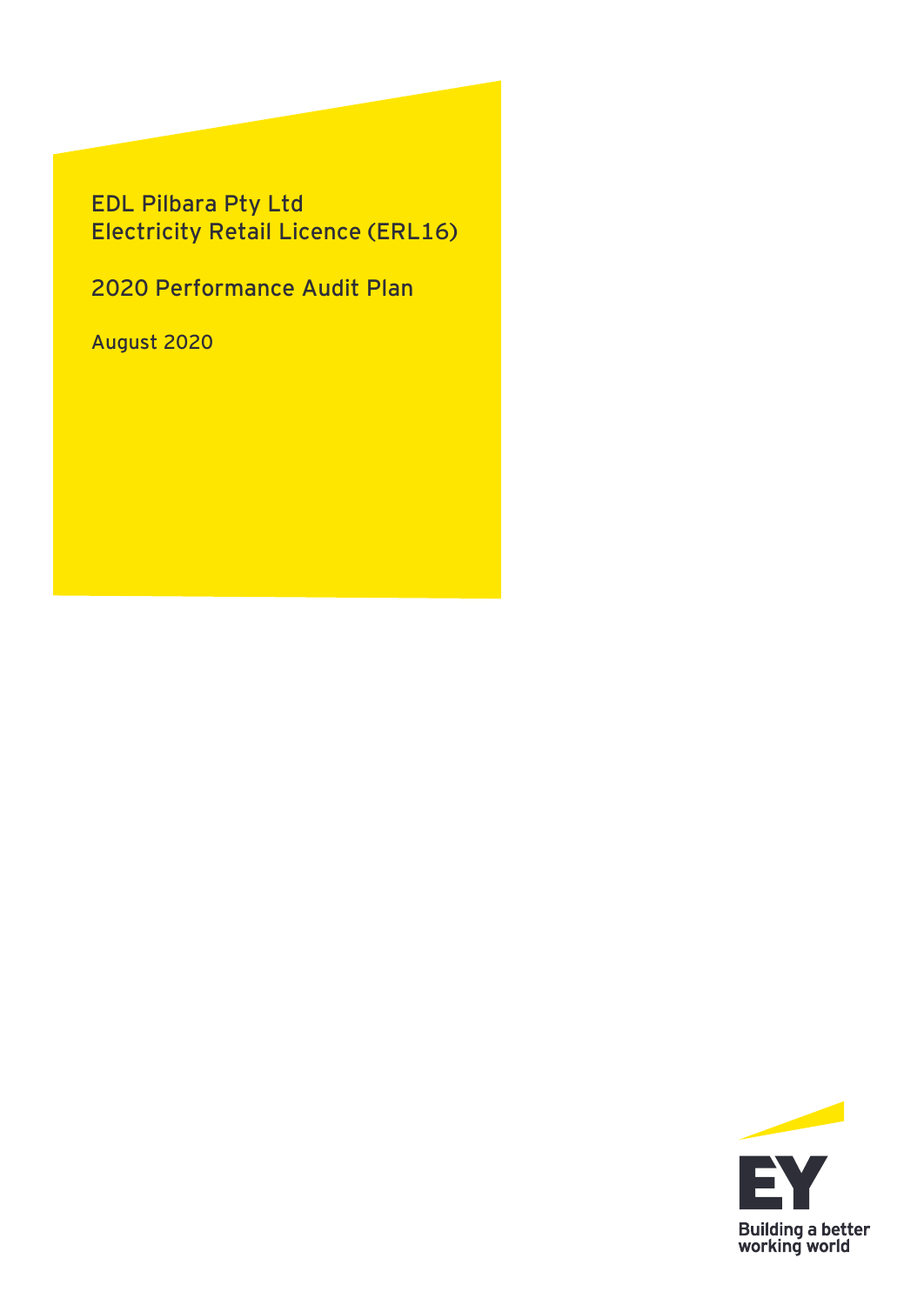## Table of contents

| 1 <sub>1</sub> |  |  |  |  |  |
|----------------|--|--|--|--|--|
| 1.1            |  |  |  |  |  |
| 1.2            |  |  |  |  |  |
| 1.3            |  |  |  |  |  |
| 1.4            |  |  |  |  |  |
| 2.             |  |  |  |  |  |
| 2.1            |  |  |  |  |  |
| 2.2            |  |  |  |  |  |
| 2.3            |  |  |  |  |  |
| 3.             |  |  |  |  |  |
| 3.1            |  |  |  |  |  |
| 3.2            |  |  |  |  |  |
| 3.3            |  |  |  |  |  |
| 3.4            |  |  |  |  |  |
| 3.5            |  |  |  |  |  |
| 3.6            |  |  |  |  |  |
|                |  |  |  |  |  |
|                |  |  |  |  |  |
|                |  |  |  |  |  |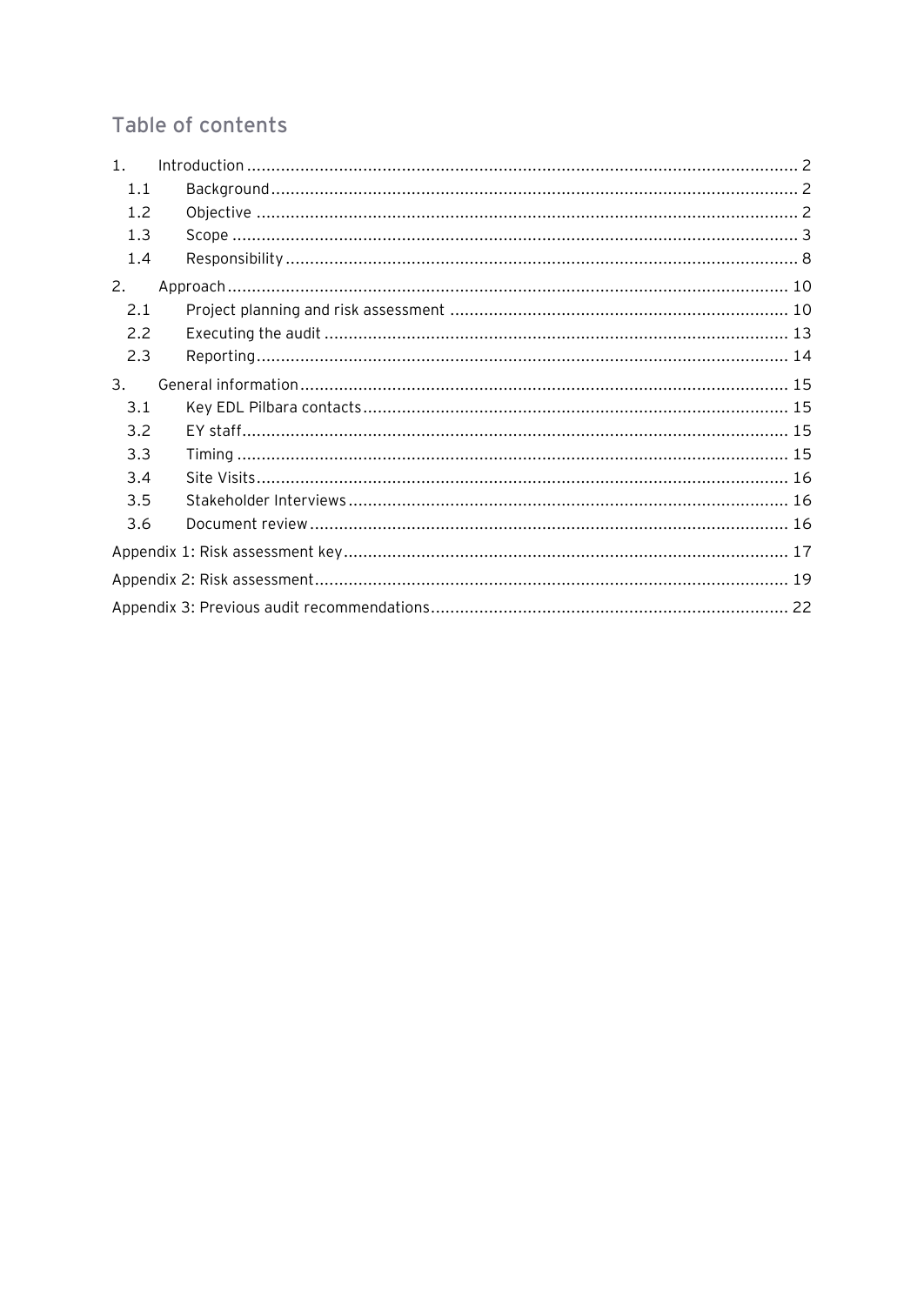## <span id="page-22-0"></span>**1. Introduction**

### <span id="page-22-1"></span>**1.1 Background**

Energy Developments Pty Limited (EDL) is a global producer of energy operating across five countries, with a focus in Australia with 59 power stations producing 713MW, including Karratha. EDL through its subsidiary EDL Pilbara Pty Ltd (EDL Pilbara) owns and operates a liquefied natural gas (LNG) facility at the Maitland Industrial Estate in Western Australia's Pilbara region. The facility was originally designed to service the EDL-owned gas-fired power stations being built in the west of Kimberley. However, as the LNG Facility's electricity generation capacity exceeded its needs, EDL Pilbara sought and was granted an Electricity Retail Licence ERL 16 (the Licence) to supply electricity under a commercial arrangement to Supagas Pty Ltd (Supagas), a business co-located on the Facility's leasehold land in the Maitland Industrial Estate. The Licence commenced from 27 August 2011.

EDL Pilbara only supply electricity to Supagas, and this supply is over 160 MWH per annum. Under the *Code of Conduct for the Supply of Electricity to Small Use Customers 2018*, Supagas is not a Small Use Customer. Hence, this does not trigger the need for EDL Pilbara to report under the conditions when supplying electricity to a Small Use Customer.

The performance audit is required to be conducted under Section 13 of the *Electricity Industry Act 2004*. The audit needs to be completed by an independent expert, selected by EDL Pilbara and approved by the ERA. This 2020 audit will be conducted by Ernst & Young (EY) who has been appointed to conduct the audit for the period 1 September 2016 to 30 August 2020.

The audit will be conducted in accordance with the *ERA's 2019 Audit and Review Guidelines: Electricity and Gas Licences (*the Guidelines) (as published in March 2019). These steps are outlined in this Audit Plan and follow the Appendix 6 of the Guidelines. As per the Guidelines, this Audit Plan is to be presented to the ERA by 14 September 2020 for the ERA's approval.

## <span id="page-22-2"></span>**1.2 Objective**

The performance audit is defined as an examination of the measures taken by EDL Pilbara to meet the performance criteria specified in its Licence.

Section 13 of the *Electricity Industry Act 2004* requires EDL Pilbara to provide the ERA with a performance audit conducted by an independent expert appointed by the ERA. The performance audit is an audit of the effectiveness of the measures taken by EDL Pilbara to meet the performance criteria specified in the licence – ERL 16 and designed to provide reasonable assurance. The audit will be conducted in accordance with the regulatory framework prescribed in the Industry Act, the Licence and the Guidelines.

The audit will focus on EDL Pilbara's systems, processes and regulatory controls to ensure compliance to obligations, standards, outputs and outcomes required by the respective licences by considering:

- ► Process compliance the effectiveness of systems and procedures in place throughout the audit period including the adequacy of internal controls.
- ► Outcome compliance the actual performance against standards prescribed in the licence throughout the audit period.
- ► Output compliance the existence of the output from systems prescribed in the licence throughout the audit period i.e. records exist to provide assurance that procedures are being consistently followed and controls are being maintained).
- ► Integrity of reporting the completeness and accuracy of compliance and performance reporting to the ERA.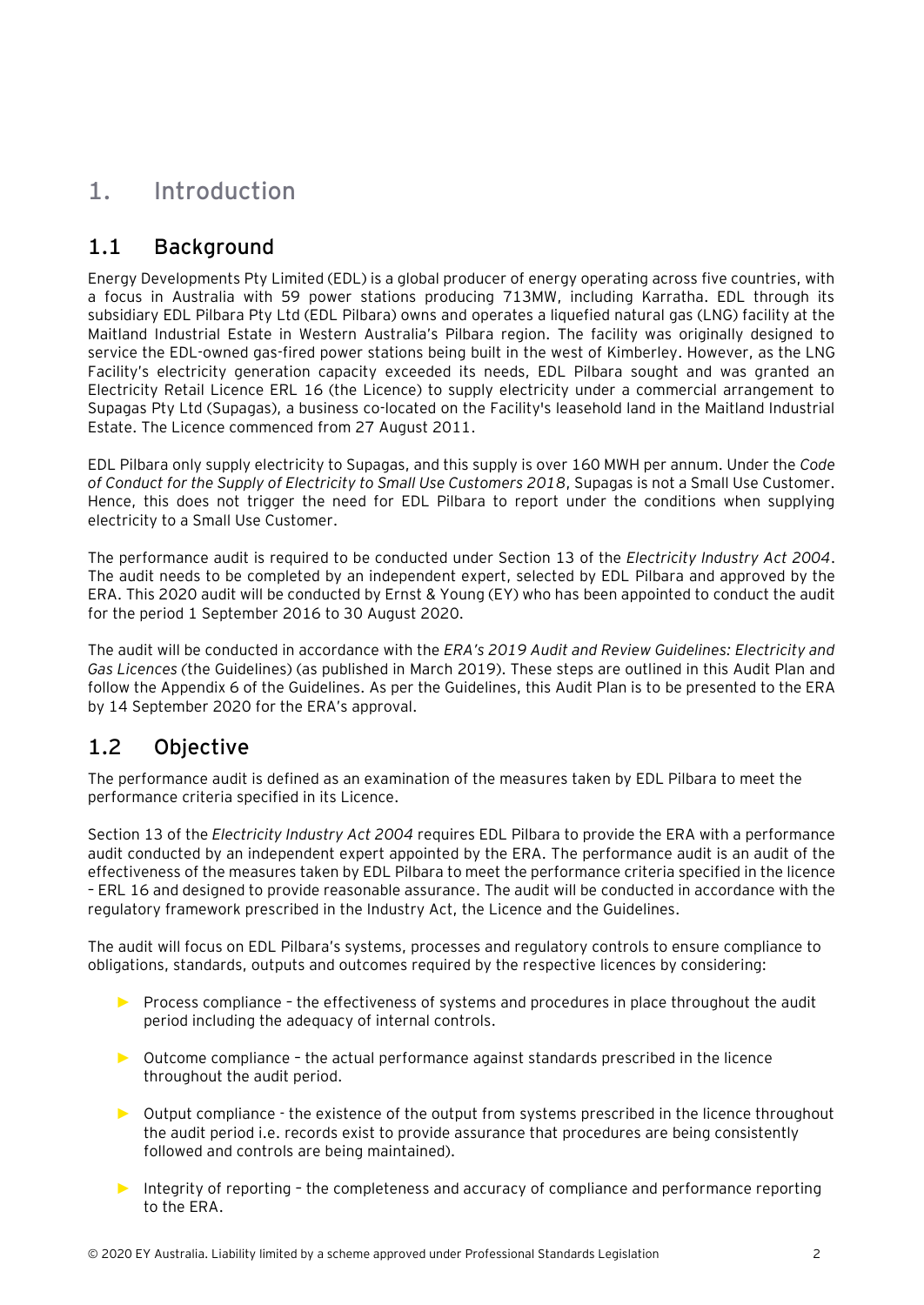► Compliance with any individual licence conditions – the actual performance against the requirements imposed on the specific licensee by the ERA or specific matters raised by the ERA.

### <span id="page-23-0"></span>**1.3 Scope**

As per the *Electricity Industry Act 2004,* the ERA provides guidance on those aspects of the Licence and EDL Pilbara's performance criteria, which it expects to be reported upon and included in the scope of the performance audit in the *ERA's Electricity Compliance Reporting Manual* (Reporting Manual) (June 2020)*.*

The audit plan applies the priority assessment approach to identify all applicable licence obligations. Each of the compliance requirements identified in the Reporting Manual have been evaluated for applicability to EDL Pilbara's licence area set out in plan ERA-EL-127 and used as the basis for determining the performance criteria to be considered for the audit.

This audit plan is designed to meet the requirements of Section 13(1) of the *Electricity Industry Act 2004,*  which requires electricity licensees to provide a report to the Economic Regulation Authority on the performance audit of their licence. This audit plan covers the audit of EDL Pilbara electricity retail licence ERL 16, for the period 1 September 2016 to 30 August 2020.

As stated by the ERA, the key milestones for this audit are:

- ► EDL Pilbara auditor nomination to the ERA by 31 July 2020;
- ► The draft audit plan is due by 14 September 2020;
- ► The draft report is due by 30 October 2020;
- ► The final report is due by 30 November 2020; and
- ► If required, the post-audit implementation plan is due by 14 December 2020.

The elements that the draft Audit Plan must include, and where they are addressed within this Audit Plan are set out below in [Table 7:](#page-23-1)

<span id="page-23-1"></span>

| Table 7: Elements of the Audit Plan                                                                             |              |                                             |  |
|-----------------------------------------------------------------------------------------------------------------|--------------|---------------------------------------------|--|
| <b>Element</b>                                                                                                  | Addressed    | <b>Relevant section in</b><br>this document |  |
| Consideration of ASAE 3000 and ASAE 3100 requirements for assurance engagement<br>plans                         | ✓            | Section 1.4.2                               |  |
| Audit or review purpose statement                                                                               | $\checkmark$ | Section 1.2                                 |  |
| Licensee personnel assisting audit or review                                                                    | $\checkmark$ | Section 3.1                                 |  |
| Audit or review team members                                                                                    | ✓            | Section 3.2                                 |  |
| Audit work activities and time allocated for each                                                               | $\checkmark$ | Section 3.3                                 |  |
| Confirmation that review of previous recommendations will be undertaken and list of<br>previous recommendations | ✓            | Appendix 3                                  |  |
| List of documents to be reviewed                                                                                | ✓            | Section 3.6                                 |  |
| Details of facilities to be visited                                                                             | ✓            | Section 3.4                                 |  |
| Summary of possible audit and review procedures per audit or review priority                                    | ✓            | Section 2.1                                 |  |
| Statement that the audit or review report will comply with the quidelines                                       | $\checkmark$ | Section 1.2                                 |  |
| Table(s) providing audit or review priority ratings for licence obligations and asset<br>management processes   | ✓            | Appendix 2                                  |  |

© 2020 EY Australia. Liability limited by a scheme approved under Professional Standards Legislation 3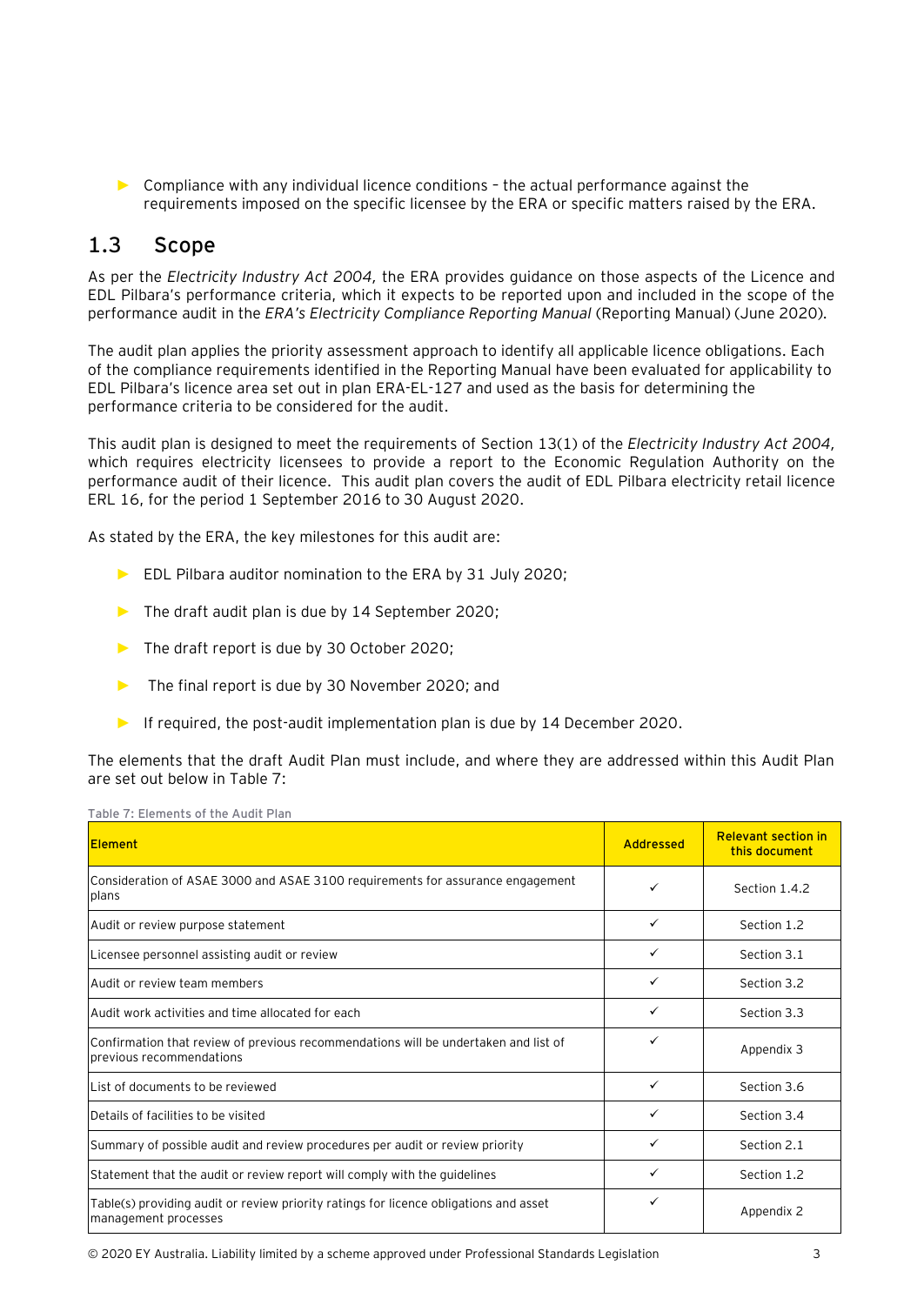| <b>Element</b>                                                                                                                                                                                 | Addressed | <b>Relevant section in</b><br>this document |
|------------------------------------------------------------------------------------------------------------------------------------------------------------------------------------------------|-----------|---------------------------------------------|
| Details of any deviation from normal audit or review priority ratings (for example, the<br>licence obligation is not applicable, or the ERA has requested a higher priority be<br>lundertaken) |           | Section 2.1                                 |
| For audits, acknowledgement that the auditor will examine the licensee's compliance<br>reports.                                                                                                |           | Section 2.1                                 |

Since EDL Pilbara's previous ERL 16 performance audit in 2016, the Reporting Manual has been revised multiple times, with the current version published in June 2020. The updates made since the 2016 audit are outlined in [Table 8.](#page-24-0) However, we do note that EDL Pilbara have informed EY that there have been no substantial changes relevant to EDL Pilbara's operations, which would impact the audit.

<span id="page-24-0"></span>**Table 8: Reporting Manual Revisions since July 2016**

| Reporting<br>Manual,<br>amendment<br>date | <b>Full list of Reporting Manual Revisions,</b>                                                                                                                                                                                                                                                                                                                                                                                                                                                                                                                                                                                                                                                                                                                                                                                                                                                                                                                                                                                                                                                                                                                                                                                                                                                                                                       | Impact to ERL 16                                                                          |
|-------------------------------------------|-------------------------------------------------------------------------------------------------------------------------------------------------------------------------------------------------------------------------------------------------------------------------------------------------------------------------------------------------------------------------------------------------------------------------------------------------------------------------------------------------------------------------------------------------------------------------------------------------------------------------------------------------------------------------------------------------------------------------------------------------------------------------------------------------------------------------------------------------------------------------------------------------------------------------------------------------------------------------------------------------------------------------------------------------------------------------------------------------------------------------------------------------------------------------------------------------------------------------------------------------------------------------------------------------------------------------------------------------------|-------------------------------------------------------------------------------------------|
| 19 July 2016                              | Not applicable - this version of the Reporting Manual was current<br>at the commencement of the previous audit period.                                                                                                                                                                                                                                                                                                                                                                                                                                                                                                                                                                                                                                                                                                                                                                                                                                                                                                                                                                                                                                                                                                                                                                                                                                | Not applicable                                                                            |
| 31 October<br>2016                        | Section 9 of the manual was updated to align it with the<br>Electricity Industry (Customer Transfer) Code 2016, gazetted<br>on 30 September 2016:<br>Added obligation 2A: preparation of annual report to the ERA<br>and the Minister.<br>Deleted obligation 14 due to subclauses 3.8.2(a-b) being<br>▶<br>removed.<br>Replaced "UMI" (unique market identifier) to "NMI" (national<br>▶<br>meter identifier).<br>Replaced "exit point" to "connection point".<br>▶<br>Amended obligation 21 to include how the charge is to be<br>determined.<br>Amended obligation 37 to include the timeframe for the<br>▶<br>action.<br>Added obligation 37A to capture new subclause 4.10(4).<br>▶<br>Deleted obligations 46 and 47 due to the removal of clause<br>▶<br>5.1.<br>Amended obligation 48 due to the amendment in clause 5.2.<br>▶<br>Added obligation 48A, all notices must be in writing.<br>▶<br>Replaced "the ERA" to "the arbitrator" in obligation 58.<br>▶<br>Deleted obligations 68-71 due to the removal of Annex 6.<br>▶<br>Replaced the "independent market operator" to AEMO.<br>▶<br>Obligation 105, licence fees, was amended to capture clauses<br>▶<br>6, 7 and 8 (annual licence charges and standing charges) of<br>the Economic Regulation Authority (Licensing Funding)<br>Regulations 2014, which commenced on 1 January 2015. | Obligation 105 is relevant to ERL16 and<br>has been considered in our audit<br>procedures |
| 17 July 2017                              | $\triangleright$ Section 15 of the manual was updated to align it with the<br>Electricity Industry (Network Quality and Reliability of Supply)<br>Code 2005, gazetted on 2 May 2017:<br>Reworded obligation 483 to clarify audit reporting period<br>requirements due to amendments affecting clause 26.<br>Added obligation 483A to clarify audit publication<br>requirements due to new subclauses 26(3) and 26(4).                                                                                                                                                                                                                                                                                                                                                                                                                                                                                                                                                                                                                                                                                                                                                                                                                                                                                                                                 | No material changes which impact ERL<br>16.                                               |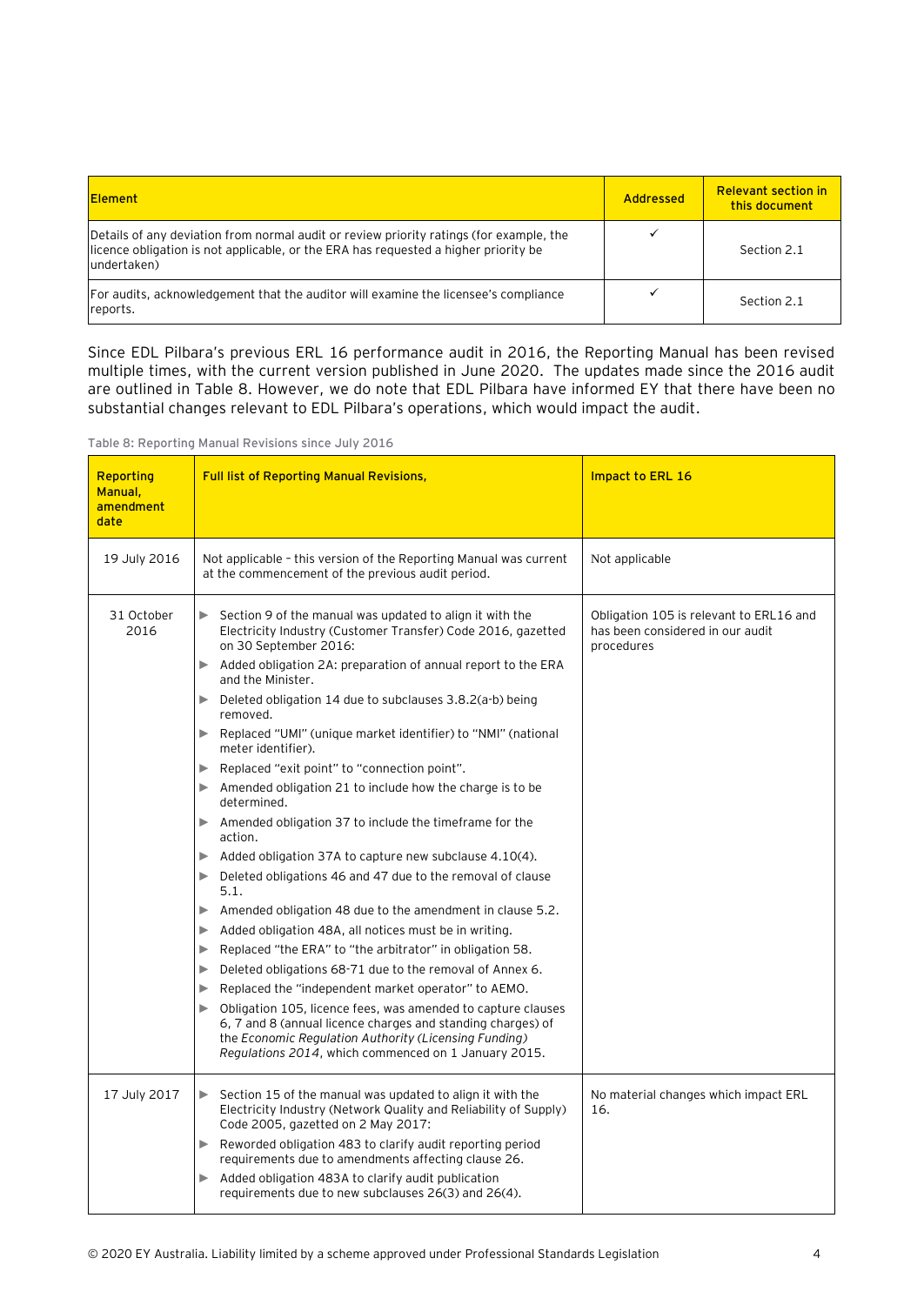| <b>Reporting</b><br>Manual,<br>amendment<br>date | <b>Full list of Reporting Manual Revisions,</b>                                                                                                                                                                                                                                                                                                                                                                                                                                                                                                                                                                                                                                                                                     | Impact to ERL 16                                                                                                                                                                                                                                     |
|--------------------------------------------------|-------------------------------------------------------------------------------------------------------------------------------------------------------------------------------------------------------------------------------------------------------------------------------------------------------------------------------------------------------------------------------------------------------------------------------------------------------------------------------------------------------------------------------------------------------------------------------------------------------------------------------------------------------------------------------------------------------------------------------------|------------------------------------------------------------------------------------------------------------------------------------------------------------------------------------------------------------------------------------------------------|
|                                                  | Added obligation 483B to clarify requirements for provision of<br>▶<br>audit report to the Minister and the ERA due to new subclause<br>$26(5)$ .<br>Reworded obligation 484 to clarify performance reporting<br>▶<br>period requirements.<br>Reworded obligation 485 to clarify requirements for provision<br>of performance report to the Minister and the ERA.<br>Minor editorial changes throughout the manual.<br>▶                                                                                                                                                                                                                                                                                                            |                                                                                                                                                                                                                                                      |
| 3 July 2018                                      | Manual updated to adopt amendments made to electricity<br>licences as part of the Electricity Licence Review 2018 and<br>amendments made to the Code of Conduct for the Supply of<br>Electricity to Small Use Customers as part of the 2017-18<br>Code Review that came into effect on 1 July 2018.<br>Minor amendments also made throughout the manual to<br>▶<br>address inconsistencies with electricity licences and applicable<br>legislation.                                                                                                                                                                                                                                                                                 | The Code of Conduct for the Supply of<br>Electricity to Small Use Customers was<br>previously issued in 2012 and the new<br>Code was released in 2018. The<br>definition of a Small Use Customer was<br>unchanged, therefore, no material<br>change. |
| 8 June 2020                                      | Identifying the obligations that apply only if the licensee is<br>▶<br>supplying small use customers.<br>$\blacktriangleright$ Identifying the obligations that apply to the South West<br>Interconnected System only.<br>$\blacktriangleright$ Amendments to the summary description of obligations 72,<br>73, 75, 99 and 114.<br>New obligations 469A and 469B.<br>▶<br>Deleting obligations 78, 129, 176A and 243A.<br>▶<br>Changing the rating (type) of obligations 101 and 104 from NR<br>▶<br>to $2.$<br>Amendments to the 'Licensee' and/or 'Licence condition' of<br>obligations 339, 350, 351, 352, 353, 354, 362, 364, 436,<br>437 and 438.<br>Typographical changes to reflect updates to the ERA's<br>document styles. | Obligation 101 applies to ERL 16, and<br>this rating (types) has changed from NR<br>to 2. This has been considered and<br>reflected in the preliminary risk<br>assessment (Appendix 2).                                                              |

#### **Summary of Licence compliance obligations**

The following table summarises the relevant compliance obligations applicable to EDL Pilbara's operations during the period subject to audit. Where necessary, further explanation is provided to describe the extent of application of those obligations. The assessment is made against the current Reporting Manual. Note that obligations are listed as not applicable to EDL Pilbara's operations where there is:

- ► No application to Retail Licensees, or where the obligation only applies to Retail Licensees with small use customers.
- ► No network or network operator, or there is no relevant activity to report against the requirement.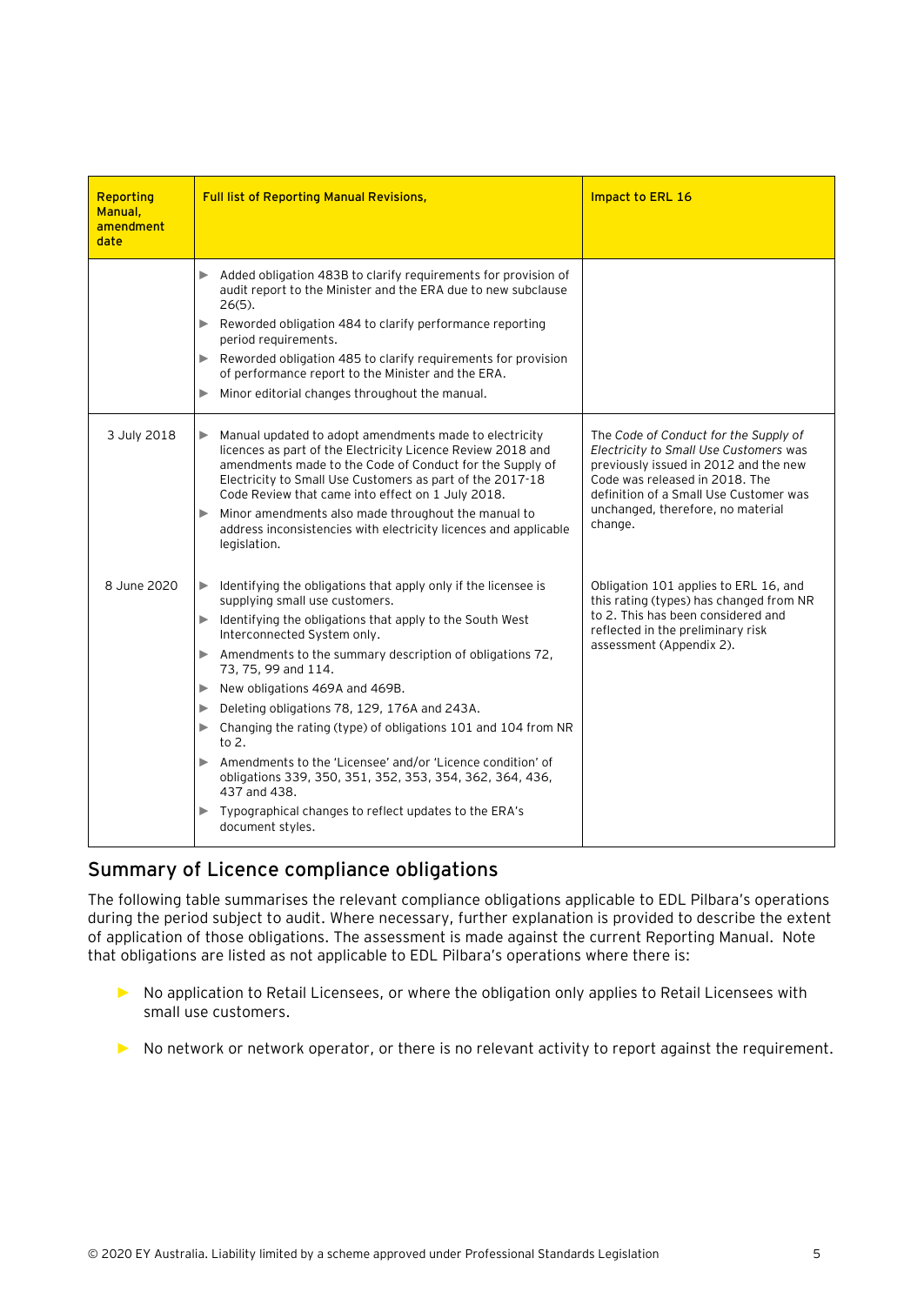**Table 9: Application of legislative elements to EDL Pilbara's operations**

| Legislative element                                                             | Obligations applicable to EDL Pilbara's<br>operations (in scope)                                     | Obligations not applicable to EDL Pilbara's operations (out of scope)                                                                                                                                                                             |
|---------------------------------------------------------------------------------|------------------------------------------------------------------------------------------------------|---------------------------------------------------------------------------------------------------------------------------------------------------------------------------------------------------------------------------------------------------|
| Type 1 Reporting Obligations<br>for all Licence Types                           | None                                                                                                 | All Type 1 obligations fall under the Code of Conduct, which is not applicable to EDL Pilbara's operations as EDL<br>Pilbara does not supply electricity to small use customers.                                                                  |
|                                                                                 |                                                                                                      | The objective of the Customer Transfer Code is to:                                                                                                                                                                                                |
|                                                                                 |                                                                                                      | "set out rules for the provision of information relating to contestable customers and the process for<br>Þ.<br>transferring contestable customers from one retailer to another retailer in order to promote retail<br>competition; and            |
| Electricity Industry Customer                                                   |                                                                                                      | protect the interests of contestable customers by ensuring that a contestable customer's verifiable consent is<br>obtained before-                                                                                                                |
| Transfer Code - Licence<br>Condition and Obligations                            | None                                                                                                 | (i) a retailer may request the contestable customer's historical consumption data; or                                                                                                                                                             |
|                                                                                 |                                                                                                      | (ii) a transfer of that contestable customer may proceed".                                                                                                                                                                                        |
|                                                                                 |                                                                                                      | The entire Customer Transfer Code is not applicable to EDL Pilbara's operations for the following reasons:                                                                                                                                        |
|                                                                                 |                                                                                                      | The logistics of EDL Pilbara's arrangement with Supagas make it highly unlikely for the customer to be<br>practically contested in the future and therefore there is no likelihood of transfer                                                    |
|                                                                                 |                                                                                                      | There is no network or network operator to facilitate such a transfer.                                                                                                                                                                            |
| Electricity Industry (Customer<br>Contracts) Regulations                        | None                                                                                                 | As the Regulations only apply to small use customers (of which EDL Pilbara has none), the Regulations do not apply to<br>EDL Pilbara's current circumstances and will not be subject to audit.                                                    |
|                                                                                 | Of the eleven obligations relevant to electricity<br>license holders, the following five obligations | The following obligations are not applicable to retail licences and hence not applicable to EDL Pilbara's operations:<br>$\blacktriangleright$ 102, 103 and 104                                                                                   |
| Electricity Industry Act -                                                      | are applicable to EDL Pilbara's operations:<br>101, 105-107 and 110.                                 | The following obligations refer to supply to small use customers and are not applicable to EDL Pilbara's operations:                                                                                                                              |
| Licence Conditions and<br>Obligation                                            |                                                                                                      | $\blacktriangleright$ 108.109 and 111                                                                                                                                                                                                             |
|                                                                                 |                                                                                                      | The following obligations are not used in the current Reporting Manual:                                                                                                                                                                           |
|                                                                                 |                                                                                                      | $\blacktriangleright$ 112 and 113                                                                                                                                                                                                                 |
|                                                                                 | Of the 14 obligations relevant to Licensee the                                                       | The following obligations refer to supply to small use customers and are not applicable to EDL Pilbara's operations:                                                                                                                              |
|                                                                                 | following regulations apply to EDL Pilbara's                                                         | $\triangleright$ 114 and 116-118                                                                                                                                                                                                                  |
| Electricity Licences - Licence                                                  | operations:<br>119-121 and 123-126                                                                   | The following obligations are not applicable to retail licences and hence not applicable to EDL Pilbara's operations:                                                                                                                             |
| Conditions and Obligations                                                      |                                                                                                      | $\blacktriangleright$ 122 and 127-128                                                                                                                                                                                                             |
|                                                                                 |                                                                                                      | The following obligations are not used in the current Reporting Manual:                                                                                                                                                                           |
|                                                                                 |                                                                                                      | $\blacktriangleright$ 115                                                                                                                                                                                                                         |
| Code of Conduct for the Supply<br>of Electricity to Small Use<br>Customers 2018 | None                                                                                                 | All obligations of electricity retailers under the Code of Conduct for the Supply of Electricity to Small Use Customers<br>2018 are not applicable to EDL Pilbara's operations as EDL Pilbara does not supply electricity to small use customers. |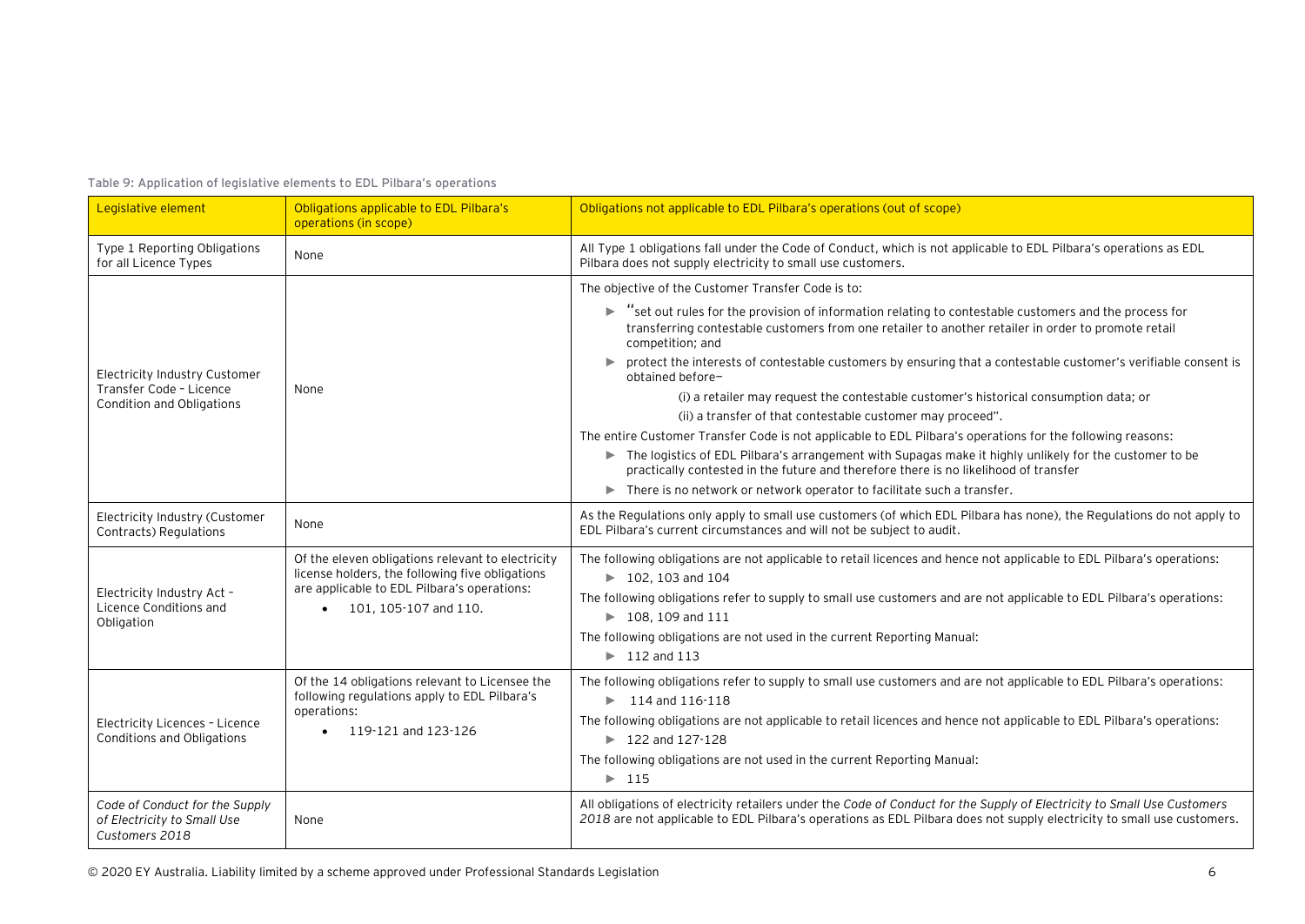| Legislative element           | Obligations applicable to EDL Pilbara's<br>operations (in scope) | Obligations not applicable to EDL Pilbara's operations (out of scope)                                                                            |
|-------------------------------|------------------------------------------------------------------|--------------------------------------------------------------------------------------------------------------------------------------------------|
|                               | None                                                             | All obligations relevant to retailers are considered to be not applicable to EDL Pilbara's operations due to one of the<br>following conditions: |
| Electricity Industry Metering |                                                                  | There is no network operator and therefore no network<br>$\blacktriangleright$                                                                   |
| Code                          |                                                                  | The obligation refers to the Electricity Retail Corporation<br>▶.                                                                                |
|                               |                                                                  | There is no requirement for a registry in the absence of a network<br>$\blacktriangleright$                                                      |
|                               |                                                                  | The obligations refer to "User" obligations.<br>►                                                                                                |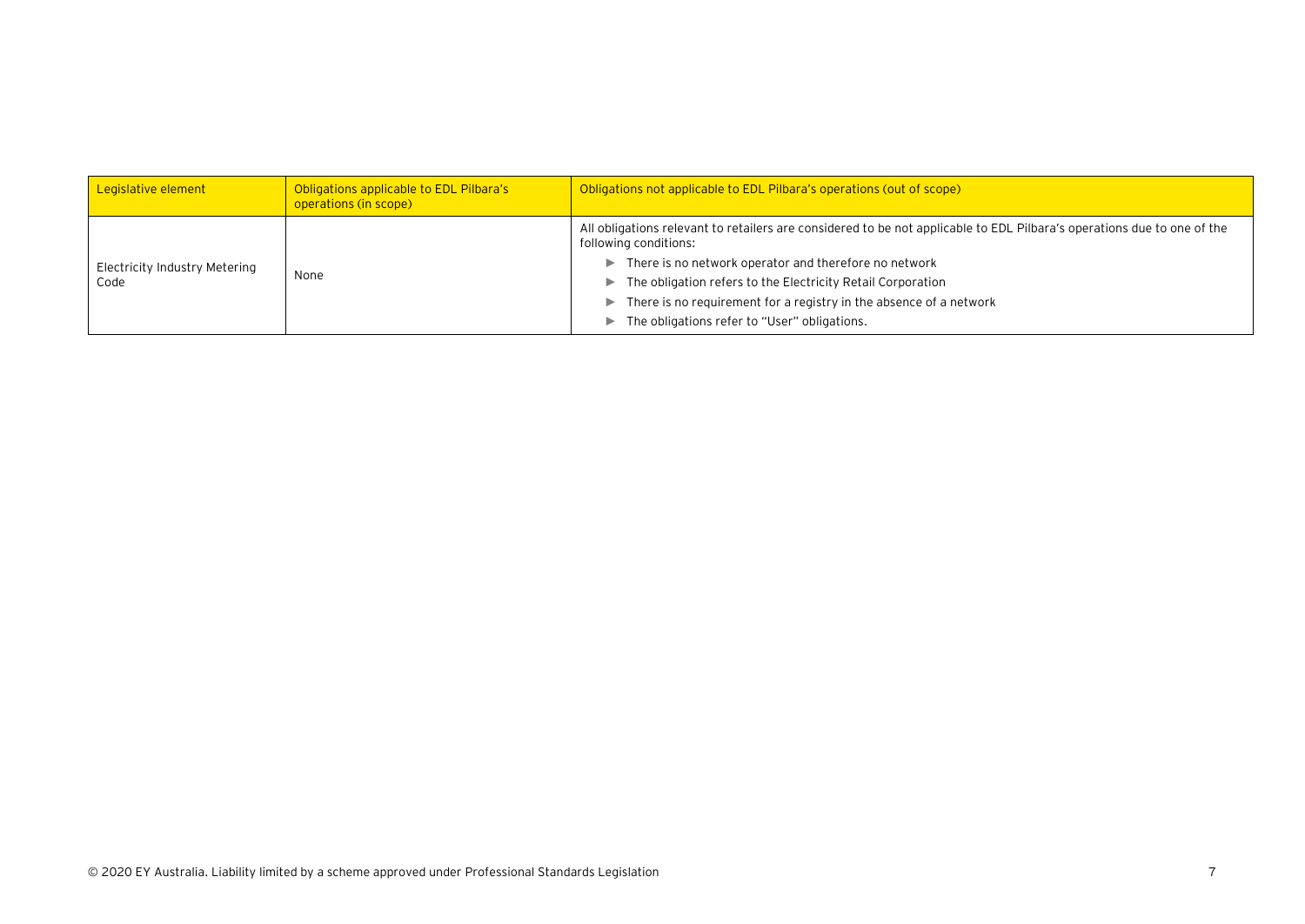## <span id="page-28-0"></span>**1.4 Responsibility**

#### **EDL Pilbara's responsibility for compliance with the conditions of the Licence**

EDL Pilbara management is responsible for the preparation and fair presentation of the subject matter. This responsibility includes establishing and maintaining internal controls relevant to the preparation and presentation of the subject matter that is free from material misstatement, whether due to fraud or error; selecting and applying appropriate accounting policies; and making estimates that are reasonable in the circumstances.

EDL Pilbara is responsible for:

- ► Ensuring that it has complied in all material respects with the requirements of the Licence as specified in the Guidelines.
- ► Establishing and maintaining an effective system of internal control over its systems designed to achieve its compliance with the Licence requirements
- ► Implementing processes for assessing its compliance requirements and for reporting its level of compliance to the ERA
- ► Implementing corrective actions for instances of non-compliance (if applicable).

#### **EY's responsibility**

EY's responsibility is to express a conclusion on EDL Pilbara's compliance with the conditions of the Licence based on our procedures and per the Guidelines. The reasonable assurance audit will be performed in accordance with the Guidelines and the Australian Standard on Assurance Engagements (ASAE) 3100 Compliance Engagements issued by the Australian Auditing and Assurance Standards Board (AAASB), in order to state whether, in our opinion, based on the procedures performed, EDL Pilbara has complied, in all material respects with the conditions of its Licence as specified in the Guidelines for the period 1 September 2016 to 30 August 2020.

#### **Limitations of use**

The resulting report is intended solely for the information and internal use of EDL Pilbara and is not intended to be and should not be used by any other person or entity. No other person or entity is entitled to rely, in any manner, or for any purpose, on this report. We do not accept or assume responsibility to anyone other than EDL Pilbara for work produced, for the report, or for any reliance that may be placed on this report by any party other than EDL Pilbara.

We understand that a copy of the report will be provided to the ERA for the purpose of reporting on the performance audit for EDL Pilbara's Licence. We agree that a copy of the report may be provided to the ERA for its information in connection with this purpose but, as will be made clear in the report, only on the basis that we accept no duty, liability or responsibility to the ERA in relation to the report. We accept no duty, responsibility or liability to any party, other than EDL Pilbara, in connection with the report or this engagement.

While we consider the effectiveness of management's internal controls when determining the nature and extent of our procedures, our assurance procedures are not designed to provide assurance on internal controls.

The work undertaken by us is based on professional judgment, in particular regarding the nature, timing and extent of the assurance procedures for gathering of evidence and the drawing of conclusions based on the evidence gathered.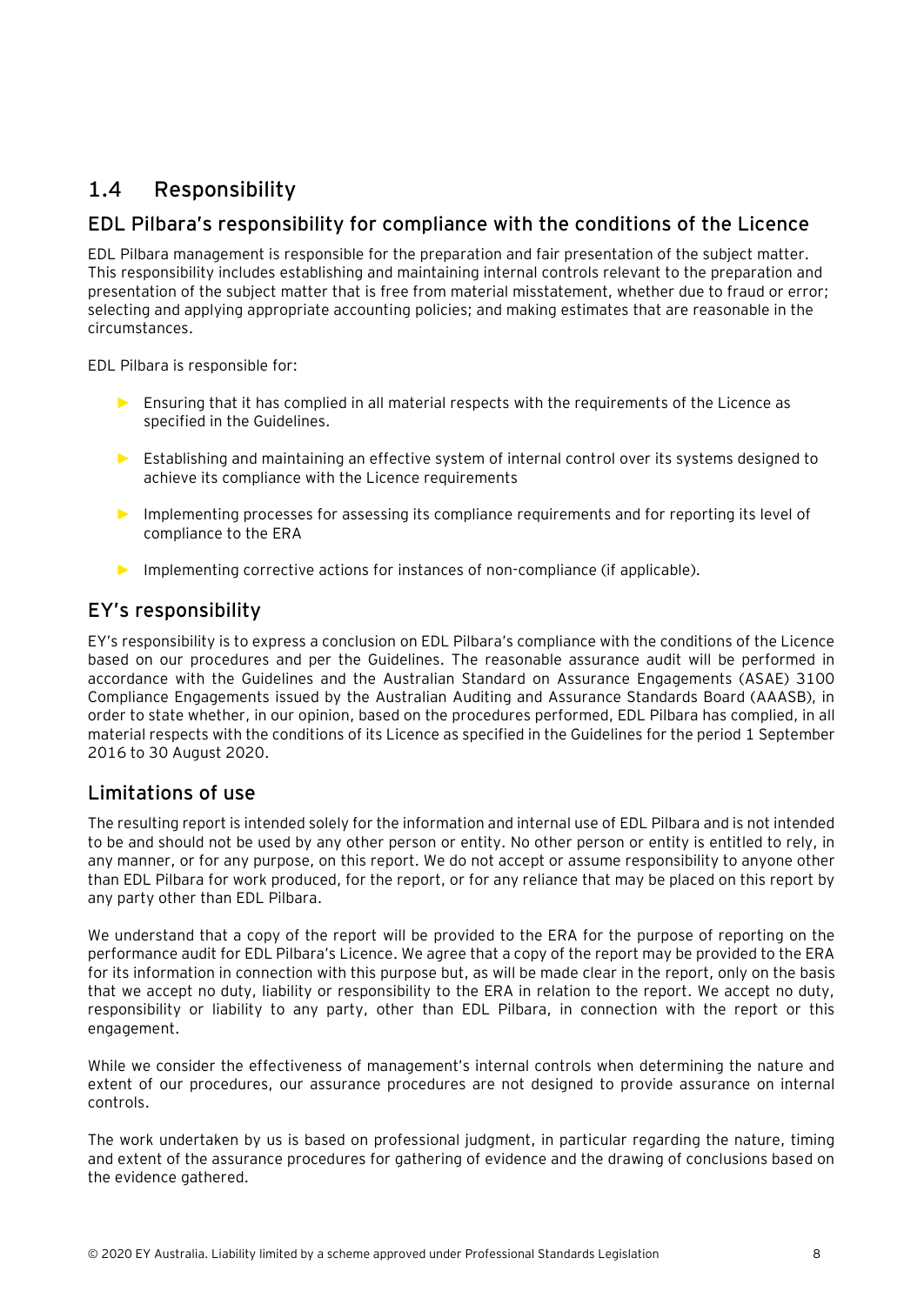In addition, there are inherent limitations in any assurance engagement, and these include the use of testing, the inherent limitations of any internal control structure, and the fact that most assurance evidence is persuasive rather than conclusive.

#### **Independence**

EY has completed mandatory independency procedures and Independence verified. This includes all engagement team members who have confirmed their individual independence with respect to the client. We can also confirm that this independence will remain compliant with the independence criteria set out in these guidelines throughout the audit. This confirmation covers EDL Group Operations Pty Ltd and CK Hutchison Holdings Limited.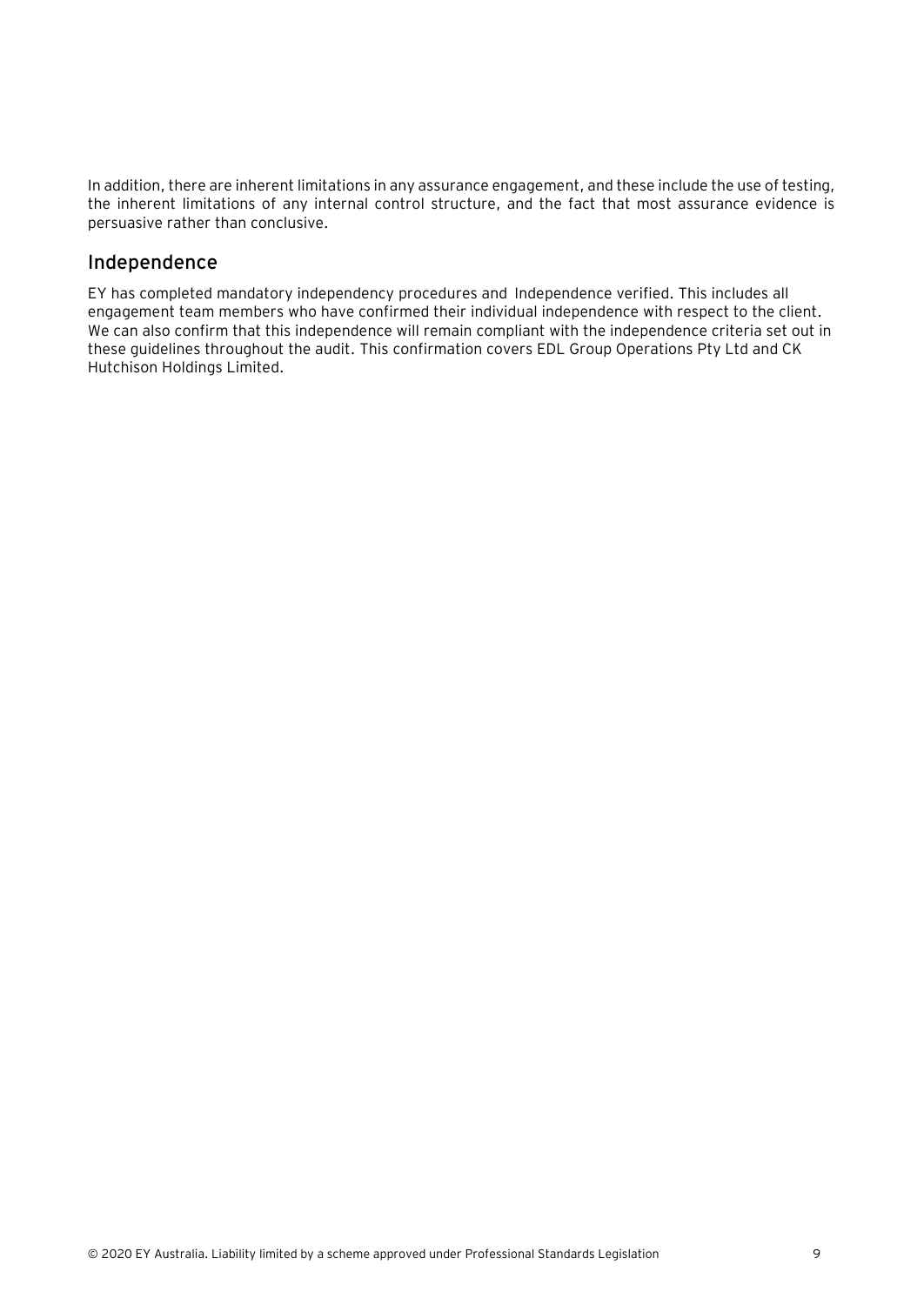## <span id="page-30-0"></span>**2. Approach**

As per the guidelines, the audit approach is aligned to ASAE 3000 and will be conducted in three phases: project planning and risk assessment, audit execution and reporting. From the audit results, a report will be produced to outline findings, overall compliance assessments, overall control adequacy assessments and recommendations for improvement in line with the Guidelines. Each step of the audit is discussed in detail below.

### <span id="page-30-1"></span>**2.1 Project planning and risk assessment**

### **Project Planning**

Project planning includes the following steps:

- ► Hold an opening meeting to discuss objectives, scope, subject matter, schedule, roles and responsibilities, format and timing of reporting.
- ► Assess Subject Matter and Criteria EY will confirm the agreed scope and the criteria against which the reported information will be prepared.
- ► Review of following documentation lodged by EDL Pilbara during the audit period:
	- ► 2017 ERL 16 Annual Compliance Report (submitted 29 August 2017, for July 2016 June 2017)
	- ► 2018 ERL 16 Annual Compliance Report (submitted 8 August 2018, for July 2017 June 2018)
	- ► 2019 ERL 16 Annual Compliance Report (submitted 30 August 2019, for July 2018 June 2019)
	- ► 2020 ERL 16 Annual Compliance Report (submitted 31 August 2020, for July 2019 June 2020)
- ► Review of other relevant documentation including but not limited to the following:
	- ► 2013 ERL 16 Performance Audit Report
	- ► 2016 ERL 16 Performance Audit Report

#### **Risk Assessment**

This audit will incorporate a risked-based approach to planning and conducting the audit. To do so an audit priority will be determined, by assessing the relevant risk factors and controls in place. The audit will focus on identifying or assessing those activities and management control systems to be examined and the matters subject to audit.

The purpose of conducting the risk assessment as a preliminary phase enables EY to focus on priority areas of EDL Pilbara's licence obligations. The risk assessment considers any matters of significance raised by the ERA (such as previous non-compliance) and/or EDL (identified during discussion with EDL Pilbara or document review).

The first step of the risk assessment is the rating of the potential consequences of EDL Pilbara not complying with its licence obligations, in the absence of mitigating controls. As the Reporting Manual is prescriptive in its criteria for classifying the consequences of non-compliance (refer to Appendix 1) the risk assessment applies the Reporting Manual's classifications for each obligation subject to audit. Reference is also made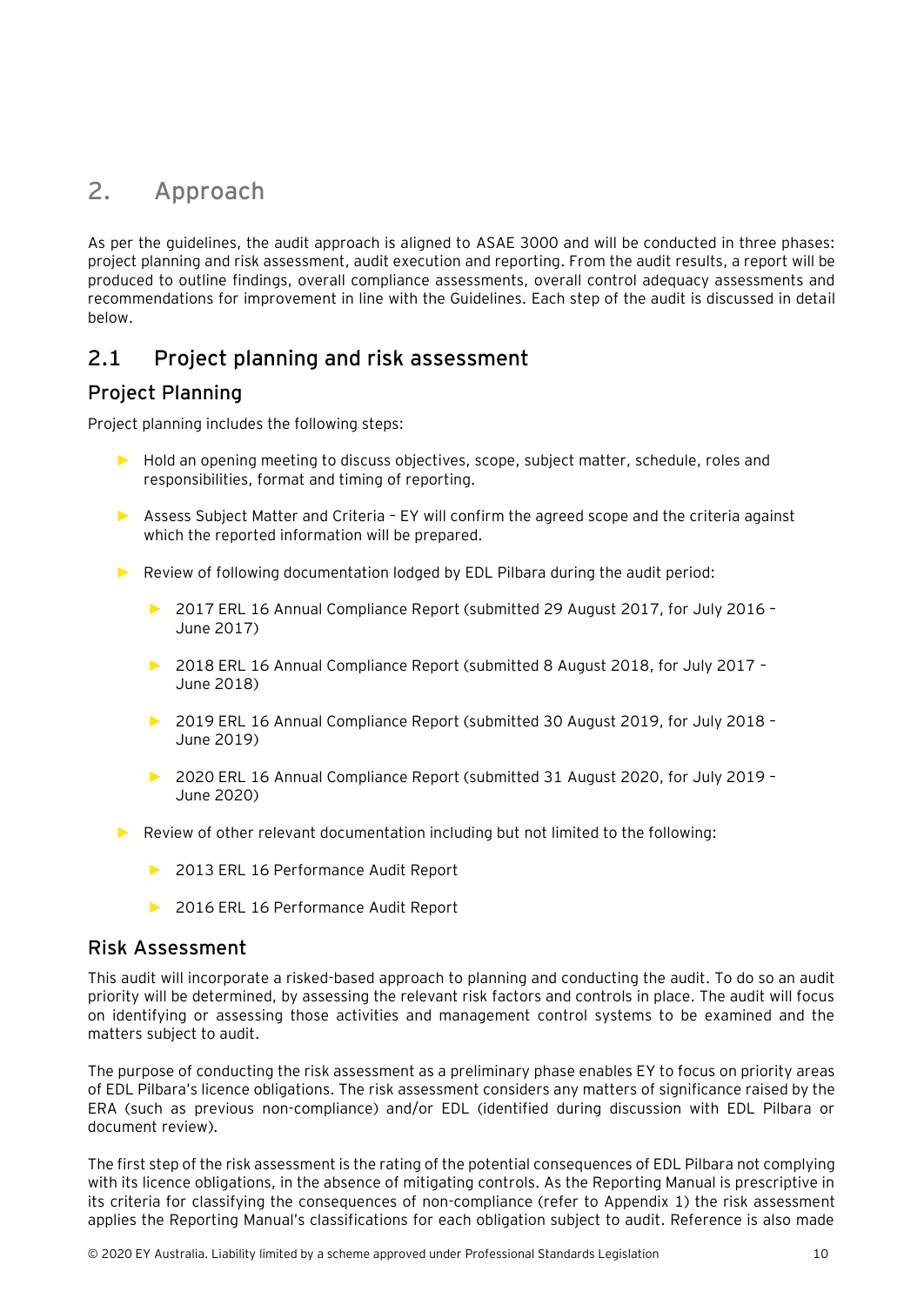to the consequence rating descriptions listed in the Guidelines (refer to Appendix 1), providing the risk assessment with context to ensure the appropriate consequence rating is applied to each obligation subject to audit.

Once the consequence has been determined, the likelihood of EDL Pilbara not complying with its obligations is assessed using the likelihood rating outlined in the Guidelines (refer to Appendix 1). The assessment of likelihood is based on the expected frequency of EDL Pilbara non-compliance with the relevant licence obligation over a period of time.

The Guideline includes a consequence and likelihood ratings matrix (refer to Appendix 1) to determine the level of inherent risk associated with each individual obligation. Once the level of inherent risk has been determined the adequacy of existing controls is assessed in order to determine the level of control risk. Controls are assessed and prioritised as weak, moderate or strong, depending on their suitability to mitigate the risks identified. The control adequacy ratings used by this risk assessment are aligned to the ratings listed at Guidelines (refer to Appendix 1).

Once inherent risks and control risks are established, the audit priority can then be determined using the matrix in [Table 10](#page-31-0) below (sourced from the Guidelines). Whereby the higher the level of risk, the more substantive testing is required.

|          |               |                                      | <b>Preliminary Adequacy of existing controls</b> |        |
|----------|---------------|--------------------------------------|--------------------------------------------------|--------|
| risk     |               | Weak                                 | Moderate                                         | Strong |
| Inherent | High          | Audit Priority 1                     | Audit Priority 2                                 |        |
|          | <b>Medium</b> | Audit Priority 3<br>Audit Priority 4 |                                                  |        |
|          | Low           | Audit Priority 5                     |                                                  |        |

<span id="page-31-0"></span>**Table 10: Assessment of audit priority**

[Table 11](#page-32-0) below outlines the audit requirement for each level of audit priority. Testing can range from extensive substantive testing around the controls and activities of particular processes to confirming the existence of controls through discussions with relevant staff.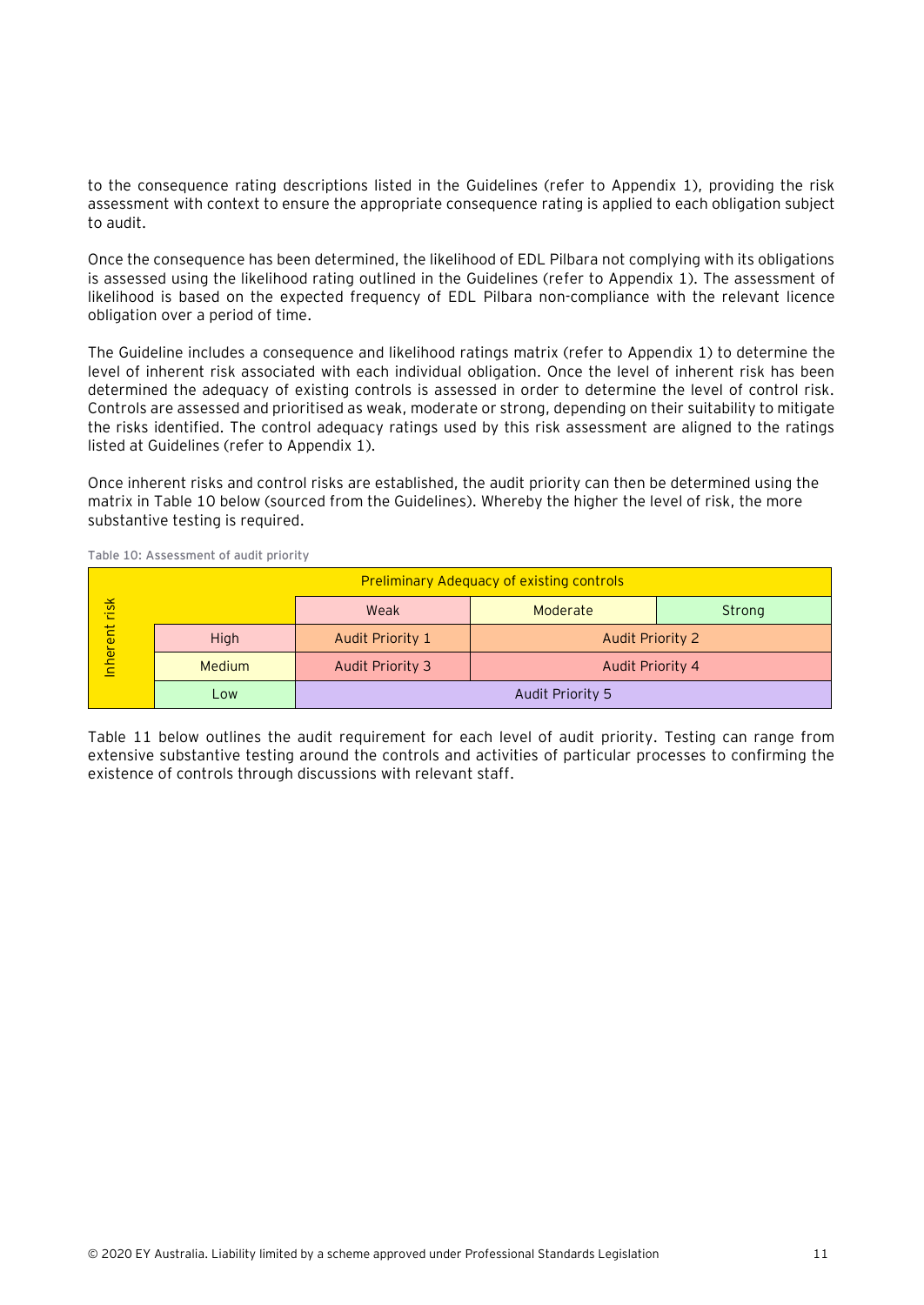#### <span id="page-32-0"></span>**Table 11: Priority rating and resulting audit procedures**

| <b>Audit Priority</b>        | Audit procedures to be performed                                                                                                                                                                                                                                                                                                                                                                                                                                                                             |
|------------------------------|--------------------------------------------------------------------------------------------------------------------------------------------------------------------------------------------------------------------------------------------------------------------------------------------------------------------------------------------------------------------------------------------------------------------------------------------------------------------------------------------------------------|
| Priority 1 and Priority<br>2 | Interview supervisory and operational personnel<br>▶<br>Inspect relevant documents<br>▶<br>Obtain evidence policies, procedures and controls are in place and working effectively<br>▶<br>Examine compliance reports and breach register<br>▶<br>Obtain confirmations from third parties if applicable<br>▶<br>Examine asset management system effectiveness criteria<br>▶<br>Sample, at a high level, output and timeliness procedures<br>▶<br>Recalculate a sample of relevant performance indicators<br>▶ |
| Priority 3 and Priority<br>4 | Interview supervisory and operational personnel<br>▶<br>Inspect relevant documents<br>▶<br>Obtain evidence policies, procedures and controls are in place and controls are<br>▶<br>working effectively<br>Examine compliance reports and breach register<br>▶<br>Examine asset management system effectiveness criteria<br>▶<br>Sample output and timeliness procedures<br>▶<br>Walkthrough the process to calculate relevant performance indicators<br>▶                                                    |
| Priority 5                   | Interview supervisory or operational personnel<br>▶<br>Undertake a desktop review of relevant documents<br>▶<br>Undertake a desktop review of policies, procedures and controls in place<br>▶<br>View compliance reports and breach register<br>▶<br>Undertake a desktop review of asset management system effectiveness criteria<br>▶<br>Sample, at a low level, output and timeliness procedures                                                                                                           |

The risk assessment has been and will further be discussed with EDL Pilbara to gain their input as to the appropriateness and factual accuracy of risk and control ratings and associated explanations. The key sources considered in reaching the preliminary assessment of the risk and control ratings were based on:

- ► Deloitte's assessment of the state of controls during the 2016 ERL Performance Audit
- ► Consideration of:
	- ► Previously identified non-compliances and action plans
	- ► Annual compliance reports
	- ► Follow up audits on progress of the implementation of action plans
- ► EY's understanding of EDL Pilbara's regulatory environment
- ► Any other factors that may have an effect on the level of risk or strength of controls.

At this stage, the risk assessment can only be a preliminary assessment based on reading of documentation and our understanding of EDL Pilbara's control environment. It is possible that the ratings and risk assessment comments may be revised as we conduct our work and new evidence is identified. Accordingly, the risk assessment for the performance audit is a preliminary draft, not a final report, and no reliance should be placed on its findings. It is however a supportive tool for focussing the audit effort.

There is no deviation from normal audit or review priority ratings. This audit is being undertaken in accordance with the Guidelines and there have been no requests by EDL Pilbara nor EY to deviate from the normal audit procedure.

The performance audit preliminary risk assessment is included in Appendix 2.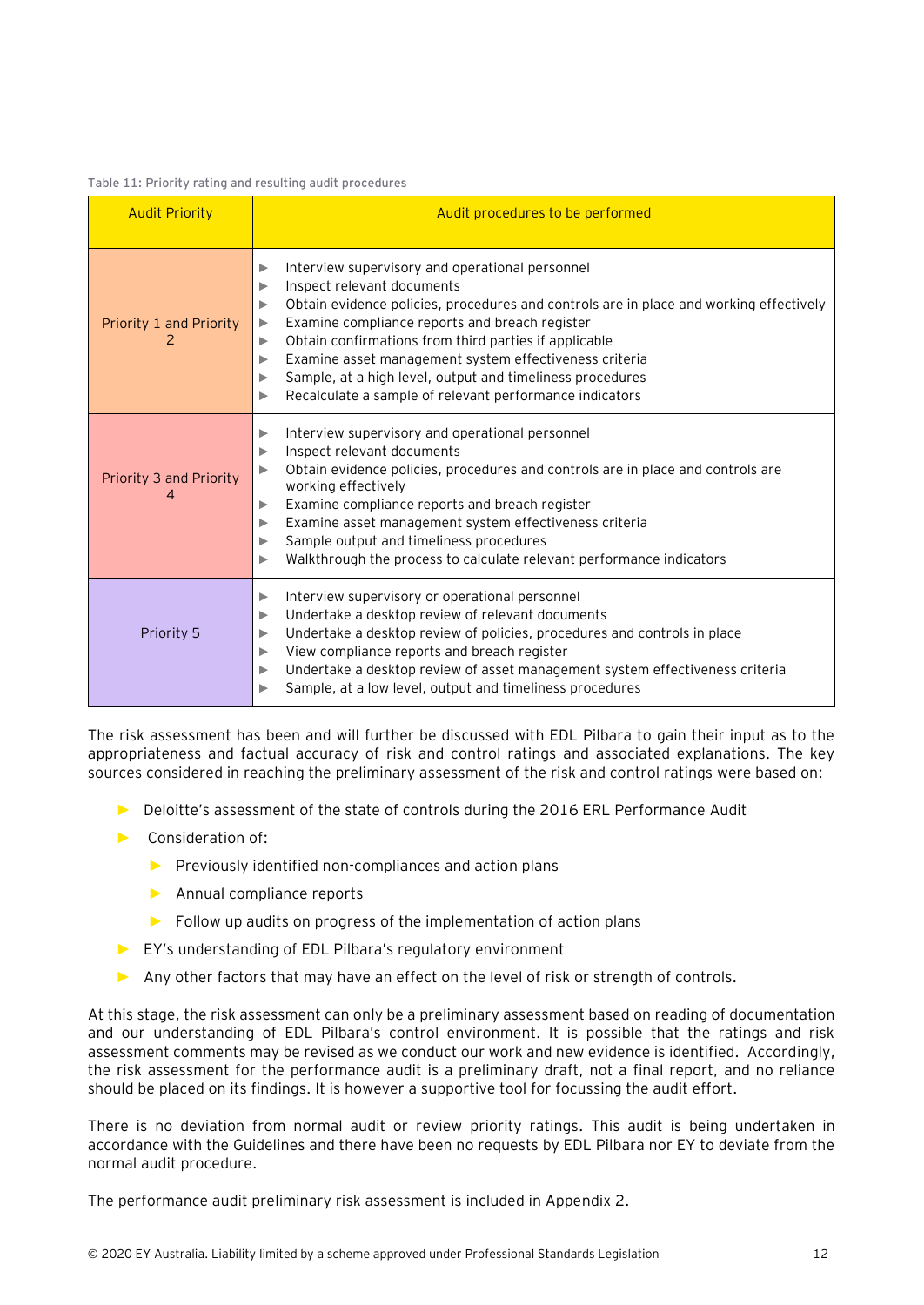## <span id="page-33-0"></span>**2.2 Executing the audit**

Executing the audit will be conducted via the testing required as determined utilising the audit priority scale outlined in Section 2.1.2. Once the audit priority level has been defined the testing component will take place by way of interviewing key personnel through interviews and document requests.

In performing our testing of EDL Pilbara's systems and processes, we will consider the following, as outlined in the Guidelines*:*

- ► Control environment EDL Pilbara's management philosophy and operating style, organisational structure, assignment of authority and responsibilities, the use of internal audit, the use of information technology and the skills and experience of the relevant staff members.
- ► Information system the suitability of EDL Pilbara's information systems to record the information needed to comply with the licence, accuracy of data, security of data and documentation describing the information system.
- ► Control procedures the presence of systems and procedures to monitor compliance with the licence or the effectiveness of the licensee's asset management system, and to detect or prevent instances of non-compliance or under-performance.
- ► Compliance attitude the action taken by EDL Pilbara in response to any previous audit or review recommendations, and an assessment of the licensee's attitude towards compliance.
- ► Outcome compliance the actual performance against standards prescribed in the licence throughout the audit or review period.

Where required, a walkthrough of processes, procedures and operations and review of key documents will occur to assist in the determination of EDL Pilbara compliance with Licence obligations. A list of preliminary key documents to be reviewed has been included in section 3.6.

Using the results of the risk assessment, testing and analysis will be performed to compare those standards maintained by EDL Pilbara with the relevant sections and schedules of the Licence.

Controls testing is performed for those licence obligations with an audit priority of 1, 2 or 3 (refer to Table 5), and where there is relevant activity. This method of testing will involve:

- ► Understanding the completeness of the population of transactions;
- ► Selecting a sample of transactions to examine compliance with relevant sections of applicable Codes/Regulations; and
- ► Comparing the sample selected to expected requirements as mandated by relevant sections of applicable Codes/Regulations.

A full work plan will be completed to record the specific aspects of testing and analyses for each licence obligation. This work plan will be based on:

- ► The audit priority determined by the risk assessment to be applicable each licence obligation;
- ► The results of the information systems analysis performed, as described above; and

EY's pre-determined sampling methodology, which takes into account the volume and frequency of relevant transactions.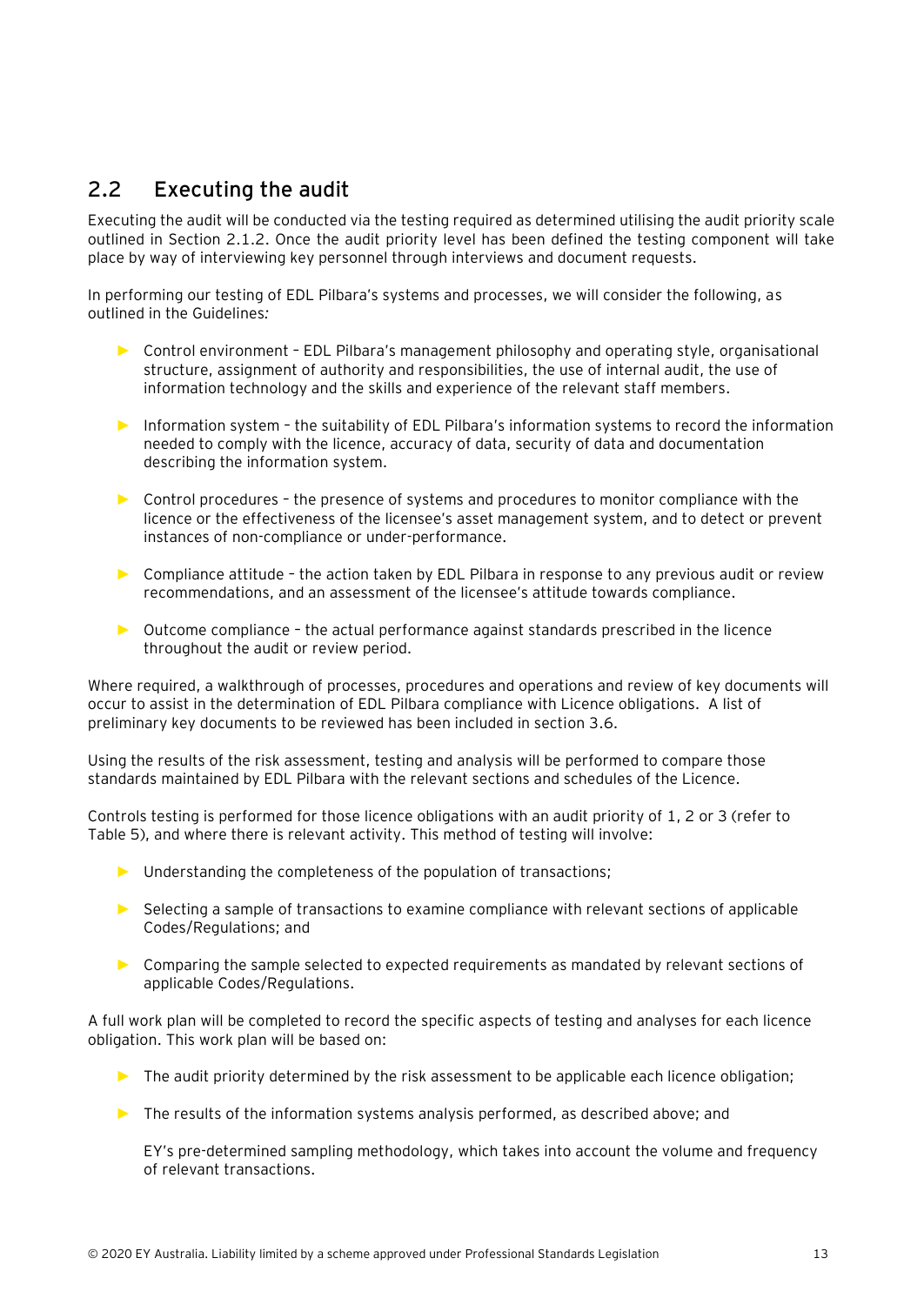## <span id="page-34-0"></span>**2.3 Reporting**

Based on the outcome of the preceding steps we will then prepare a comprehensive report to EDL Pilbara expressing our opinion on the findings of the audit. The framework for the structure and content of assurance will be aligned to ASAE 3000.

In accordance with the Guidelines, all aspects of compliance with the Licence will be assessed according to the rating scale based on the work performed. Refer to [Table 12](#page-34-1) below for the compliance levels that will be used for the performance audit.

| <b>Controls rating</b> |                                                           |  | Compliance rating     |                                                                  |  |
|------------------------|-----------------------------------------------------------|--|-----------------------|------------------------------------------------------------------|--|
| Rating                 | Description                                               |  | Description<br>Rating |                                                                  |  |
| A                      | Adequate controls - no improvement needed                 |  |                       | Compliant                                                        |  |
| B                      | Generally adequate controls - improvement<br>needed       |  |                       | Non-compliant - minor effect on customers<br>or third parties    |  |
|                        | Inadequate controls - significant<br>improvement required |  |                       | Non-compliant - moderate effect on<br>customers or third parties |  |
|                        | No controls evident                                       |  | 4                     | Non-compliant - major effect on customers<br>or third parties    |  |
| N/P                    | Not performed - A controls rating was not<br>reguired     |  | N/R                   | Not rated - No activity took place during the<br>audit period    |  |

<span id="page-34-1"></span>**Table 12: Compliance and controls rating scales (audits)**

The performance audit report will also be structured to address all key components outlined in the Guidelines, including:

- ► An executive summary;
- ► The audit or review objectives;
- ► The auditor's scope of work;
- ► Deviations from the audit or review plan;
- ► A table summarising the licensee's performance;
- ► The auditor's observations;
- ► The auditor's recommendations; and
- $\triangleright$  A statement from the auditor approving the content of the report.

The expectations for the audit report are outlined in Section 5 the Guidelines . Where appropriate, EDL Pilbara will provide a post-audit implementation plan, which will be a separate document (as per the requirement of Section 5.3 of the Guidelines).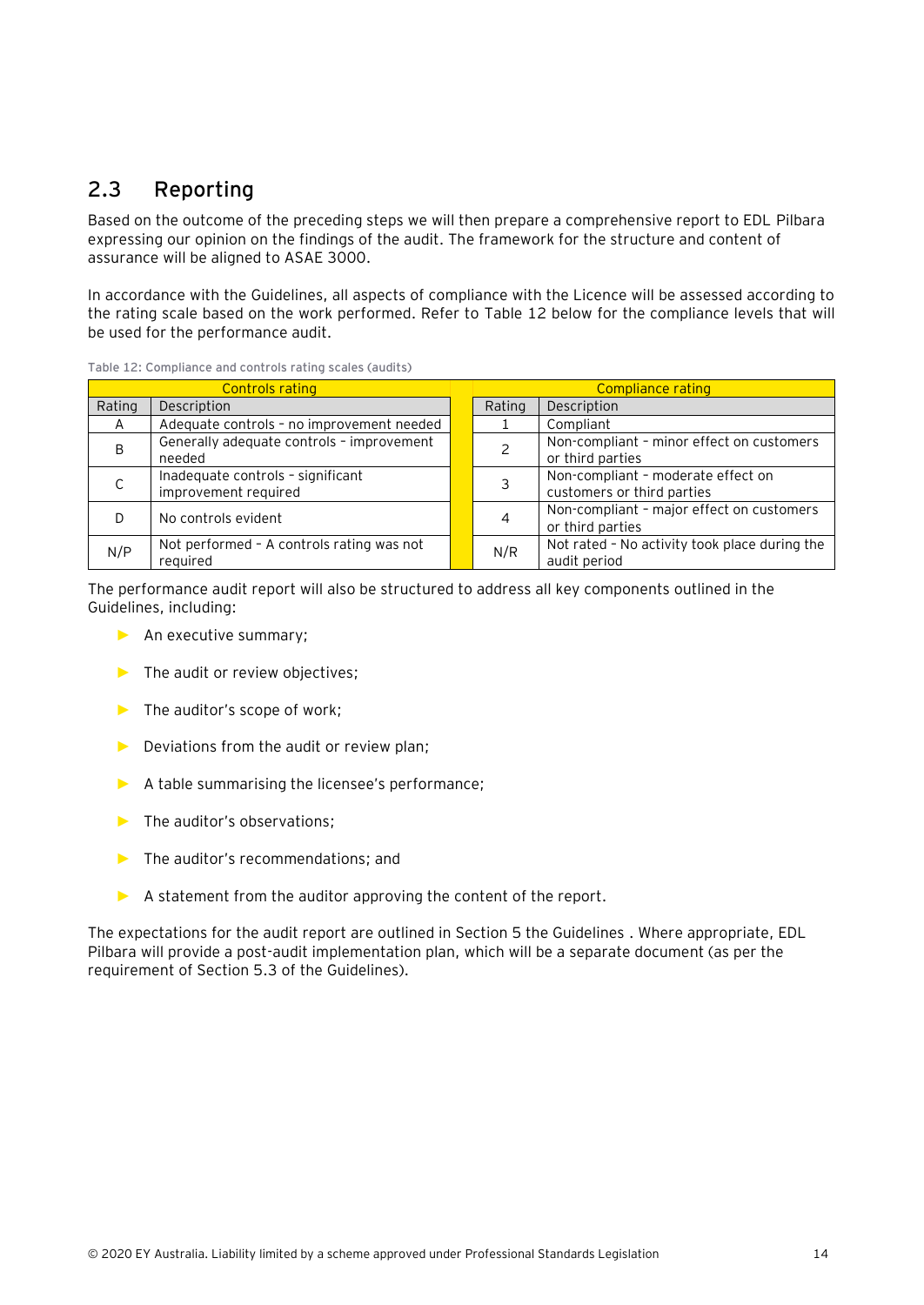## <span id="page-35-0"></span>**3. General information**

### <span id="page-35-1"></span>**3.1 Key EDL Pilbara contacts**

The key contacts for this audit at EDL Pilbara are:

- ► Michelle Thomas Senior Commercial Analyst
- ► Neil Duffy Commercial Manager Remote Energy

### <span id="page-35-2"></span>**3.2 EY staff**

The key EY staff undertaking this audit are:

- ► Adam Carrel Partner
- ► Lynsay Hughes Director
- ► Shabhan Burke Manager
- ► Michael Williams Assistant Manager
- ► Patrick Miller Quality Review Partner

Resumes for key EY staff are outlined in the proposal accepted by EDL Pilbara and subsequently presented to the ERA.

### <span id="page-35-3"></span>**3.3 Timing**

The initial risk assessment phase was completed on 26 August 2020, after which the draft Audit Plan and detailed risk assessment were presented to EDL Pilbara for comment prior to submission to the ERA for review and approval.

The remainder of the engagement phase is scheduled to be performed in September-November 2020, enabling a draft report to be submitted to the ERA.

To conduct this audit, EY will be using the staff mentioned above in Section 3.2 These team members have experience with assurance (including ASAE 3000) and advisory work within the power and utilities sector in Western Australia. This team will be completing the work for EDL Pilbara as per the requirements and for submission to the ERA.

The estimated time allocated to each activity is as follows:

- ► Project planning and risk assessment 10.5 hours
- ► Audit execution 20.5 hours
- ► Reporting 26.5 hours

Refer to section 2 of this audit plan for the details of the activities to be performed during each of the phase of the audit, including project planning and risk assessment, audit execution and reporting.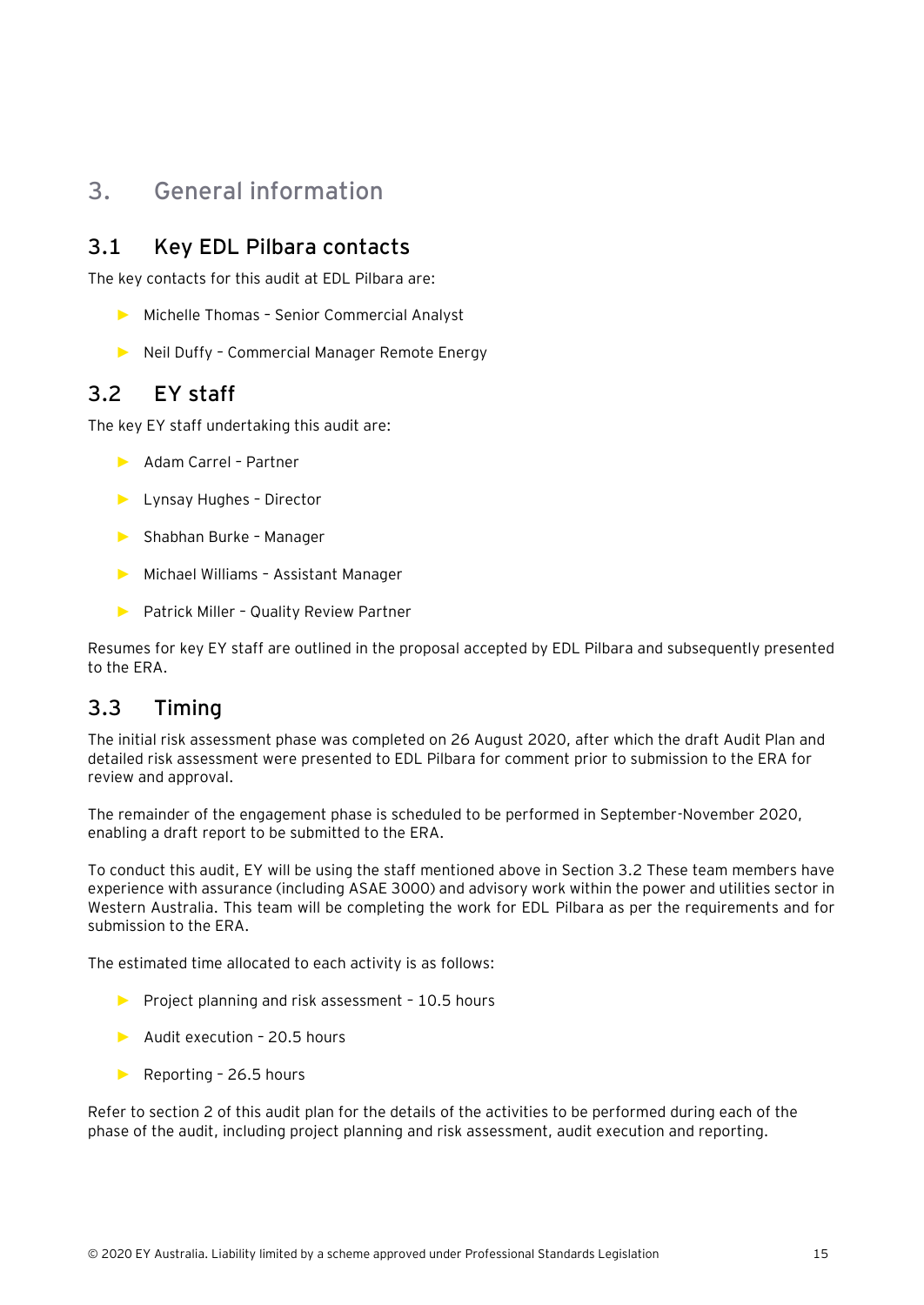### <span id="page-36-0"></span>**3.4 Site Visits**

As part of the audit execution, all audit fieldwork is expected to be performed in consultation with key staff from EDL Pilbara's Perth CBD office and if required with additional input from EDL's Brisbane office and the EDL Pilbara's LNG Facility itself with operational staff.

### <span id="page-36-1"></span>**3.5 Stakeholder Interviews**

The following representatives will be interviewed:

- ► Senior Commercial Analyst, EDL
- ► Commercial Manager Remote Energy, EDL
- ► Financial Controller Remote Energy, EDL
- ► LNG Duty Plant Manager, EDL.

During audit execution, additionally stakeholders may be identified, and interviews conducted

### <span id="page-36-2"></span>**3.6 Document review**

The following key documentation will be reviewed during the audit:

- ► EDL Audited Financial Statements
- ► Power Purchase Agreement between EDL Pilbara Pty Ltd and Supagas Pty Ltd
- ► Evidence of EDL Pilbara's communication with Supagas in relation to a supply interruption
- ► Screenshots of EDL's SWI Library, including instructions for access and use
- ► EDL Pilbara correspondence with the ERA
- ► Evidence of annual licence fee payments
- ► Annual Compliance Reports: 2016-20
- ► Evidence of lease payments
- ► Previous performance audit reports submitted to the ERA.

The above list is not exhaustive, as additional documentation may be identified and requested for review during the execution of audit procedures.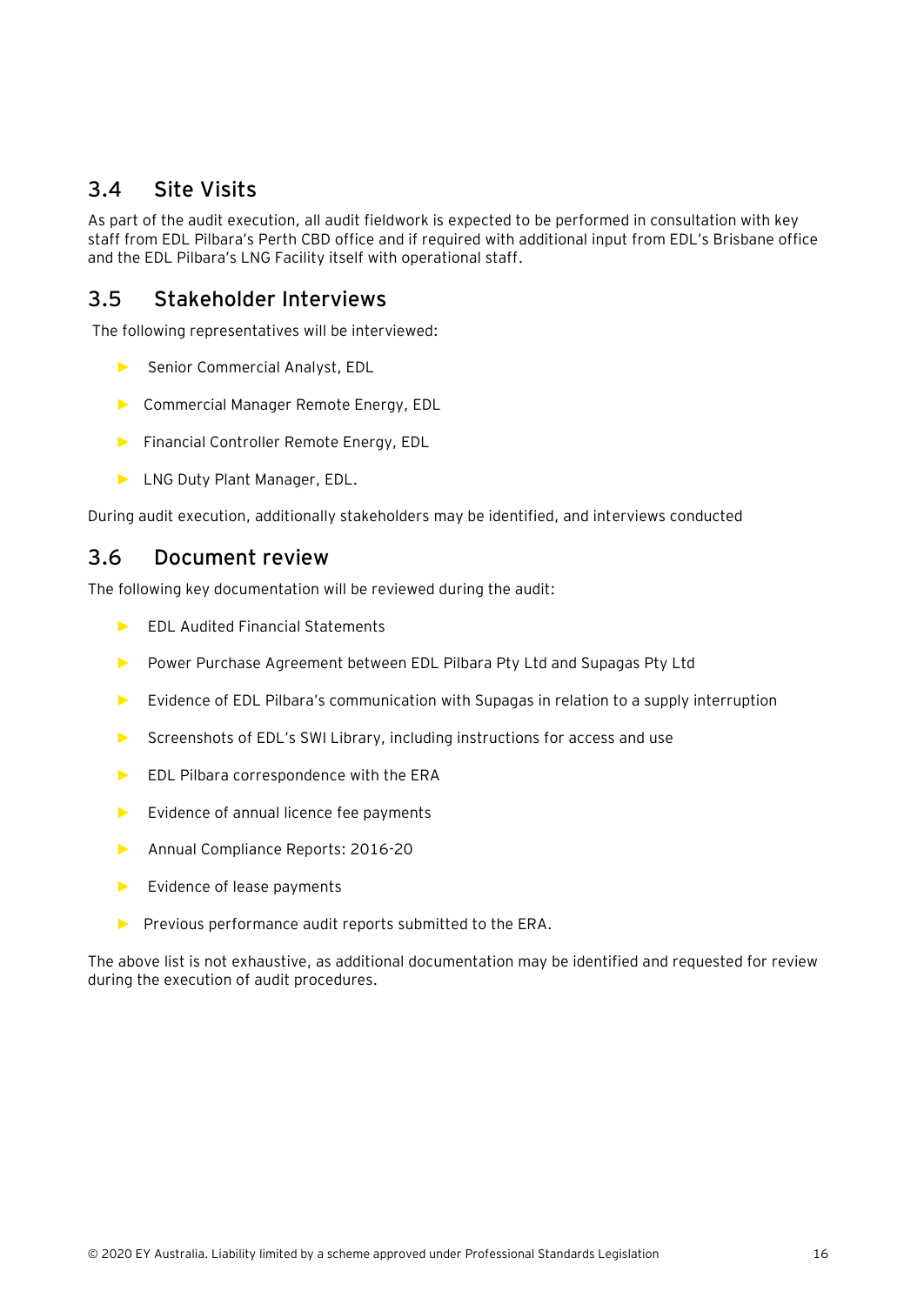## <span id="page-37-0"></span>**Appendix 1: Risk assessment key**

#### **1. Criteria for classification**

**Source:** Electricity Compliance Reporting Manual (June 2020), per the *Electricity Industry Act 2004.*

| Rating (type)                    | <b>Classification</b><br>of non-compliance | <b>Criteria for classification</b>                                                                                                                                                                                                                                                                                                                                                                                                                                                                                                                                                                                                                                                                                                                                                                                                                |
|----------------------------------|--------------------------------------------|---------------------------------------------------------------------------------------------------------------------------------------------------------------------------------------------------------------------------------------------------------------------------------------------------------------------------------------------------------------------------------------------------------------------------------------------------------------------------------------------------------------------------------------------------------------------------------------------------------------------------------------------------------------------------------------------------------------------------------------------------------------------------------------------------------------------------------------------------|
| 1                                | Major                                      | The consequences of non-compliance will cause major damage, loss or<br>▶<br>disruption to customers; or<br>The consequences of non-compliance will endanger or threaten to<br>▶<br>endanger the safety or health of a person.                                                                                                                                                                                                                                                                                                                                                                                                                                                                                                                                                                                                                     |
| 2                                | Moderate                                   | The consequences of non-compliance will affect the efficiency and<br>▶<br>effectiveness of the licensee's operations or service provision, but will<br>not cause major damage, loss or disruption to customers; or<br>The regulatory obligation is not otherwise classified as Type 1 or Type<br>▶<br>NR non-compliance.<br>Reclassification of Type 2 to Type 1 may occur in circumstances of<br>systemic non-compliance.                                                                                                                                                                                                                                                                                                                                                                                                                        |
| <b>NR</b><br>(not<br>reportable) | Minor                                      | The consequences of non-compliance are relatively minor - i.e. non-<br>▶<br>compliance will have minimal effect on the licensee's operations or<br>service provision and do not cause damage, loss or disruption to<br>customers.<br>Compliance with the obligation is immeasurable.<br>▶<br>The non-compliance is required to be reported to the ERA under<br>▶<br>another instrument, guideline or code.<br>The non-compliance is identified by a party other than the licensee; or<br>▶<br>The licensee needs to use only its reasonable or best endeavours to<br>▶<br>achieve compliance, or the obligation does not otherwise impose a firm<br>obligation on the licensee.<br>Reclassification of Type NR to Type 2 may occur in circumstances of:<br>systemic non-compliance; or<br>▶<br>a failure to resolve non-compliance promptly.<br>▶ |

#### **2. Likelihood ratings**

**Source:** 2019 Audit and Review Guidelines (Electricity and Gas Licences) (March 2019)*.*

|   | Level    | <b>Criteria</b>                                                   |
|---|----------|-------------------------------------------------------------------|
|   | Likely   | Non-compliance is expected to occur at least once or twice a year |
| в | Probable | Non-compliance is expected to occur once every three years        |
|   | Unlikely | Non-compliance is expected to occur once every 10 years or longer |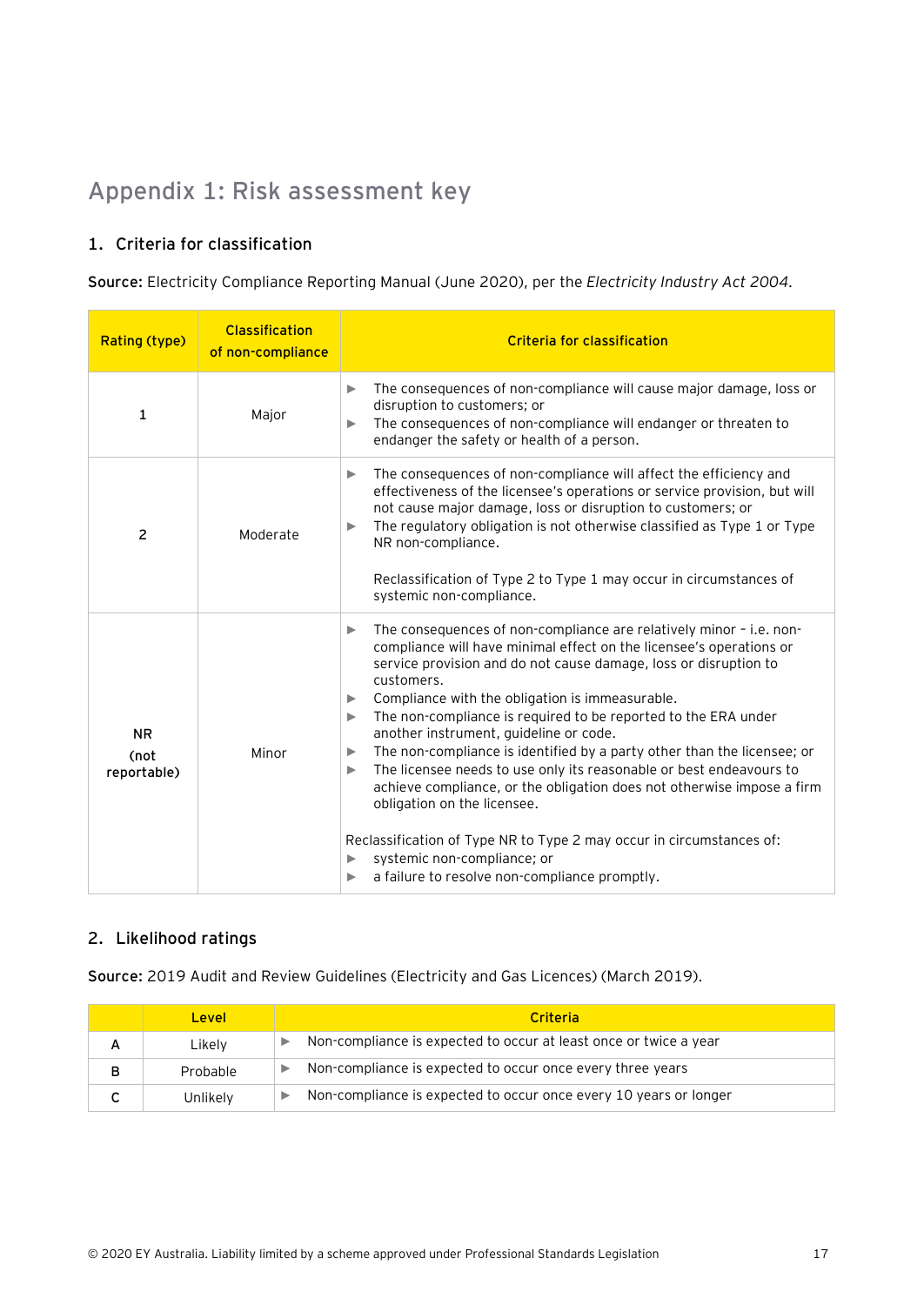#### **3. Inherent risk rating**

**Source:** 2019 Audit and Review Guidelines (Electricity and Gas Licences) (March 2019)*.*

|            | Consequence        |               |             |          |  |  |  |  |
|------------|--------------------|---------------|-------------|----------|--|--|--|--|
| Likelihood |                    | 1) Minor      | 2) Moderate | 3) Major |  |  |  |  |
|            | A) Likely          | <b>Medium</b> | High        | High     |  |  |  |  |
|            | B) Probably<br>Low |               | Medium      | High     |  |  |  |  |
|            | C) Unlikely        | <b>Low</b>    | Medium      | High     |  |  |  |  |

#### **4. Adequacy for existing controls**

**Source:** 2019 Audit and Review Guidelines (Electricity and Gas Licences) (March 2019)*.*

| <b>Level</b> | Criteria                                                              |  |  |  |  |
|--------------|-----------------------------------------------------------------------|--|--|--|--|
| Strong       | Controls mitigate the identified risks to a suitable level            |  |  |  |  |
| Moderate     | Controls only cover material risks; improvement required<br>▶         |  |  |  |  |
| Weak         | Controls are weak or non-existent and do little to mitigate the risks |  |  |  |  |

#### **5. Assessment of audit priority**

**Source:** 2019 Audit and Review Guidelines (Electricity and Gas Licences) (March 2019)*.*

|               |               | <b>Preliminary Adequacy of existing controls</b> |                  |        |  |  |  |
|---------------|---------------|--------------------------------------------------|------------------|--------|--|--|--|
|               |               | Weak                                             | Moderate         | Strong |  |  |  |
| Inherent risk | High          | Audit Priority 1                                 | Audit Priority 2 |        |  |  |  |
|               | <b>Medium</b> | Audit Priority 3                                 | Audit Priority 4 |        |  |  |  |
|               | Low           |                                                  | Audit Priority 5 |        |  |  |  |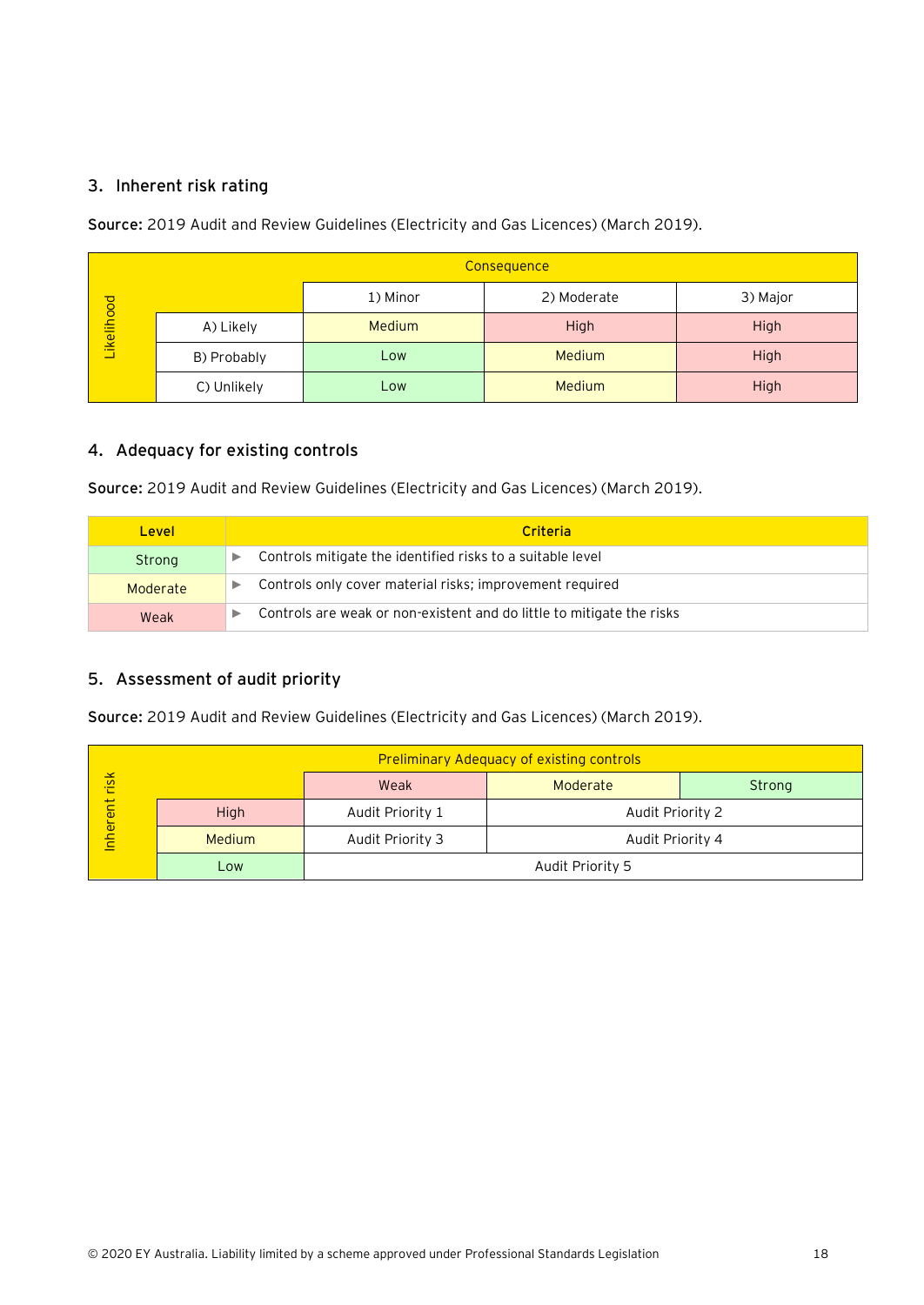# **Appendix 2: Risk assessment**

<span id="page-39-0"></span>

| No. | Obligation /<br>Condition                                                                                                                                                                                | <b>Summary description</b>                                                                                                                                                                                                                  | <b>Type</b> | Consequence | Likelihood | <b>Inherent Risk</b><br>Rating | Control<br>Assessment | <b>Audit Priority</b> |  |  |
|-----|----------------------------------------------------------------------------------------------------------------------------------------------------------------------------------------------------------|---------------------------------------------------------------------------------------------------------------------------------------------------------------------------------------------------------------------------------------------|-------------|-------------|------------|--------------------------------|-----------------------|-----------------------|--|--|
|     | 9) Electricity Industry Customer Transfer Code                                                                                                                                                           |                                                                                                                                                                                                                                             |             |             |            |                                |                       |                       |  |  |
| ь   | All obligations (1-71) are not applicable to EDL Pilbara's operations due to:<br>The absence of a network and network operator<br>Under current arrangements, no practical ability of customer transfer. |                                                                                                                                                                                                                                             |             |             |            |                                |                       |                       |  |  |
|     |                                                                                                                                                                                                          | 11) Electricity Industry (Customer Contracts) Regulations                                                                                                                                                                                   |             |             |            |                                |                       |                       |  |  |
|     | standard or non-standard form contracts.                                                                                                                                                                 | All obligations (78-100) are not applicable to EDL Pilbara's operations as EDL Pilbara does not supply electricity to small use customers and therefore is not required to use                                                              |             |             |            |                                |                       |                       |  |  |
|     | 12) Electricity Industry Act                                                                                                                                                                             |                                                                                                                                                                                                                                             |             |             |            |                                |                       |                       |  |  |
|     |                                                                                                                                                                                                          | Relevant obligations are included below. Excluded obligations are detailed in Table 3.                                                                                                                                                      |             |             |            |                                |                       |                       |  |  |
| 101 | Section $13(1)$<br>Condition 5.3.1                                                                                                                                                                       | A licensee must provide the ERA with a performance audit<br>conducted by an independent expert acceptable to the ERA,<br>not less than once every 24 months.                                                                                | 2           | Moderate    | Unlikely   | <b>Medium</b>                  | Moderate              | Priority 4            |  |  |
| 105 | ERA (Licensing<br>Funding)<br>Regulations 2014<br>Condition 4.2.1                                                                                                                                        | A licensee must pay the prescribed licence fees to the ERA<br>according to clauses 6, 7 and 8 of the Economic Regulation<br>Authority (Licensing Funding) Regulations 2014.                                                                 | 2           | Moderate    | Probable   | Medium                         | Moderate              | Priority 4            |  |  |
| 106 | Section 31(3)<br>Condition 4.1.1                                                                                                                                                                         | A licensee must take reasonable steps to minimise the<br>extent, or duration, of any interruption, suspension or<br>restriction of the supply of electricity due to an accident,<br>emergency, potential danger or other unavoidable cause. | <b>NR</b>   | Minor       | Probable   | Low                            | Moderate              | Priority 5            |  |  |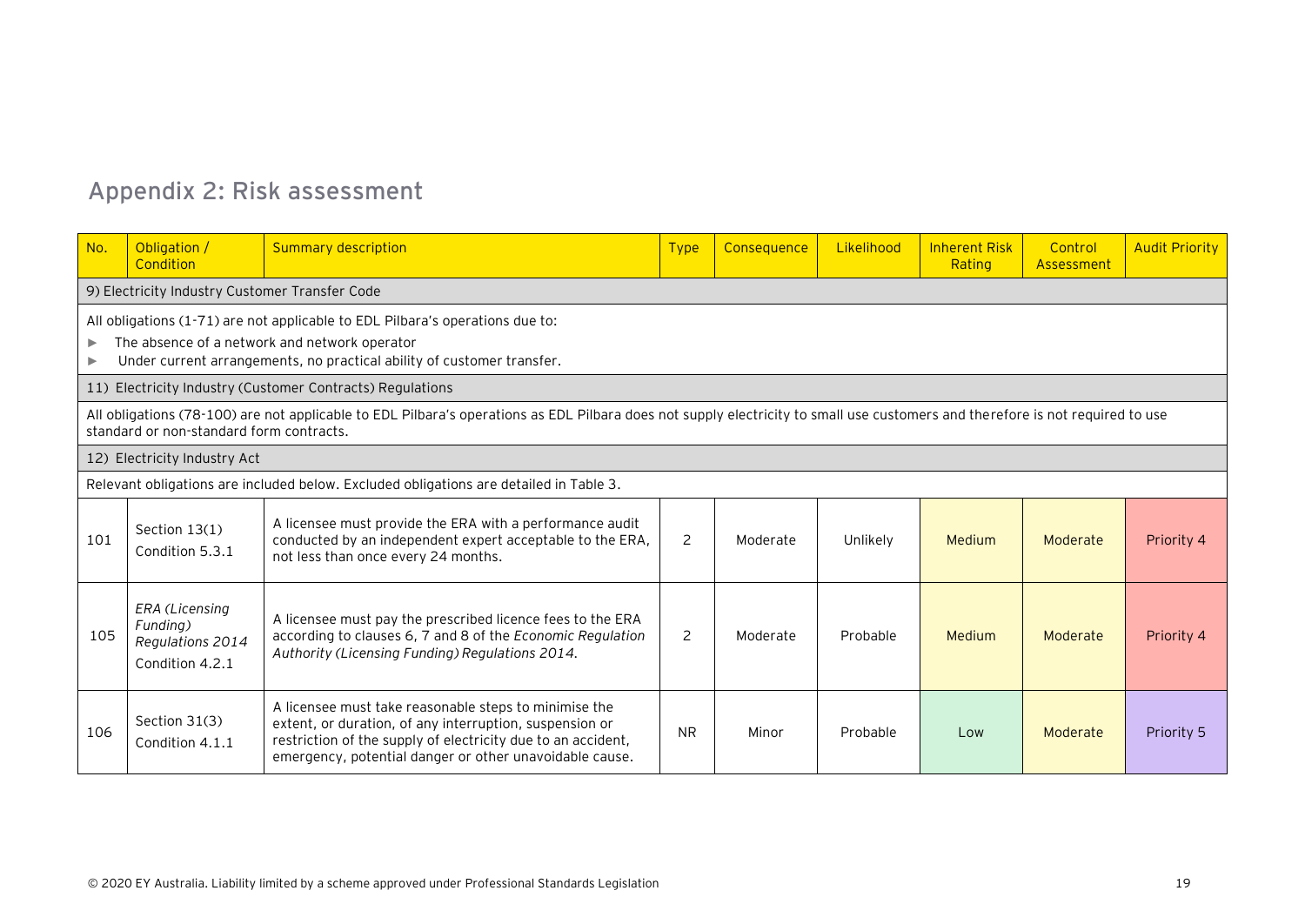| No. | Obligation /<br>Condition        | <b>Summary description</b>                                                                                                                                                                                                                                                                        | <b>Type</b>    | Consequence | Likelihood | <b>Inherent Risk</b><br>Rating | Control<br>Assessment | <b>Audit Priority</b> |
|-----|----------------------------------|---------------------------------------------------------------------------------------------------------------------------------------------------------------------------------------------------------------------------------------------------------------------------------------------------|----------------|-------------|------------|--------------------------------|-----------------------|-----------------------|
| 107 | Section 41(6)<br>Condition 4.1.1 | A licensee must pay the costs of taking an interest in land<br>or an easement over land.                                                                                                                                                                                                          | 2              | Moderate    | Probable   | Medium                         | Moderate              | Priority 4            |
| 110 | Section 76<br>Condition 6.7.1    | If a designation under section 71(1) of the Electricity<br>Industry Act is in force, a licensee must perform the<br>functions of a retailer of last resort and must carry out the<br>supplier of last resort plan if it comes into operation under<br>section 70 of the Electricity Industry Act. | $\overline{c}$ | Moderate    | Unlikely   | Medium                         | Moderate              | Priority 4            |
|     | 13) Electricity licences         |                                                                                                                                                                                                                                                                                                   |                |             |            |                                |                       |                       |
|     |                                  | Relevant obligations are included below. Excluded obligations are detailed in Table 3.                                                                                                                                                                                                            |                |             |            |                                |                       |                       |
| 119 | Section 11<br>Condition 4.3.1    | A licensee and any related body corporate must maintain<br>accounting records that comply with the Australian<br>Accounting Standards Board Standards or equivalent<br>International Accounting Standards.                                                                                        | $\overline{c}$ | Moderate    | Unlikely   | Medium                         | Strong                | Priority 4            |
| 120 | Section 11<br>Condition 5.2.4    | A licensee must comply with any individual performance<br>standards prescribed by the ERA.                                                                                                                                                                                                        | $\overline{c}$ | Moderate    | Unlikely   | Medium                         | Moderate              | Priority 4            |
| 121 | Section 11<br>Condition 5.3.2    | A licensee must comply, and require its auditor to comply,<br>with the ERA's standard audit guidelines for a performance<br>audit.                                                                                                                                                                | 2              | Moderate    | Unlikely   | Medium                         | Moderate              | Priority 4            |
| 123 | Section 11<br>Condition 4.4.1    | In the manner prescribed, a licensee must notify the ERA, if<br>it is under external administration or if there is a significant<br>change in the circumstances that the licence was granted<br>which may affect the licensee's ability to meet its<br>obligations.                               | 2              | Moderate    | Unlikely   | Medium                         | Moderate              | Priority 4            |
| 124 | Section 11<br>Condition 4.5.1    | A licensee must provide the ERA, in the manner prescribed,<br>with any information that the ERA requires in connection<br>with its functions under the Electricity Industry Act.                                                                                                                  | $\overline{2}$ | Moderate    | Unlikely   | Medium                         | Weak                  | Priority 3            |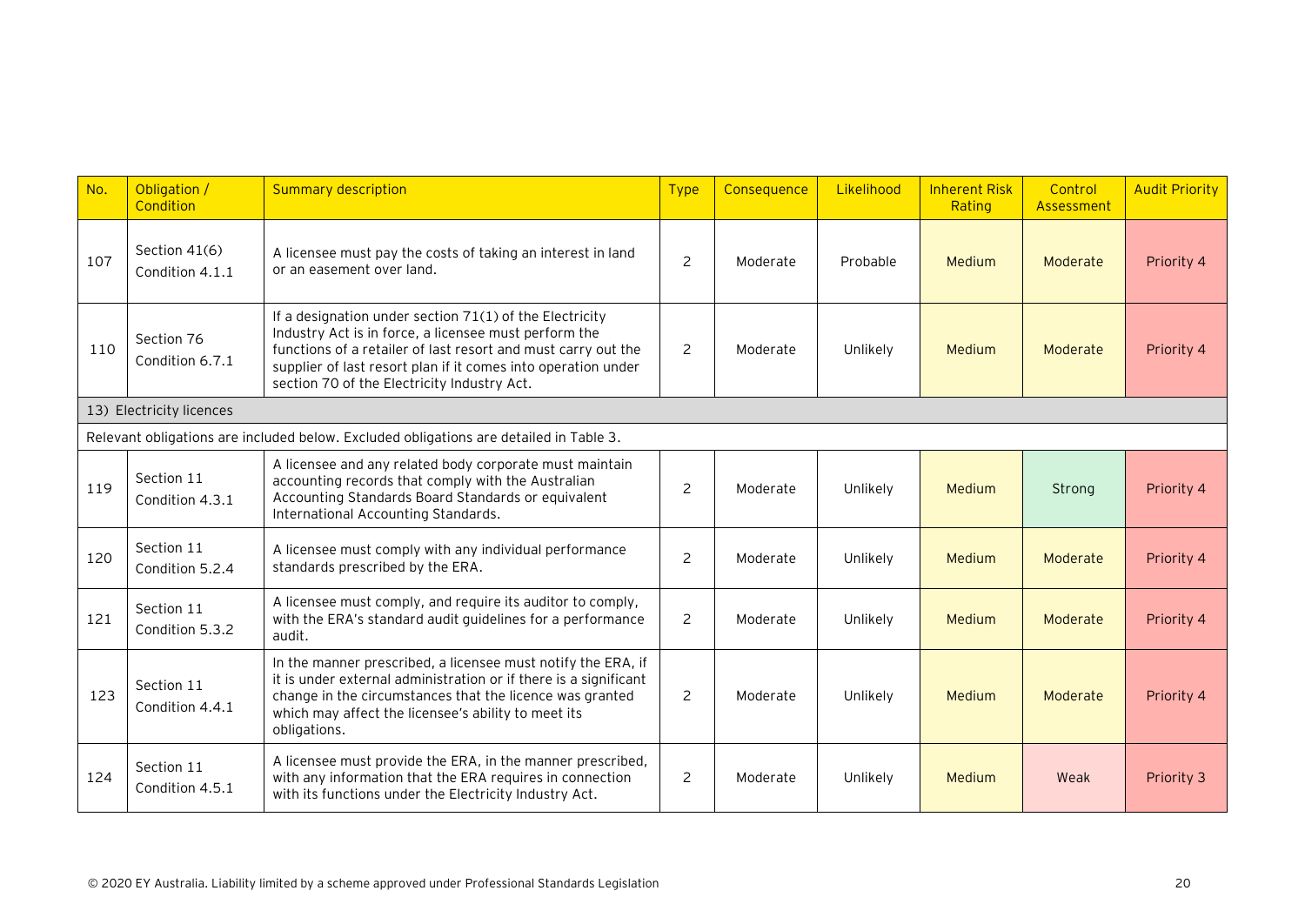| No.                                                                                                                                         | Obligation /<br>Condition                                                                                                                                | <b>Summary description</b>                                                                                     | <b>Type</b>              | <b>Consequence</b> | Likelihood | <b>Inherent Risk</b><br>Rating | Control<br>Assessment | <b>Audit Priority</b> |
|---------------------------------------------------------------------------------------------------------------------------------------------|----------------------------------------------------------------------------------------------------------------------------------------------------------|----------------------------------------------------------------------------------------------------------------|--------------------------|--------------------|------------|--------------------------------|-----------------------|-----------------------|
| 125                                                                                                                                         | Section 11<br>Condition 3.8.1<br>and 3.8.2                                                                                                               | A licensee must publish any information as directed by the<br>ERA to publish, within the timeframes specified. | $\overline{\phantom{0}}$ | Moderate           | Probable   | <b>Medium</b>                  | Moderate              | Priority 4            |
| 126                                                                                                                                         | Section 11<br>Condition 3.7.1                                                                                                                            | All notices must be in writing, unless otherwise specified.                                                    | 2                        | Moderate           | Probable   | <b>Medium</b>                  | Strong                | Priority 4            |
|                                                                                                                                             | 14) Code of Conduct                                                                                                                                      |                                                                                                                |                          |                    |            |                                |                       |                       |
| All obligations (129-316) are not applicable to EDL Pilbara's operations as EDL Pilbara does not supply electricity to small use customers. |                                                                                                                                                          |                                                                                                                |                          |                    |            |                                |                       |                       |
| Electricity Industry Metering Code<br>15)                                                                                                   |                                                                                                                                                          |                                                                                                                |                          |                    |            |                                |                       |                       |
|                                                                                                                                             | All obligations (317-461) are not applicable to EDL Pilbara's operations as there is no network or network operator to trigger any metering obligations. |                                                                                                                |                          |                    |            |                                |                       |                       |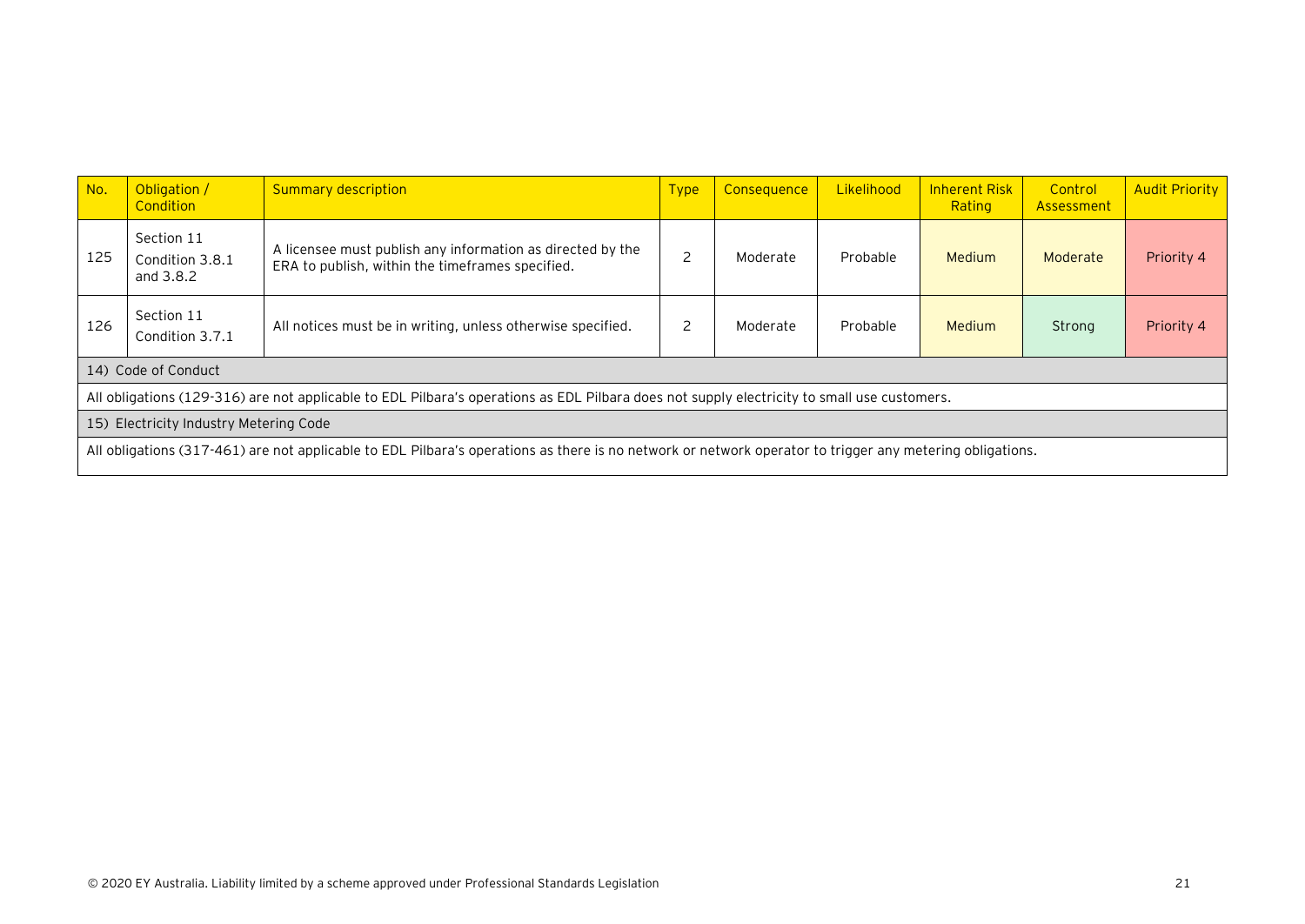## <span id="page-42-0"></span>**Appendix 3: Previous audit recommendations**

The EDL Pilbara 2016 Electricity Retail Licence ERL16 Performance Audit Report dated November 2016 did not identify any non-compliances, therefore no previous recommendations have been considered during the preliminary risk assessment process.